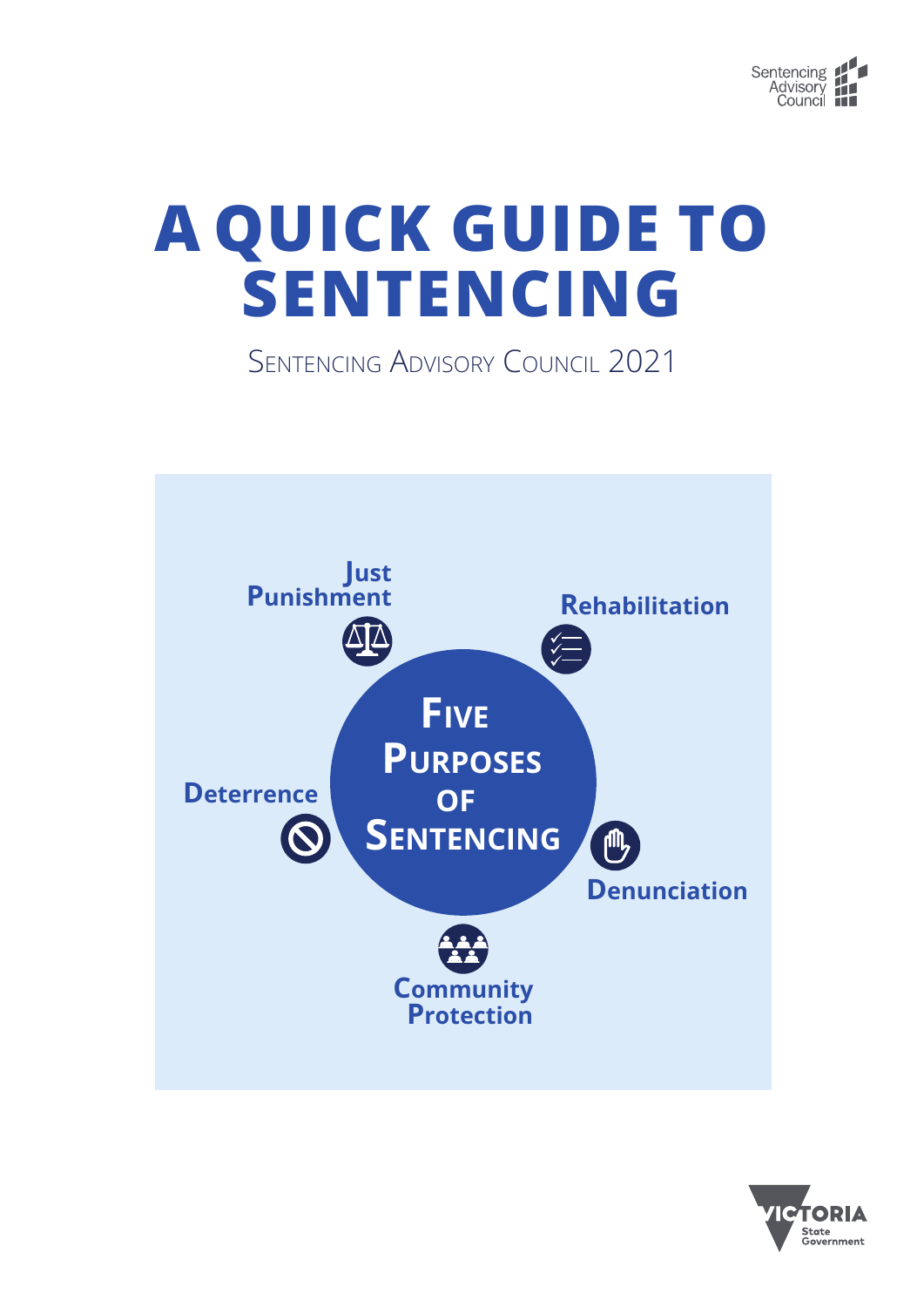Published by the Sentencing Advisory Council Melbourne, Victoria, Australia

© State of Victoria, Sentencing Advisory Council, 2021



This work (excluding all logos) is licensed under the Creative Commons Attribution 4.0 International Licence. To view a copy of the licence, visit http://creativecommons.org/licenses/by/4.0/.

First published January 2015 Second edition January 2016 Third edition January 2017 Fourth edition January 2018 Fifth edition January 2019 Sixth edition January 2021

ISBN 978-1-925071-57-3 (Online)

Authorised by the Sentencing Advisory Council, Level 3, 333 Queen Street, Melbourne VIC 3000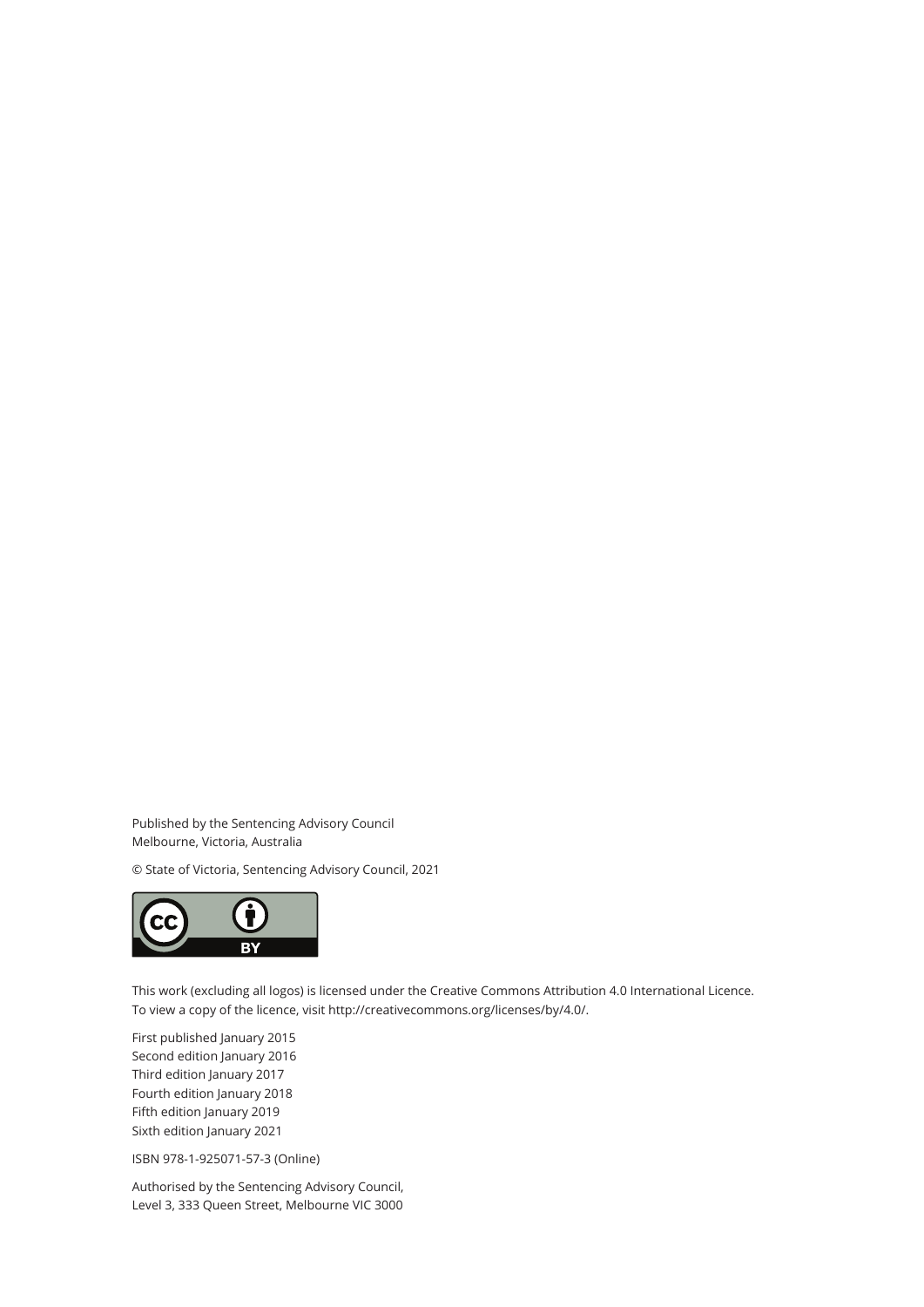## CONTENTS

#### **ABOUT THE** *[QUICK GUIDE](#page-4-0)* 1

#### **[WHO IS RESPONSIBLE FOR SENTENCING?](#page-4-0)** 1

[Where is sentencing law made?](#page-4-0) 1 [Parliament of Victoria](#page-5-0) 2 [Parliament of Australia](#page-6-0) 3 [Courts](#page-6-0) 3

#### **[WHERE DOES SENTENCING HAPPEN?](#page-7-0)** 4

[Magistrates' Court, County Court, Supreme Court](#page-7-0) 4 [Children's Court](#page-8-0) 5 [Specialist courts](#page-8-0) 5 [Koori Courts](#page-8-0) 5 [Drug Court](#page-9-0) 6 [Family Violence Court Division](#page-10-0) 7 [Neighbourhood Justice Centre](#page-10-0) 7 [Specialist court lists and services](#page-11-0) 8 [Government departments and agencies](#page-12-0) 9 [Parole boards](#page-12-0) 9

#### **[WHEN IS A SENTENCE IMPOSED?](#page-13-0)** 10

[The process leading to a sentence](#page-13-0) 10 [Investigation](#page-13-0) 10 [Arrest and the charge](#page-13-0) 10 [Prosecution](#page-14-0) 11 [Bail and remand](#page-14-0) 11 [Mention hearing](#page-14-0) 11 [Sentence indication](#page-14-0) 11 [Guilty plea](#page-15-0) 12 [Summary hearing](#page-15-0) 12 [Committal hearing](#page-15-0) 12 [Trial](#page-15-0) 12 [Pre-sentence reports](#page-16-0) 13 [Sentencing hearing](#page-17-0) 14 [Imposing sentence and making sentencing remarks](#page-18-0) 15 [With or without conviction](#page-18-0) 15 [Deferral of sentencing](#page-19-0) 16 [After the sentencing hearing](#page-19-0) 16 [The role of victims in sentencing](#page-20-0) 17

#### **[WHAT SENTENCES CAN BE IMPOSED?](#page-21-0)** 18

[Sentencing adult offenders](#page-21-0) 18 [Non-custodial orders](#page-21-0) 18 [Restrictions on non-custodial orders](#page-24-0) 21 [Custodial orders](#page-25-0) 22 [Sentencing children and young people](#page-28-0) 25 [Orders served in the community](#page-29-0) 26 [Restrictions on non-custodial orders for young offenders](#page-32-0) 29 [Custodial orders](#page-32-0) 29 [Which serious offences cannot be heard by the Children's Court?](#page-33-0) 30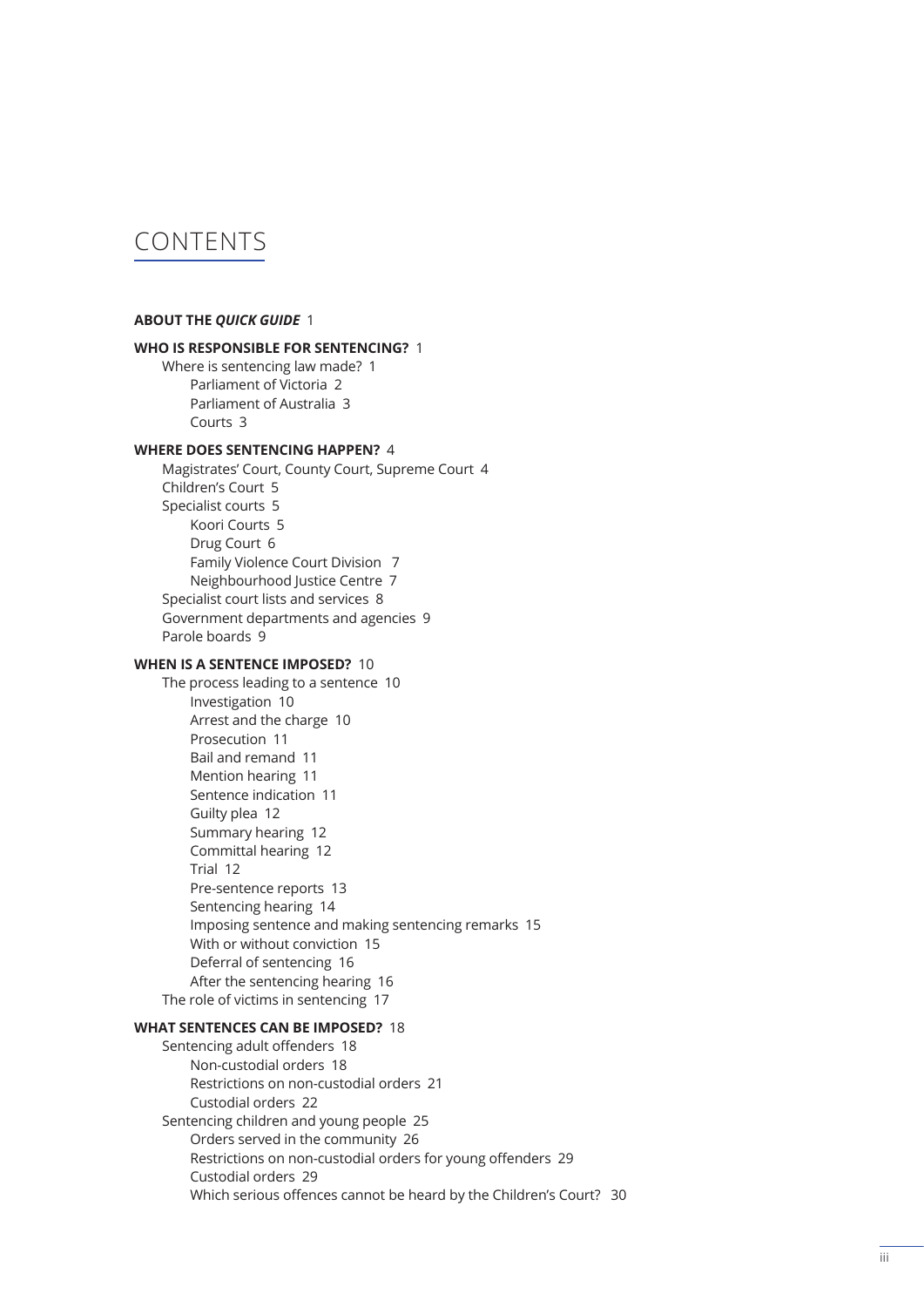#### **[HOW DO COURTS CHOOSE A SENTENCE?](#page-34-0)** 31

[The five purposes of sentencing](#page-34-0) 31 [Sentencing purposes for adults](#page-34-0) 31 [Sentencing purposes for children and young people](#page-35-0) 32 [Sentencing factors](#page-35-0) 32 [Sentencing factors for adults](#page-35-0) 32 [Sentencing factors for children](#page-36-0) 33 [What is culpability?](#page-37-0) 34 [Mitigating and aggravating factors](#page-38-0) 35 [Principles of sentencing](#page-39-0) 36 [Parsimony](#page-39-0) 36 [Proportionality](#page-39-0) 36 [Parity](#page-39-0) 36 [Totality](#page-39-0) 36 [Crushing sentences](#page-40-0) 37 [Cumulation and concurrency](#page-40-0) 37 [Maximum penalties](#page-41-0) 38 [Statutory minimum sentences](#page-43-0) 40 [Statutory minimum terms of imprisonment and non-parole periods](#page-43-0) 40 [Standard sentences](#page-44-0) 41 [Orders in addition to sentence](#page-45-0) 42

#### **[PAROLE](#page-47-0)** 44

[Parole boards](#page-47-0) 44 [Parole conditions](#page-47-0) 44 [Breach of parole](#page-48-0) 45

#### **[CAN A SENTENCE BE CHANGED?](#page-49-0)** 46

[Appeals from the Magistrates' Court](#page-49-0) 46 [Appeals from the County and Supreme Courts](#page-50-0) 47 [Appeals in the Court of Appeal](#page-50-0) 47

#### **[WHERE CAN I FIND MORE INFORMATION ABOUT SENTENCING?](#page-51-0)** 48

**[GLOSSARY](#page-52-0)** 49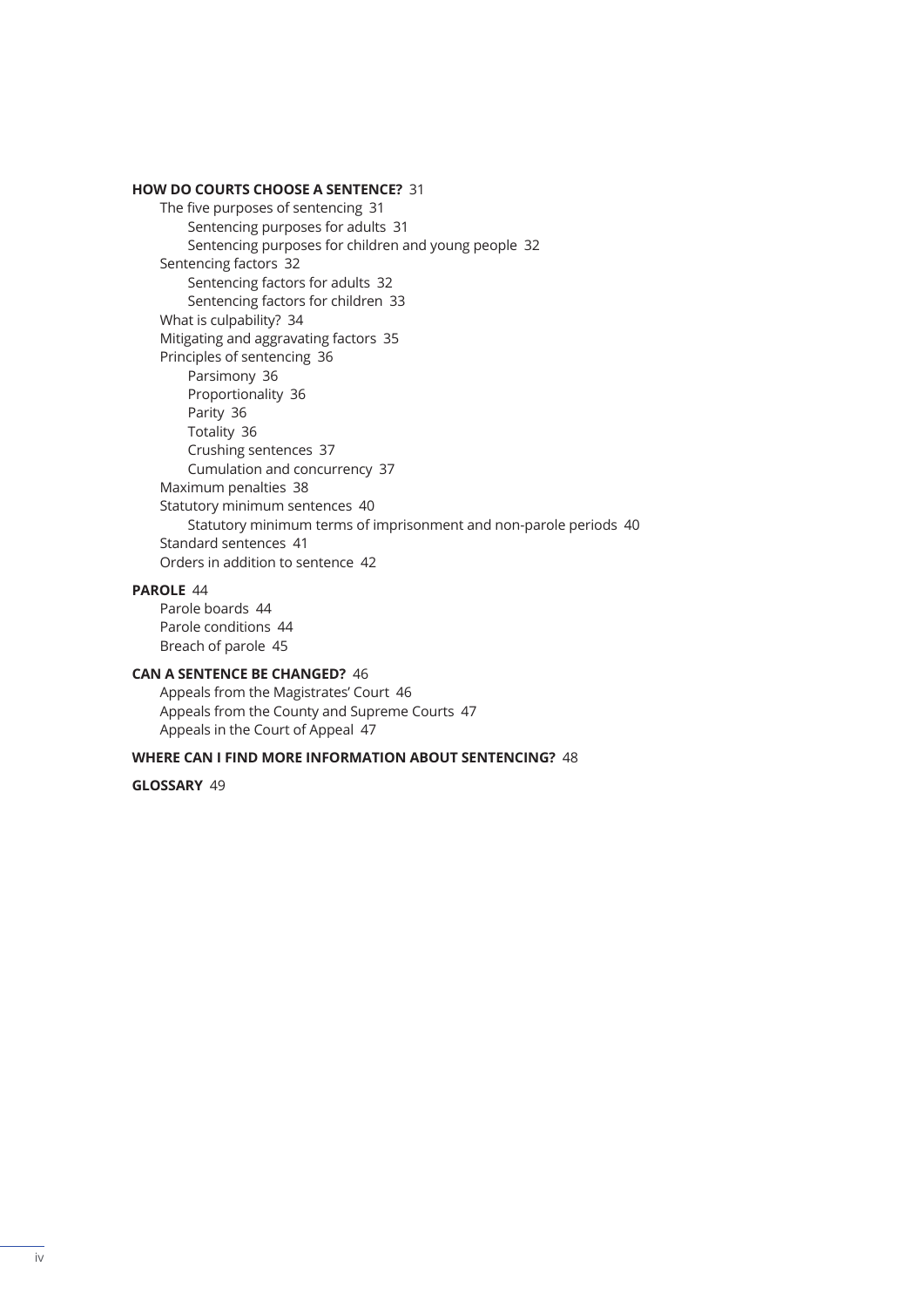# **ABOUT THE** *QUICK GUIDE*

<span id="page-4-0"></span>*A Quick Guide to Sentencing* describes how Victorian courts (judges and magistrates) sentence **offenders** – people who have been found guilty of an offence.

When sentencing, a court decides the consequences that offenders face for what they have done.

The focus of the *Quick Guide* is on Victorian courts. While some of what is described applies generally in other Australian states and territories, there are significant differences in the detail.

# **WHO IS RESPONSIBLE FOR SENTENCING?**

In Victoria, responsibility for sentencing is shared between parliament, the courts and government departments and agencies. This shared responsibility means that no one group has complete control over sentencing outcomes.

**Parliament** makes laws about sentencing.

**Courts** interpret these laws and decide the actual sentence to be imposed on each offender. Sentencing decisions made by the courts form part of the law.

**Government departments and agencies** administer sentences that have been imposed, for example, by managing offenders in prison or by supervising offenders on community correction orders.

## **Where is sentencing law made?**

There are two sources of sentencing law in Victoria:

- **statute law** law in legislation made by parliament. Statute laws define crimes, establish penalties, list the available sentences and set out the rules and considerations that courts must apply when sentencing
- **case law**  decisions made by courts when sentencing, and decisions about how statute law should be interpreted or applied. This is also known as **common law**.

Statute law and case law together create a framework that courts must follow when sentencing offenders.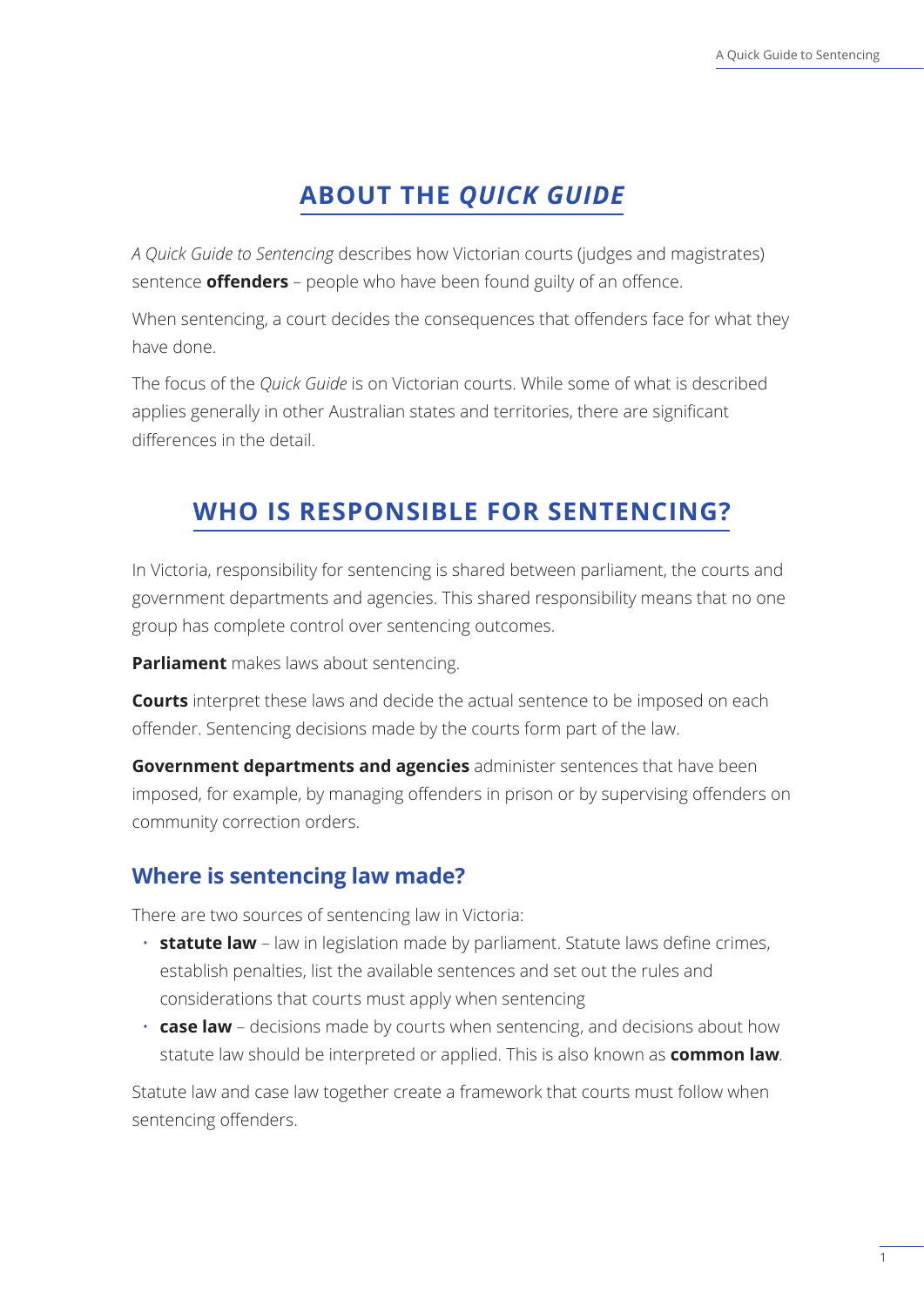#### <span id="page-5-0"></span>**Parliament of Victoria**

The Parliament of Victoria makes laws about offences and sentencing specific to Victoria. Parliament sets out these laws in legislation (Acts of Parliament). A draft Act is called a Bill. Bills are introduced into parliament for discussion, debate and possible amendment (change). Both the Legislative Assembly (lower house of parliament) and the Legislative Council (upper house of parliament) must vote on and pass a Bill before it can become an Act and part of statute law.

Common Victorian offences and their maximum penalties are found in the following Victorian Acts:

- the *Crimes Act 1958* (Vic)
- the *Summary Offences Act 1966* (Vic)
- the *Drugs, Poisons and Controlled Substances Act 1981* (Vic)
- the *Road Safety Act 1986* (Vic).

These Acts define what behaviour is against the law. They set out the highest sentence (known as the **maximum penalty**) that courts can impose on a person found guilty of an offence.

Victorian sentencing rules and considerations are set out in:

- the *Sentencing Act 1991* (Vic)
- the *Children, Youth and Families Act 2005* (Vic).

These Acts describe the types of sentencing orders (for example, a fine or imprisonment) available to the courts, and the principles, purposes and factors that courts must consider when deciding on a sentence.

The *Sentencing Act 1991* (Vic) sets some limits on the flexibility that courts have when choosing a sentence for particular offences, for example, by setting a minimum penalty for **one punch** manslaughter and for causing serious injury in circumstances of **gross violence**.

Parliament has passed nearly 180 Acts that have amended the *Sentencing Act 1991* (Vic) since the Act was introduced.

## **What if I think sentencing law needs to change?**

Parliament has changed laws about crimes and sentencing many times. These changes are often in response to community concerns expressed by individuals, organisations and the media. Victoria has laws that protect the rights of citizens to participate in public debate and to lawfully campaign to change the law. Citizens influence sentencing law by voting for the candidates and parties that reflect their individual views.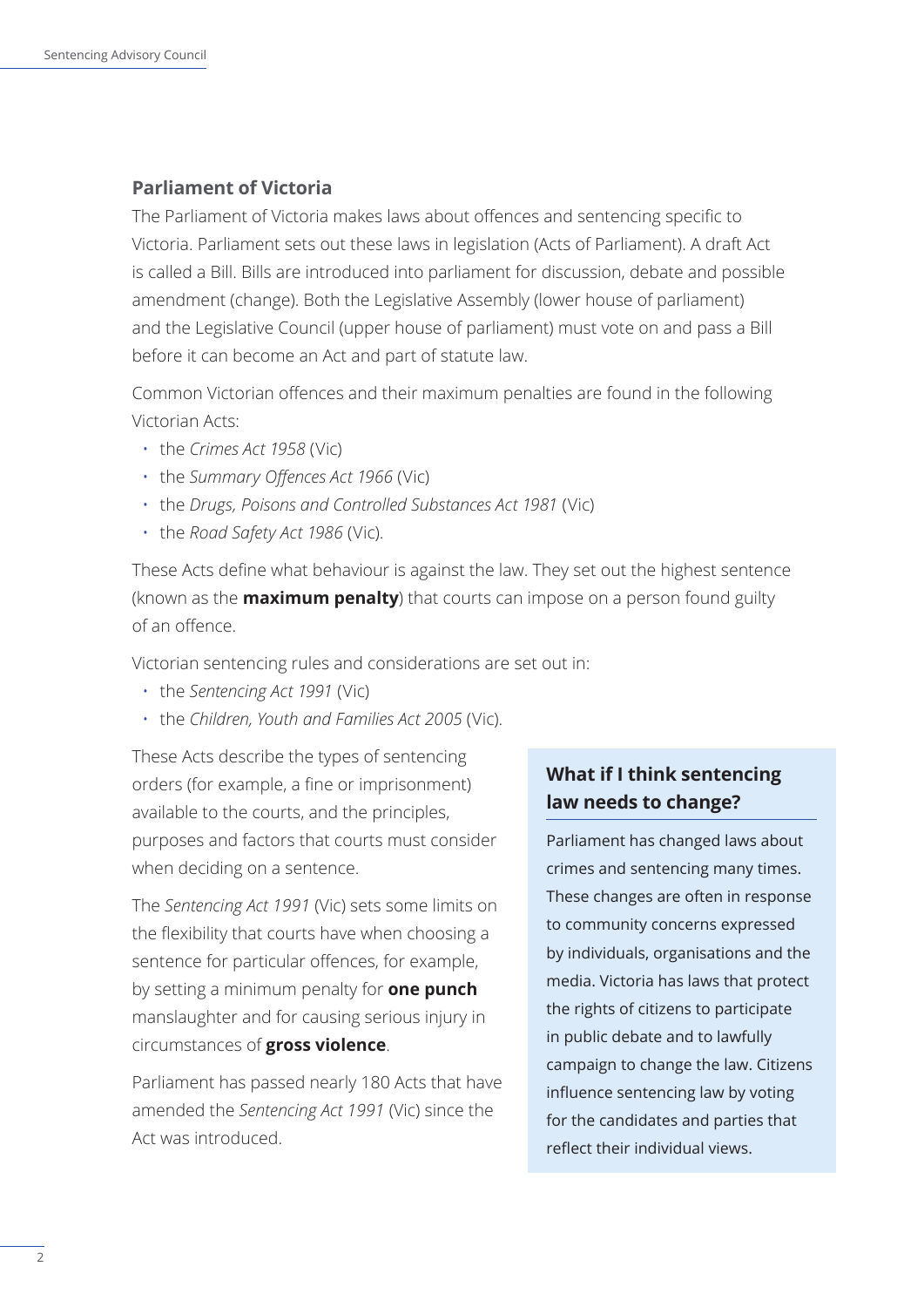#### <span id="page-6-0"></span>**Parliament of Australia**

In addition to hearing cases and passing sentence for Victorian offences, Victorian courts hear cases and pass sentence for some Commonwealth (federal) offences, such as terrorism and drug importation.

There are differences between sentencing law for Commonwealth offences and sentencing law for Victorian offences. For Commonwealth offences, national laws define the offence, the applicable maximum penalty and the available sentencing options.

Commonwealth offences are set out in Commonwealth legislation, which are Acts passed by the Parliament of Australia (also known as the Commonwealth Parliament or federal parliament). Such Acts include the *Crimes Act 1914* (Cth) and the *Criminal Code Act 1995* (Cth).

#### **Courts**

**Case law** (or **common law**) is law made by the courts. Case law includes past decisions on sentencing and on how to interpret or apply legislation. These past decisions are relevant to current or future cases.

Both the prosecution and the defence will make submissions to the court to help inform the sentencing process. As part of that process, the court will consider other sentences given for that offence in other cases.

Some cases become law that courts must apply when sentencing in similar cases, or when applying particular sentencing laws.

For example, in a case called *R v Verdins* from 2007, the Victorian Court of Appeal reviewed a case originally sentenced in the County Court of Victoria. The Court of Appeal decided that mental impairment is relevant (as a **mitigating factor**) in sentencing in at least six ways. In the decision, the Court of Appeal outlined in detail the principles (now known as **Verdins principles**) that all Victorian courts should apply when considering mental impairment in sentencing.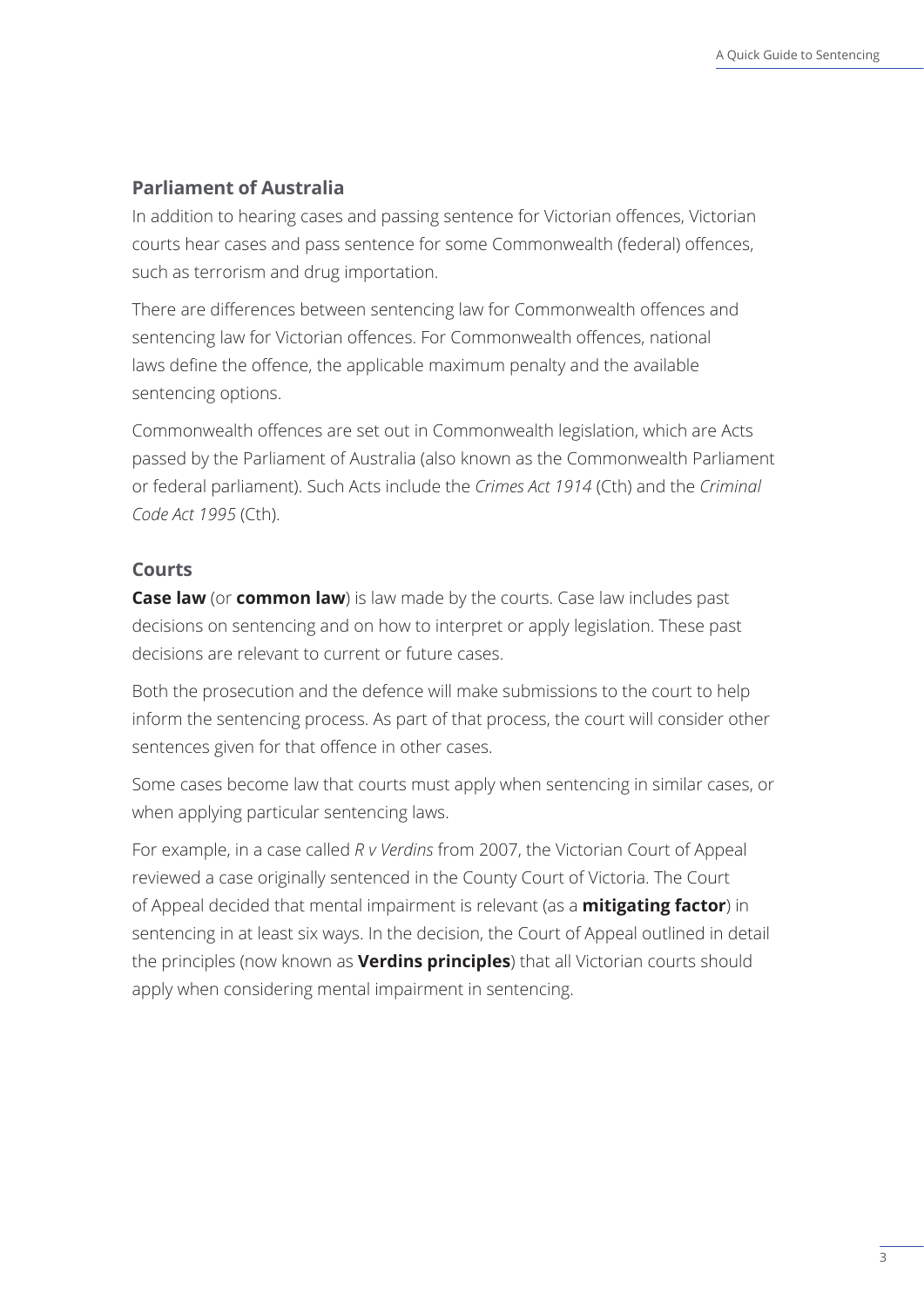# **WHERE DOES SENTENCING HAPPEN?**

<span id="page-7-0"></span>Victoria has a number of different sentencing courts. Each court deals with different types of offences and offenders.

## **Magistrates' Court, County Court, Supreme Court**

Three levels of Victorian courts sentence adults:

- Magistrates' Court
- County Court
- Supreme Court.

Together, the County Court and the Supreme Court comprise Victoria's **higher courts**.

The type and the seriousness of the offence that a person is charged with determine the court in which the case is heard and then sentenced. A person can plead guilty or not guilty. If a person pleads not guilty, the case is heard through a **trial** or a **summary hearing** to determine whether the person is guilty or not guilty.

Victorian law classifies most offences as:

- **indictable offences** (more serious offences), such as murder, rape, sexual offences against children, intentionally causing serious injury and armed robbery. Indictable offences must be determined and sentenced in a **higher court**
- **summary offences** (less serious offences), such as theft, minor assaults and minor driving offences. Summary offences are determined and sentenced in the Magistrates' Court
- **indictable offences triable summarily** (less serious indictable offences), such as recklessly causing serious injury, burglary and theft of property worth less than \$100,000. These are indictable offences that may be determined and sentenced in the Magistrates' Court, rather than in a higher court. A magistrate decides which court should hear an indictable offence that is triable summarily. The magistrate considers factors such as the seriousness of the offence and the adequacy of sentences available to the court. If an indictable offence is heard in the Magistrates' Court, the person who is accused of committing the offence must consent because they will be giving up the option of a trial by jury.

The Magistrates' Court is responsible for the vast majority of sentencing in Victoria (around 94% of all people sentenced). From July 2014 to June 2019, on average 95,855 people were sentenced each year in the Magistrates' Court.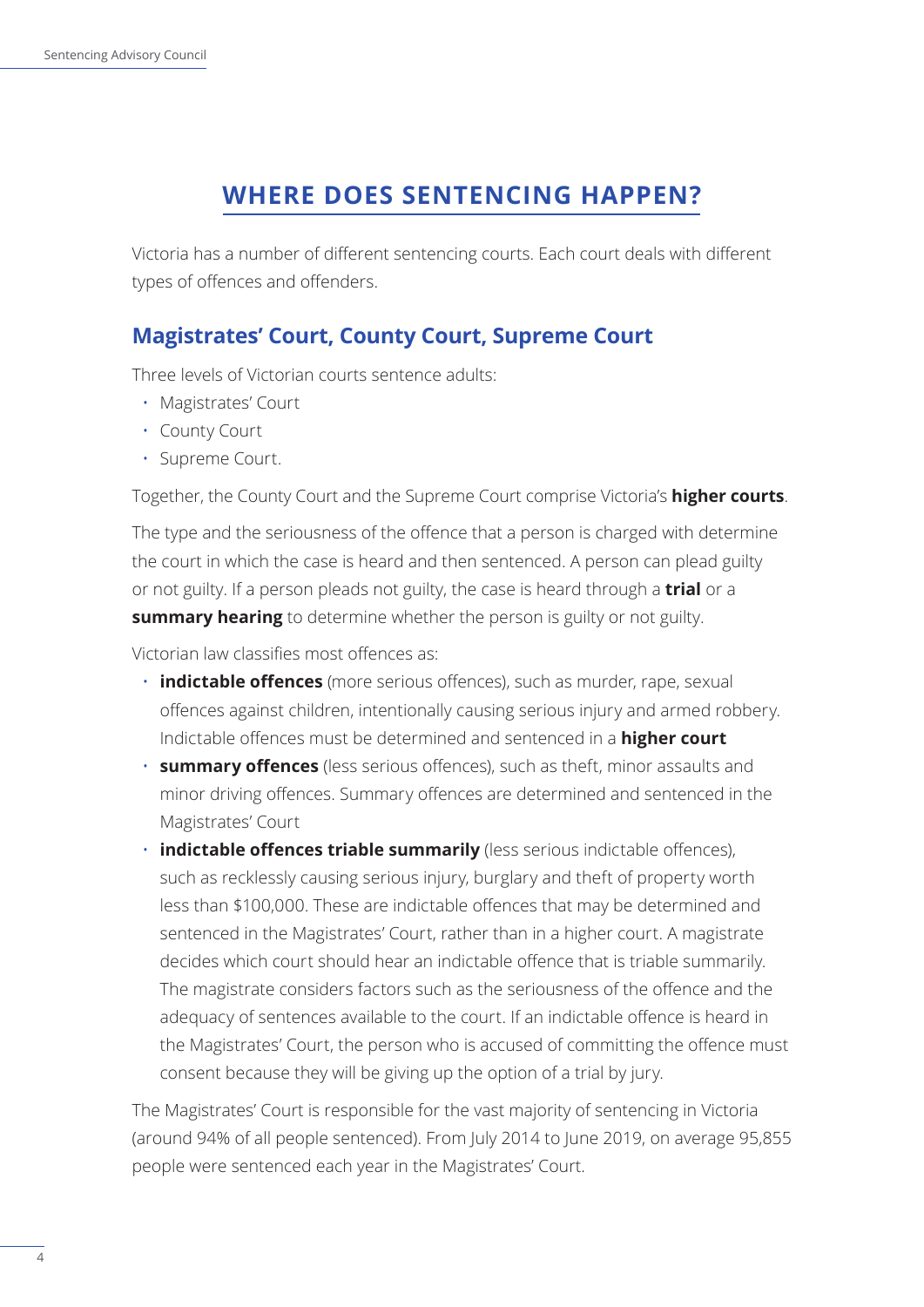## <span id="page-8-0"></span>**Children's Court**

The Children's Court is a specialist court for children and young people who are aged 10 to 17 years at the time of an alleged offence, and aged under 19 years when court proceedings begin.

The Children's Court can deal with both summary and indictable offences, except for seven fatal offences (including murder, manslaughter and culpable driving causing death). These fatal offences must be dealt with in the higher courts.

There are special sentencing options for children and young people who are sentenced in the Children's Court or the higher courts (see '**Sentencing children and young people**').

## **Specialist courts**

Victoria has specialist courts for some groups of offenders who have special sentencing needs. These courts have developed a specialised approach to sentencing these types of offenders. To qualify for a specialist court, an offender must meet certain criteria.

#### **Koori Courts**

In 1991, the Royal Commission into Aboriginal Deaths in Custody found that Indigenous people in Victoria (Kooris) were over-represented in the criminal justice system. As part of its response, and in an effort to reduce Indigenous imprisonment rates, the Victorian Government created a pilot Koori Court in 2002 as a specialist court of the Magistrates' Court.

Koori Courts aim to increase Koori engagement with, participation in and ownership of the law. Koori Courts intend to improve the effectiveness of sentencing Indigenous offenders.

Sentencing hearings in Koori Courts have less formal settings and processes than in other courts. Judges and magistrates still make the sentencing decisions. However, Elders and Respected Persons from the Koori community participate by talking with the offender about the offence and the effect it has had on family and the community. This provides a more culturally relevant and inclusive sentencing process for Indigenous people charged with certain offences. A Koori Court Officer is employed by the court to assist.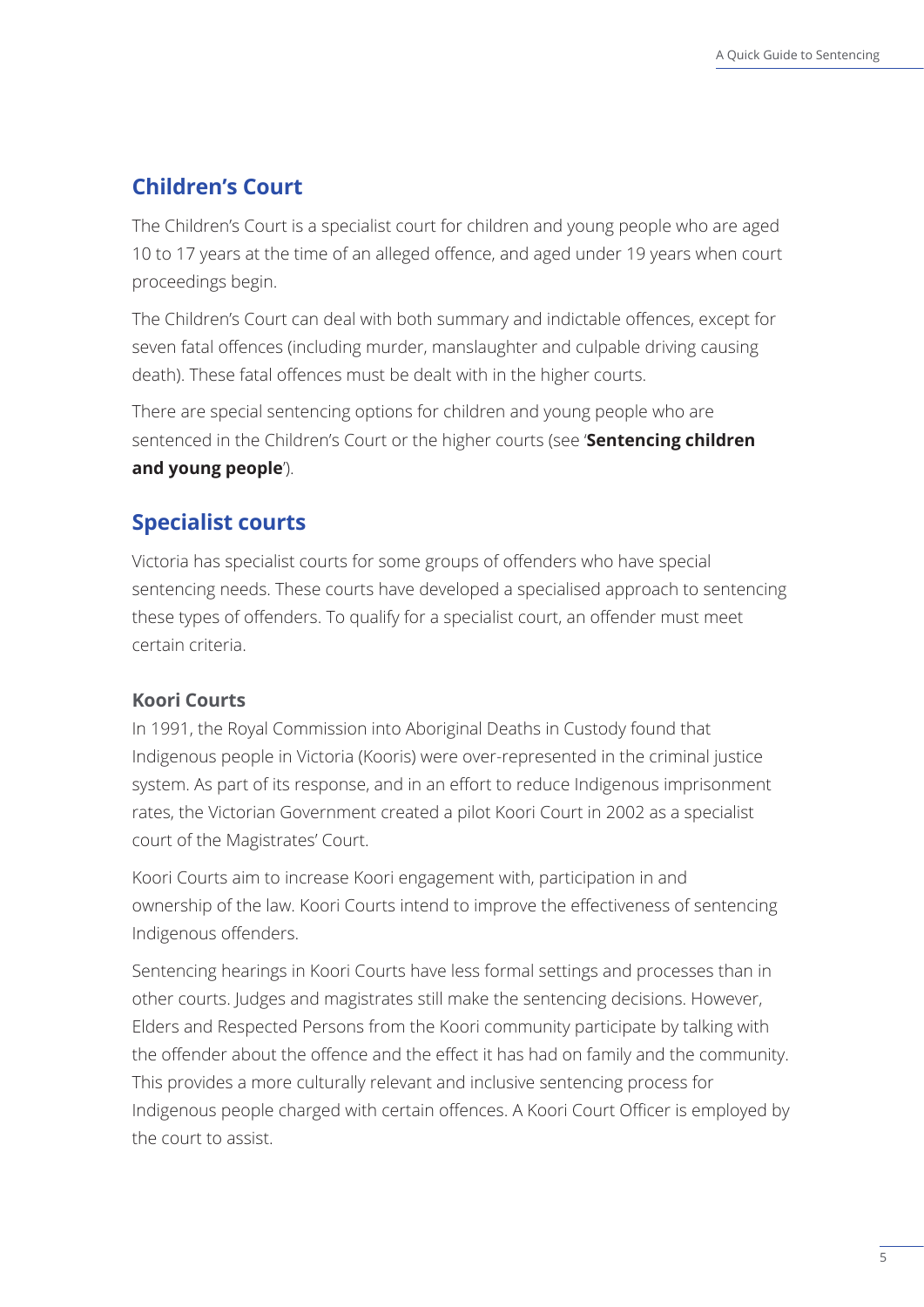<span id="page-9-0"></span>Sentences imposed in Koori Courts are more or less the same as in other courts. However, evaluations have found that offenders much more frequently complete orders (such as community orders) when these are imposed in Koori Courts than when the same types of orders are imposed by other courts. Evaluations have also reported reductions in reoffending rates for people sentenced in Koori Courts.

There are now three Koori Courts in Victoria:

- **Magistrates' Koori Court**  a division of the Magistrates' Court in Bairnsdale, Broadmeadows, Geelong, Latrobe Valley, Melbourne, Mildura, Shepparton, Swan Hill and Warrnambool
- **Children's Koori Court** a specialist court for Indigenous children who are charged with offences. It operates at the Children's Court in Melbourne and the Magistrates' Court in Bairnsdale, Dandenong, Geelong, Hamilton, Mildura, Morwell, Portland, Shepparton, Swan Hill and Warrnambool
- **County Koori Court**  a specialist court for adult Indigenous offenders charged with more serious offences. It operates in the County Court in Bairnsdale, Melbourne, Mildura, Morwell and Shepparton.

Koori Courts do not hear cases involving some types of offences, such as family violence or sexual offences.

#### **Drug Court**

The Drug Court is a specialist court currently operating in the Magistrates' Court in Dandenong and Melbourne.

The Drug Court uses a special sentencing order called a **drug treatment order**. This order is aimed at rehabilitation – breaking the cycle of addiction and offending, and supporting offenders to reintegrate into the community. The drug treatment order is a prison sentence that is **suspended** (stopped for a time) while the offender participates in intensive rehabilitation programs under supervision in the community. This assists the offender to maintain employment and preserve relationships that imprisonment might damage or destroy.

To be eligible for a drug treatment order, offenders must meet a number of criteria. The main criteria are that offenders must plead guilty to the offence, and they must have a drug or alcohol dependency that contributed to the offending. The offending must also not involve a sexual offence or an offence leading to actual bodily harm.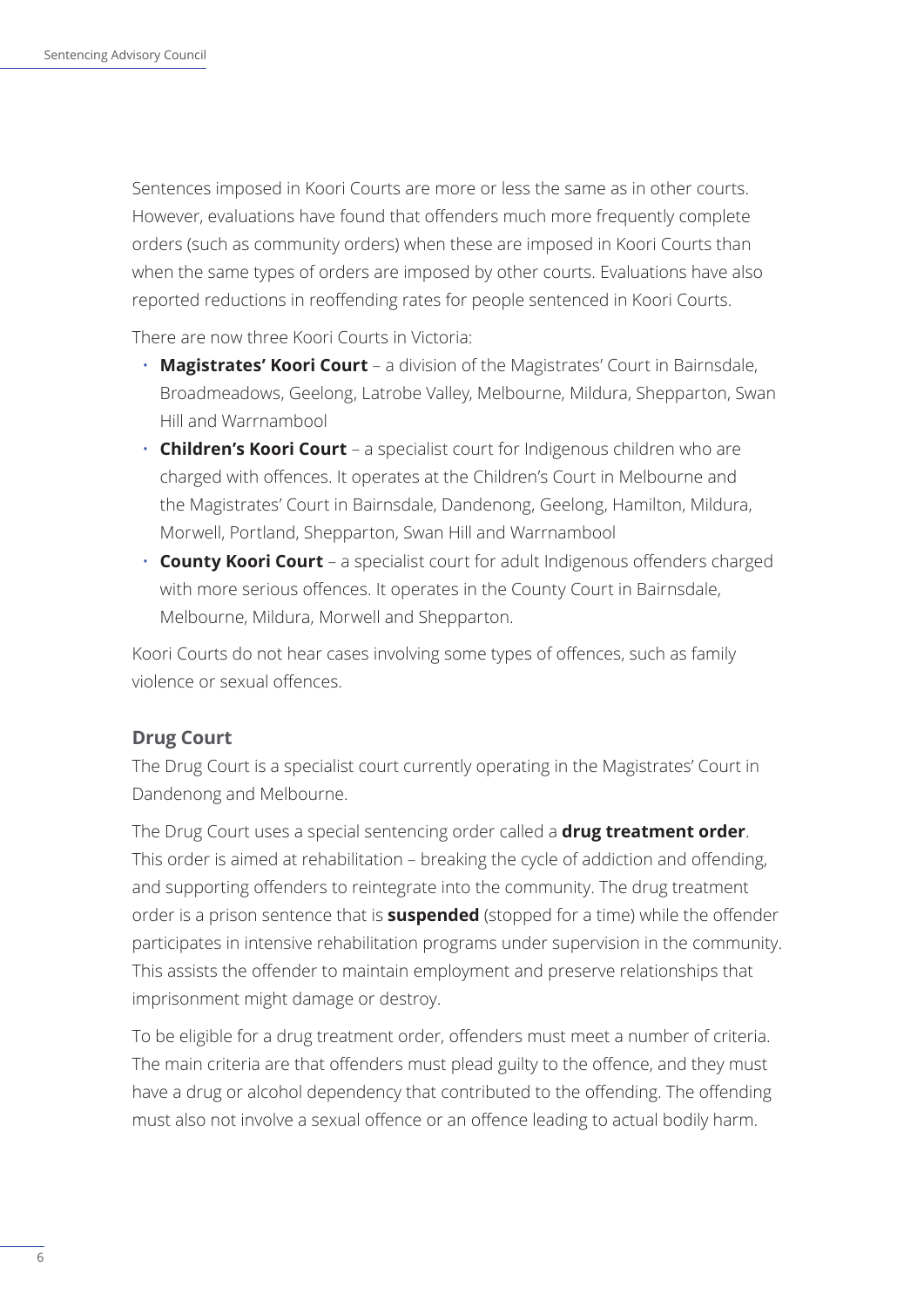<span id="page-10-0"></span>Offenders who **breach** (fail to obey) the terms of their drug treatment order return to the Drug Court. They may have more restrictive conditions imposed on them, or they may be resentenced with another type of sentence, such as imprisonment.

#### **Family Violence Court Division**

The Family Violence Court Division operates in the Magistrates' Court at Ballarat, Heidelberg and Shepparton, with further operations planned to commence at Frankston and Moorabbin. It aims to promote safety for people who have experienced family violence, and to increase accountability for people who have used violence against family members.

The Family Violence Court Division hears cases involving family violence intervention orders, as well as other matters related to family violence, such as matters involving a family law parenting order. It has specially assigned magistrates and staff with training in family violence, and there are specialised support services on site.

In certain circumstances, the magistrate at the Family Violence Court Division can make an order that someone who has engaged in family violence must attend counselling.

#### **Neighbourhood Justice Centre**

The Neighbourhood Justice Centre, located in the inner Melbourne suburb of Collingwood, is a Magistrates' Court and Children's Court venue (among other functions), and it hosts a range of treatment and support services, such as mental health services, counselling, employment support, housing support and legal advice. The Neighbourhood Justice Centre is also involved in a range of community education and outreach initiatives that aim to reduce crime and other harmful behaviour, and increase community confidence in the justice system (especially among children and young people and newly arrived communities).

The magistrate at the Neighbourhood Justice Centre can hear criminal cases (except for sexual offences and **committals** – where a magistrate decides how to proceed with an indictable offence) and can sentence people when the court is sitting as a Magistrates' Court or as a Children's Court. The court uses a problem-solving approach that helps people to address the issues that have contributed to their offending, and links people with services as part of the sentencing process.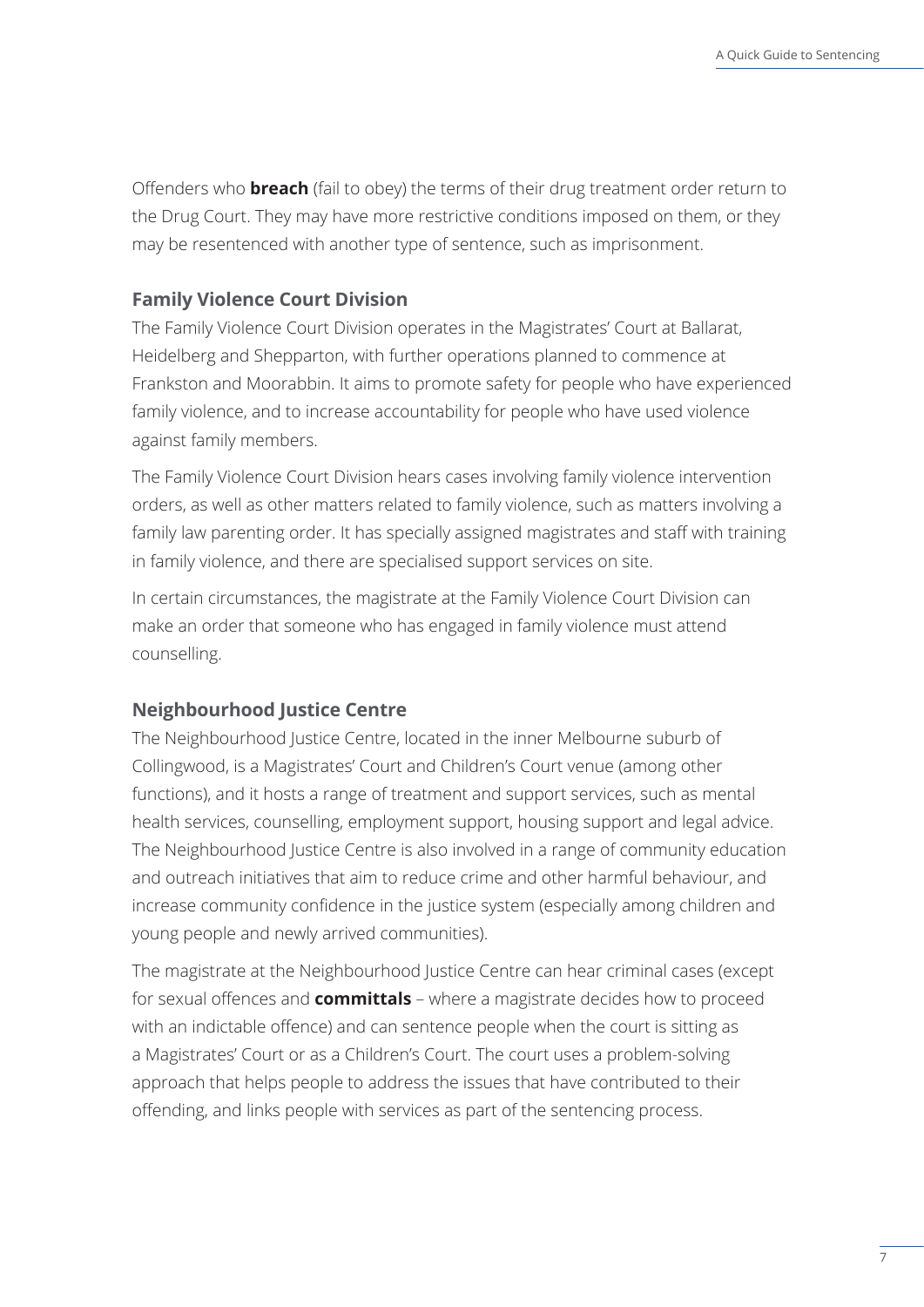## <span id="page-11-0"></span>**Specialist court lists and services**

A court list is a way of grouping and managing certain types of cases. Court lists provide specialist services to meet the needs of certain types of victims, witnesses and people charged with offences.

Personal circumstances, such as homelessness and mental illness, often contribute to certain types of offending. Specialist services help to address these circumstances. Court lists allow better access to specialist services for people involved in certain types of offences, such as sexual offences.

Lists are not specialist courts. Lists operate in Victorian courts at specified times. Some services accessed in the Magistrates' Court may be continued for people whose cases move to a higher court.

Specialist court lists and services include (but are not limited to):

- **Sexual Offences List** a specialist list for cases involving a charge of a sexual offence. The list recognises the difficult nature of such cases, especially for victims. The list operates in the County Court in Melbourne and in the Magistrates' Court in Ballarat, Bendigo, Geelong, Latrobe Valley, Melbourne, Mildura and Shepparton
- **Assessment and Referral Court List**  a specialist court list designed to meet the needs of people who have a mental illness and/or a cognitive impairment (such as an intellectual disability) and have been charged with an offence (excluding offences involving serious violence or serious sexual assault). The list provides treatment, support and case management for a period before the charge is heard and sentenced. The list operates in the Magistrates' Court in Melbourne and works in conjunction with the **Court Integrated Services Program**
- **Court Integrated Services Program**  a specialist program for people who have health and social needs that may have contributed to their offending. The program provides services, support and treatment to offenders before they are sentenced, and aims to reduce the chances that they will reoffend. The program operates in the Magistrates' Court in Melbourne as well as a number of suburban and regional Magistrates' Court locations
- **Mental Health Court Liaison Service**  a court-based assessment and advice service for people with a mental illness who have been charged with an offence. The service aims to reduce reoffending by diverting people from the criminal justice system and providing access to mental health treatment. The service conducts mental health and psychiatric assessments and provides relevant information to the court. It operates in the Magistrates' Court in Ballarat, Bendigo, Broadmeadows, Dandenong, Frankston, Geelong, Heidelberg, Latrobe Valley, Melbourne, Ringwood, Shepparton and Sunshine.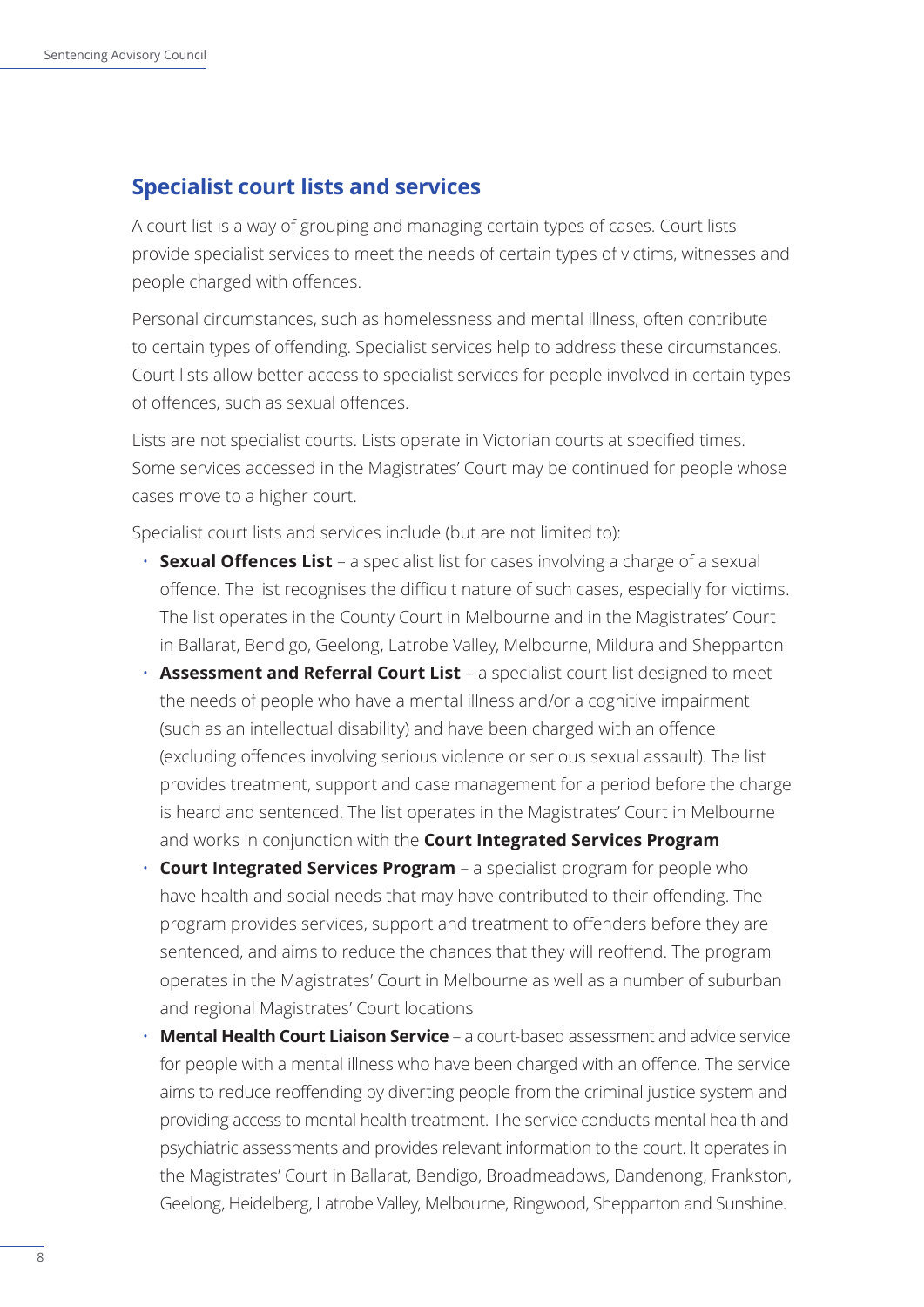## <span id="page-12-0"></span>**Government departments and agencies**

Government agencies, such as Corrections Victoria and Fines Victoria, administer sentences imposed by the courts. These departments and agencies are independent of the courts and police.

For example, when a court imposes a fine and the offender does not pay, Fines Victoria is responsible for locating the offender and enforcing payment. In certain circumstances, the Director of Fines Victoria can authorise sheriff's officers to detain and immobilise an offender's vehicle, or to confiscate and sell an offender's property to the value of the outstanding fine. Sherriff's officers may have the power to arrest an offender, which could lead to a sentence of imprisonment.

When a court imposes a community correction order, Corrections Victoria administers the sentence. Offenders are under the supervision of a community corrections officer who monitors compliance with the conditions of the community correction order – courts can order conditions such as regular reporting, drug and alcohol testing or participation in treatment and rehabilitation programs.

## **Parole boards**

The **Adult Parole Board** and the **Youth Parole Board** decide whether a person serving a custodial sentence (in prison or youth detention) can be released on parole (under certain conditions) and supervised in the community.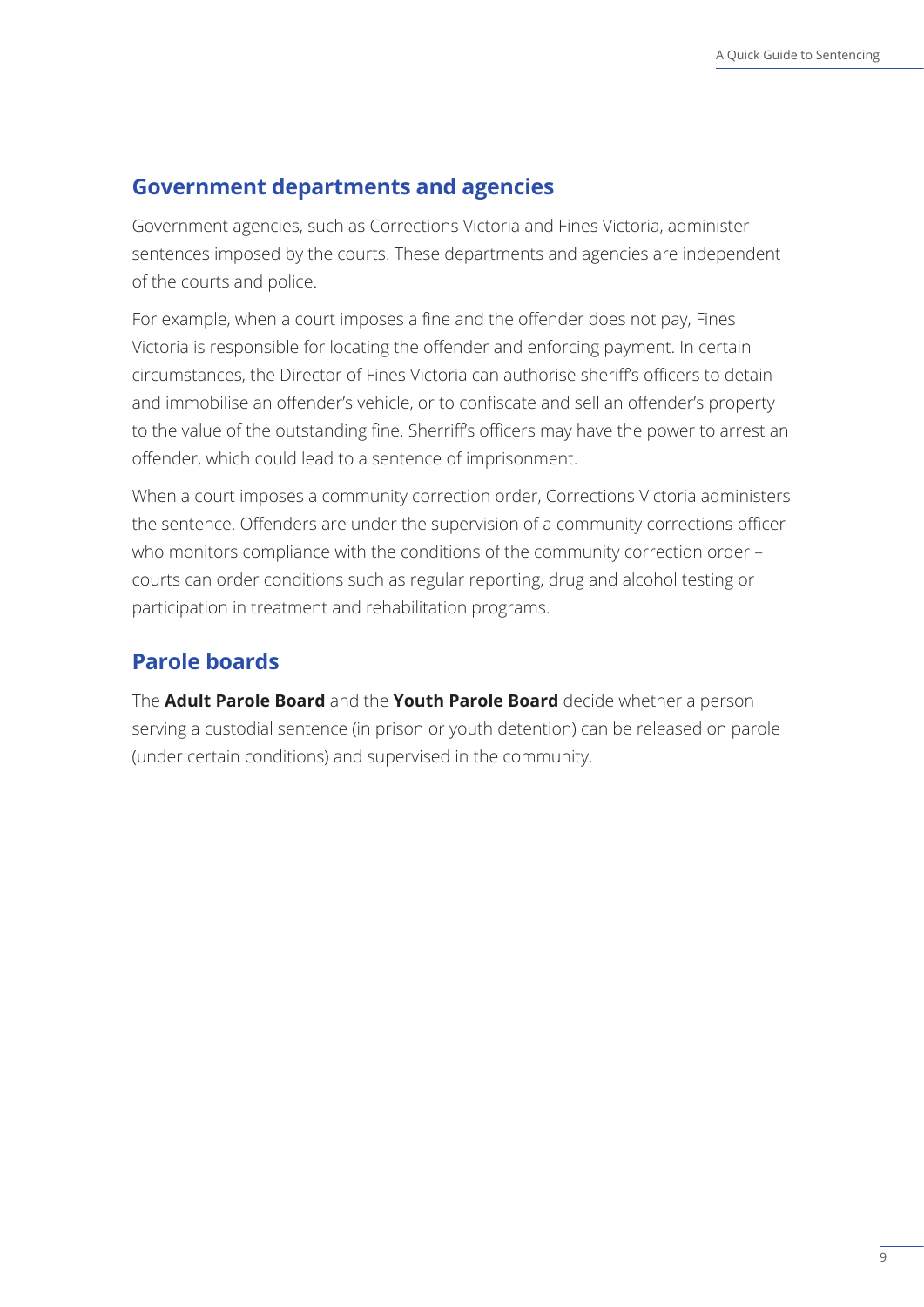# **WHEN IS A SENTENCE IMPOSED?**

<span id="page-13-0"></span>A sentence can only be imposed when a court finds a person guilty of an offence (a crime).

## **The process leading to a sentence**

#### **Investigation**

Normally, an offence is reported to (or detected by) the police, who then gather evidence. Other agencies can also investigate offences (for example, the Environment Protection Authority). The evidence collected influences which offence (if any) the police charge a person with.

Police gather evidence by conducting an investigation and interviewing victims and witnesses. Once police identify a suspect, they may attempt to locate and then question this person.

## **Arrest and the charge**

When police have enough evidence, they arrest the person (take the person into custody) and charge them with an offence. In doing this, the police are enforcing laws made by parliament. Legislation lists the different types of offences that the police can charge people with. Examples of such legislation include the *Crimes Act 1958* (Vic) and the *Drugs, Poisons and Controlled Substances Act 1981* (Vic).

The type of offence (or offences) that an adult is charged with determines which court deals with the offence (the Magistrates' Court or a higher court). Children and young people usually have their matters heard in the Children's Court. The type of offence also influences what kind of sentence the person might get if they are found guilty of the offence.

Police sometimes consult the Office of Public Prosecutions when deciding whether to charge a person with a serious offence and selecting the type of offence(s) to be charged.

A person charged with an offence can choose whether to admit to the charge (**plead guilty**) or not admit to the charge (**plead not guilty**).

A person who has been charged with an offence but who has not yet been found guilty or not guilty is called an **accused**.

Sometimes the prosecution may accept a plea of guilty to a less serious charge (for example, **recklessly** causing serious injury) if there is not enough evidence to prove a more serious charge (for example, **intentionally** causing serious injury).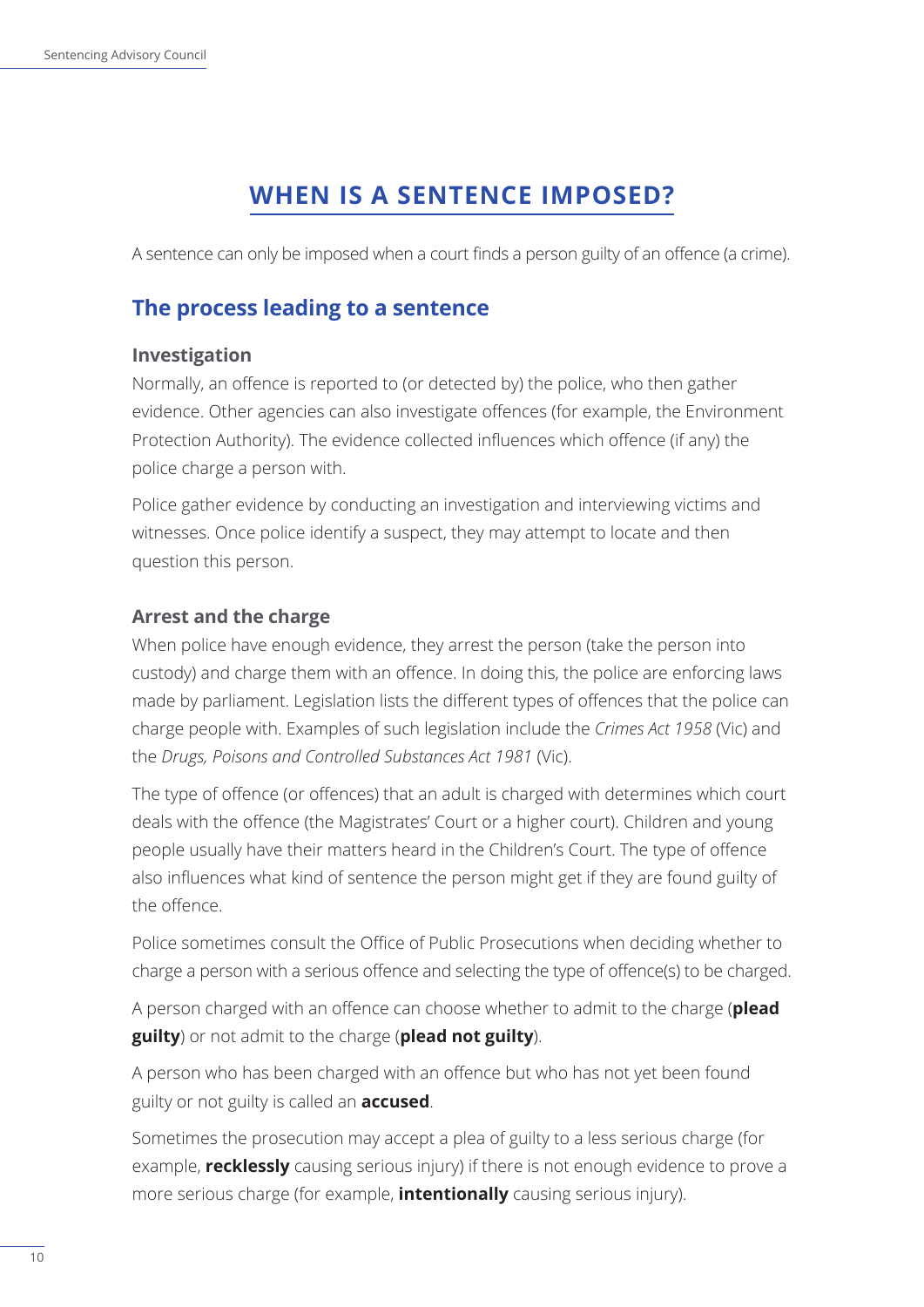#### <span id="page-14-0"></span>**Prosecution**

Police prosecutors normally prosecute less serious offences. The Office of Public Prosecutions normally prosecutes more serious offences on behalf of the Director of Public Prosecutions.

#### **Bail and remand**

A person who has been arrested and charged with an offence may be held in custody by police (held on **remand**) or released into the community (released on **bail**) until the matter comes to court. A person charged with an offence (an **accused**) can apply for bail either to the police or to a court at a hearing.

If granted bail, the accused must comply with bail conditions, such as reporting regularly to police and appearing in court for all hearings. If the accused breaches bail conditions, they may be taken into custody and may face additional charges of breaching bail.

#### **Mention hearing**

Normally, an adult charged with an offence has their first court hearing in the Magistrates' Court. At this hearing (known as a **mention**), charges are formally filed with the court, and a person who is still in custody may apply for bail.

At the mention, the parties (the prosecution and the defence) discuss the status of the case with the magistrate. The defence may indicate whether the accused intends to plead guilty or not guilty, and the parties may discuss whether the matter involves serious or minor criminal behaviour. The magistrate then decides whether the offence is to be heard in the Magistrates' Court or in a higher court.

Children charged with an offence usually have their mention in the Children's Court. They may then be transferred to a higher court.

#### **Sentence indication**

Sentence indication is when the court gives a person a general idea of the sentence they could face if they plead guilty to the offence(s).

A sentence indication outlines whether the court would be likely to impose a sentence of imprisonment or another type of sentence (for example, a community correction order).

In the higher courts, an accused can apply for a sentence indication at any point in the proceedings after the filing of an **indictment** (written charges).

In the Magistrates' Court, a sentence indication may be given at any time during proceedings.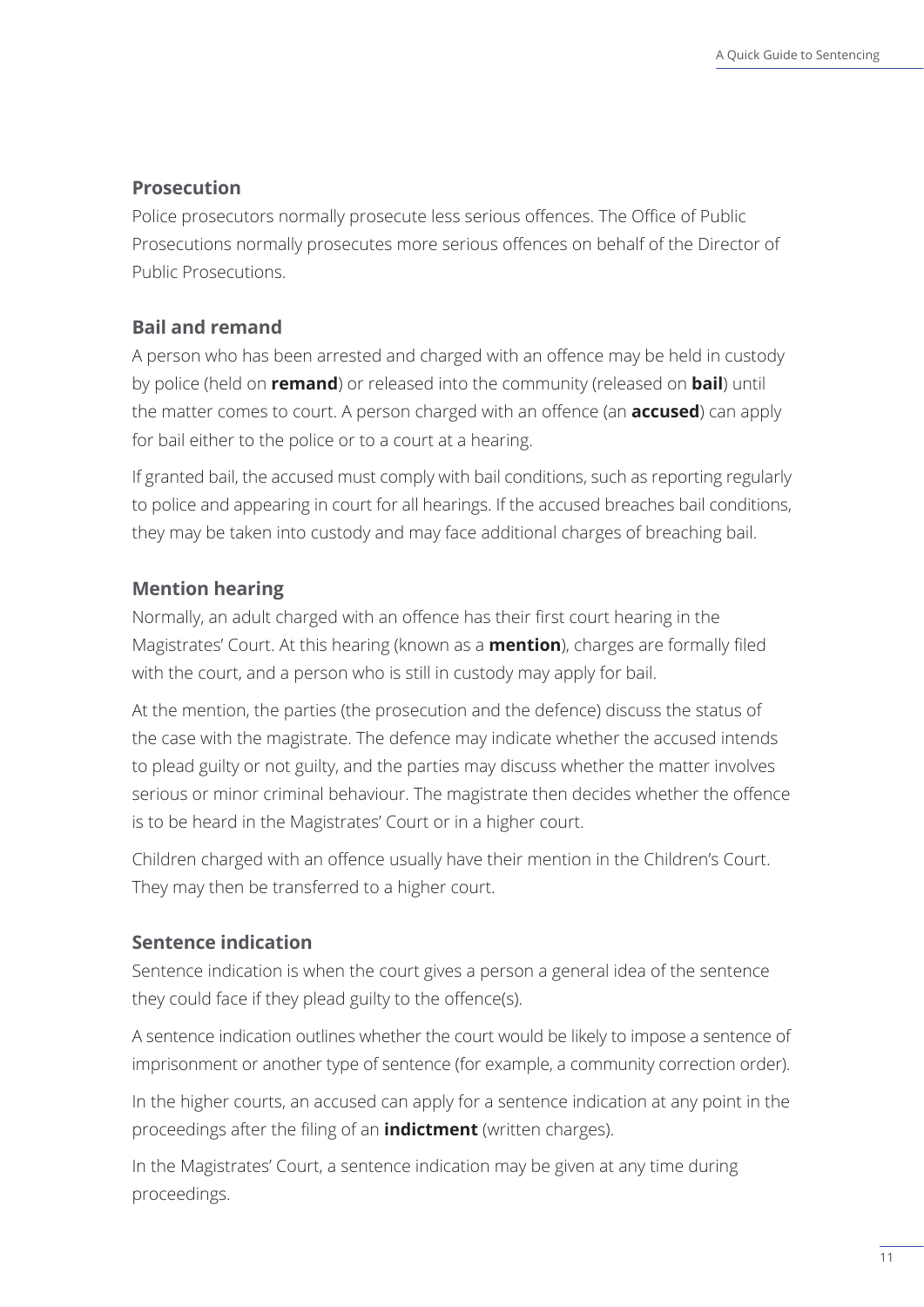#### <span id="page-15-0"></span>**Guilty plea**

The accused can choose to plead guilty or not guilty to a charge at any time after being charged with an offence.

A person is presumed innocent until they plead guilty or are found guilty by a magistrate, a judge or a jury.

When an accused pleads guilty, the court usually finds the charges proven. The case then goes to a sentencing hearing. For adults, this takes place either before a magistrate in the Magistrates' Court or before a judge in a higher court (County Court or Supreme Court). Children and young people are usually sentenced before a magistrate in the Children's Court.

When an accused pleads not guilty, the court determines (decides) criminal responsibility for the charge (whether the accused is guilty or not guilty). This is decided by a magistrate in a summary hearing, or by a judge or jury in a trial. A separate finding of guilt is required for each charge against an accused. As a result, a magistrate, judge or jury may find the accused guilty of some charges and not guilty of others.

#### **Summary hearing**

Cases involving **summary offences** (and some **indictable offences triable summarily**) are heard in the Magistrates' Court. In a summary hearing, the magistrate hears the case, determines whether the accused is guilty or not guilty and imposes a sentence. If the magistrate decides that the accused is not guilty of all offences, the accused is released. A finding of not guilty is called an **acquittal**.

#### **Committal hearing**

Cases involving **indictable offences** must generally be heard in a higher court, and go through a process known as **committal**. In this process, a magistrate reviews the evidence and decides whether it is strong enough for the person to be tried.

#### **Trial**

If the magistrate decides that the evidence is strong enough, the accused is **committed for trial** in a higher court. This means that the case is moved to a higher court, either the County Court or the Supreme Court, for trial of the offences charged.

A trial is a hearing to determine whether the accused is guilty or not guilty. A judge oversees the trial, and either a judge or a jury listens to the evidence and decides whether the accused is guilty or not guilty. If the judge or jury finds the accused guilty,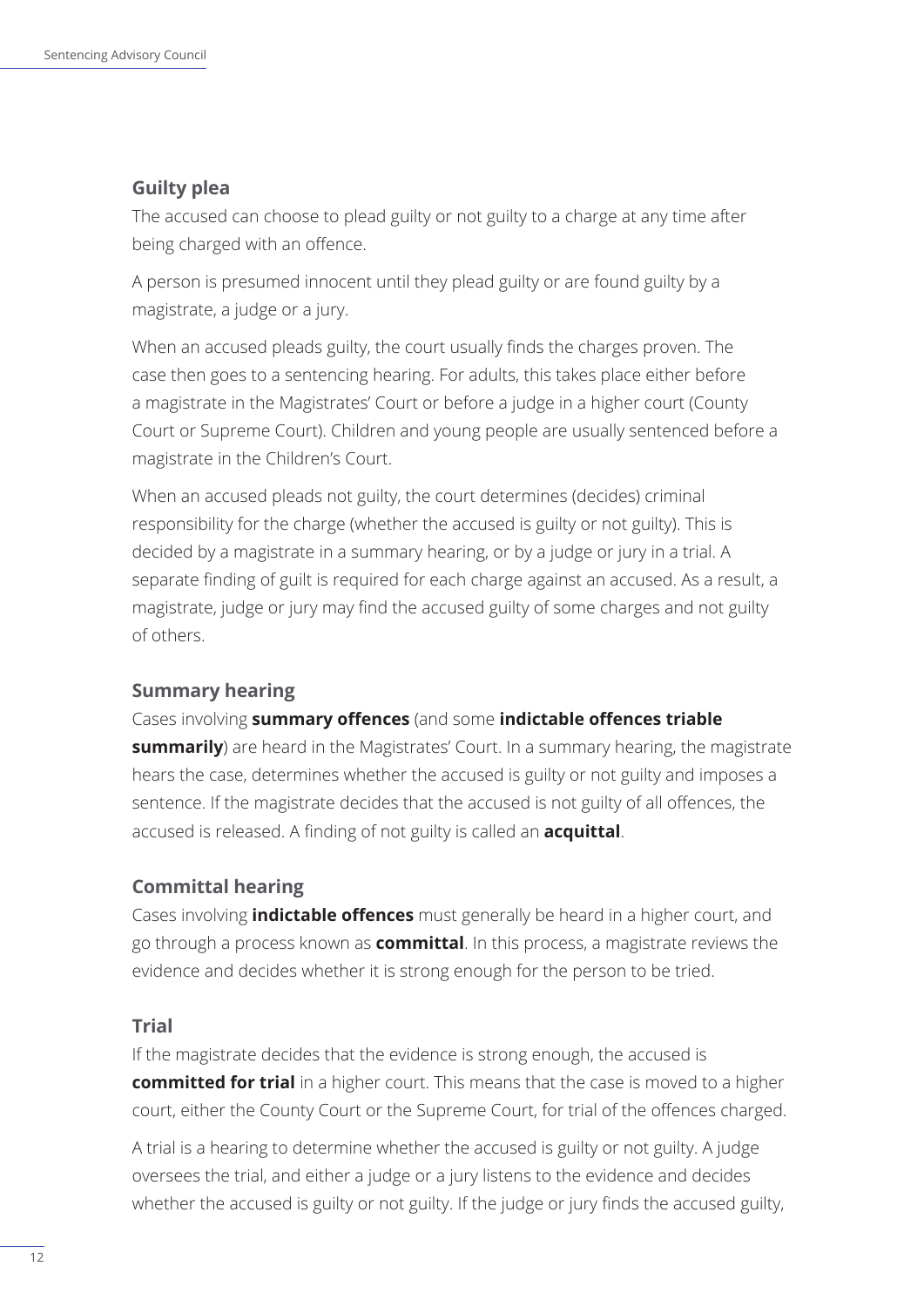<span id="page-16-0"></span>the judge decides the sentence. If the judge or jury finds the accused not guilty, there is an **acquittal** and the accused is released.

Witnesses may be required to come to a trial or a hearing to give evidence.

#### **Pre-sentence reports**

Where an accused pleads guilty or is found guilty of an offence, a court may order a pre-sentence report about the person before passing sentence. The court will then adjourn (postpone) the court hearing to allow the report to be prepared ahead of the sentencing hearing.

A court must order a pre-sentence report if it is considering making a:

- community correction order
- youth justice centre order
- youth residential centre order.

**COVID-19 measures**

In response to the COVID-19 pandemic, temporary emergency laws were introduced allowing judge-alone trials in the County and Supreme Courts. In a judgealone trial, the guilt of the accused is determined by a judge instead of a jury. The accused or prosecution may apply for a judge-alone trial. The court may also make an order for a judge-alone trial of its own motion (if the accused consents).

Pre-sentence reports provide vital information to judges and magistrates, so that they have as broad a picture of the offender as possible. A pre-sentence report may contain information about the offender's:

- age
- social history and background
- medical and psychiatric history
- alcohol, drug or other substance use history
- education
- employment history
- prior offences
- degree of compliance with any sentence currently in force
- financial circumstances and ability to pay a bond
- special needs
- need for other services to address the risk of **reoffending** (recidivism)
- need for courses, programs, treatment, therapy or other assistance
- capacity to perform unpaid community work (for example, as part of a community correction order).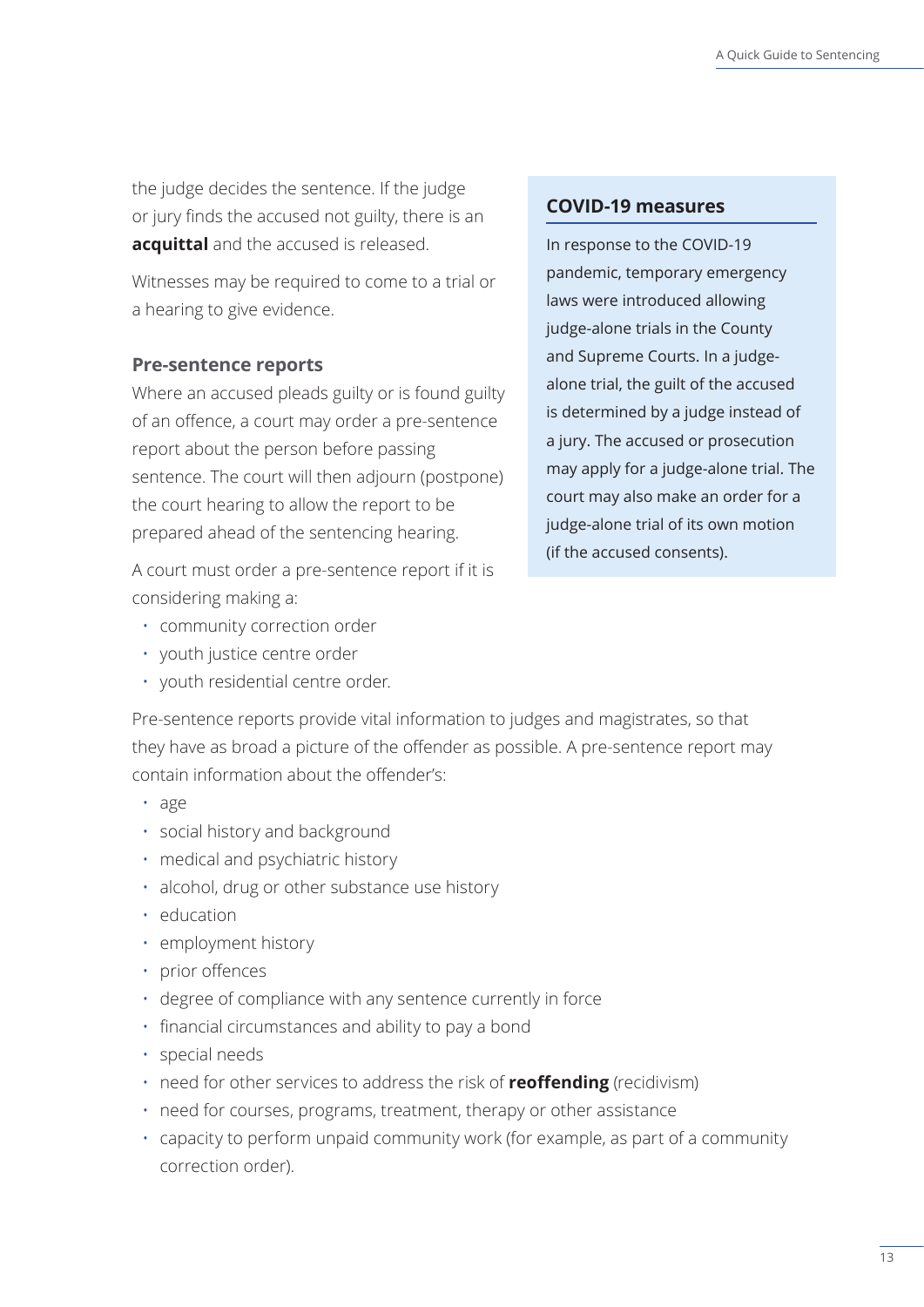<span id="page-17-0"></span>The pre-sentence report may also include information about:

- the suitability of any proposed condition of a community correction order
- the recommended length of any **intensive compliance** period for a condition of a community correction order (this is a set period of time that some conditions must be completed within)
- the suitability of electronic monitoring, including whether resources are available, and whether it is appropriate for the offender
- whether it is appropriate to confirm an existing order that applies to the offender
- any other information that the report's author believes is relevant and appropriate.

#### **Sentencing hearing**

When the accused pleads guilty or is found guilty, the magistrate or judge must decide the sentence to be imposed and, in some cases, decide whether to record a **conviction**. This is done during the sentencing hearing (sometimes called a **plea in mitigation** or a **plea hearing**).

At the sentencing hearing, the **Crown** (a police or public prosecutor) represents the state, and a defence lawyer represents the offender. The Crown and the defence give information to the court about:

- the facts of the case
- the circumstances of the offender (for example, the prosecution could point out the offender's criminal history, and the defence could point out that the offender has shown remorse)

## **Can I watch a sentencing hearing?**

Most hearings are open to the public. Anyone can sit in court and listen to what is said. However, sometimes hearings are closed to the public. This can happen for a range of reasons, for example, if the offender's identity is protected because they have cooperated with law enforcement agencies. A judge or a magistrate may also ask a person to leave the court if they are disruptive, or if requested by the prosecution or defence.

- relevant **sentencing principles**
- examples of sentences in similar cases.

The judge or magistrate can ask questions to seek information and clarify issues. The judge or magistrate will consider the **pre-sentence report**, if one has been prepared. A **Victim Impact Statement** may also be read out at a sentencing hearing, either by the victim or by the prosecution on the victim's behalf.

The information given in a sentencing hearing helps the judge or magistrate to decide what sentence to impose.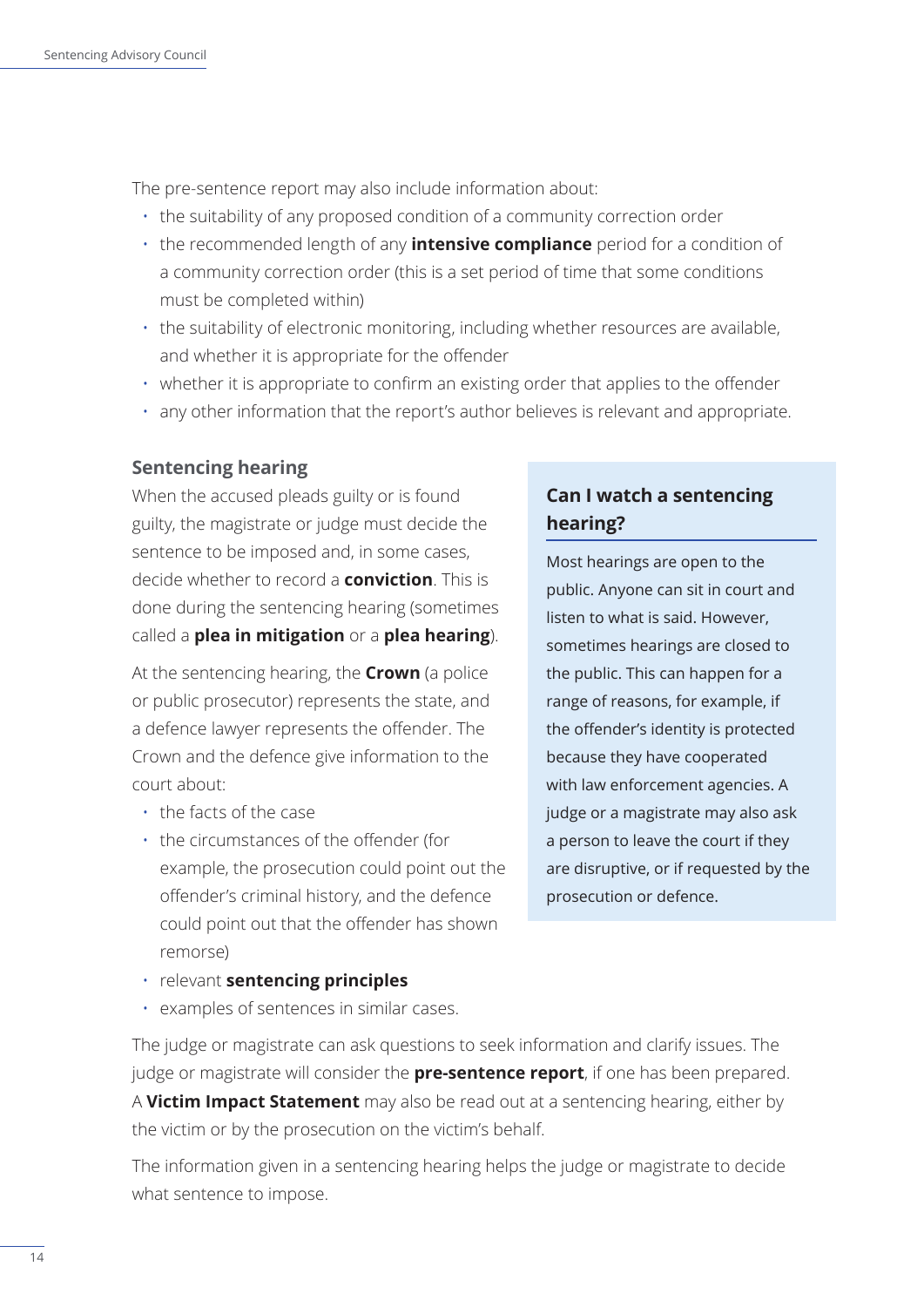#### <span id="page-18-0"></span>**Imposing sentence and making sentencing remarks**

At the end of the sentencing hearing, the judge or the magistrate summarises the case, imposes a sentence and (especially for cases in the higher courts) outlines the reasons for giving the sentence. The judge or the magistrate makes their **sentencing remarks** in open court for anyone in the court (including media) to hear, unless a **closed court order** has been made.

In the Magistrates' Court, sentencing remarks are recorded to audio but are not published as written remarks. A request for a recording can be made to the Magistrates' Court. In some circumstances, the Chief Magistrate's approval is necessary for the recording to be released.

In the higher courts, judges normally write down their sentencing remarks. County Court sentencing remarks are sometimes (but not always) made available on the County Court website. Supreme Court sentencing remarks are usually published as judgments on the Supreme Court website. Sentencing remarks for the County and Supreme Courts are also regularly published on the Australasian Legal Information Institute (AustLII) website.

For some high-profile cases, the higher courts live-stream sentencing remarks through the court's website. This is so that media and interested members of the community can hear the sentencing remarks as the judge delivers them in court, or listen to the remarks later on demand.

#### **With or without conviction**

A conviction is a formal record that the offender has been found guilty of an offence. A conviction is entered by a court. Courts *must* record a conviction when imposing certain types of sentences, such as imprisonment, a drug treatment order and detention in a youth justice centre or a youth residential centre. Courts *must not*  record a conviction when imposing certain types of sentences, such as a dismissal of the charge.

Courts may choose to record a conviction when imposing other types of sentences, such as a community correction order, a fine or an adjourned undertaking.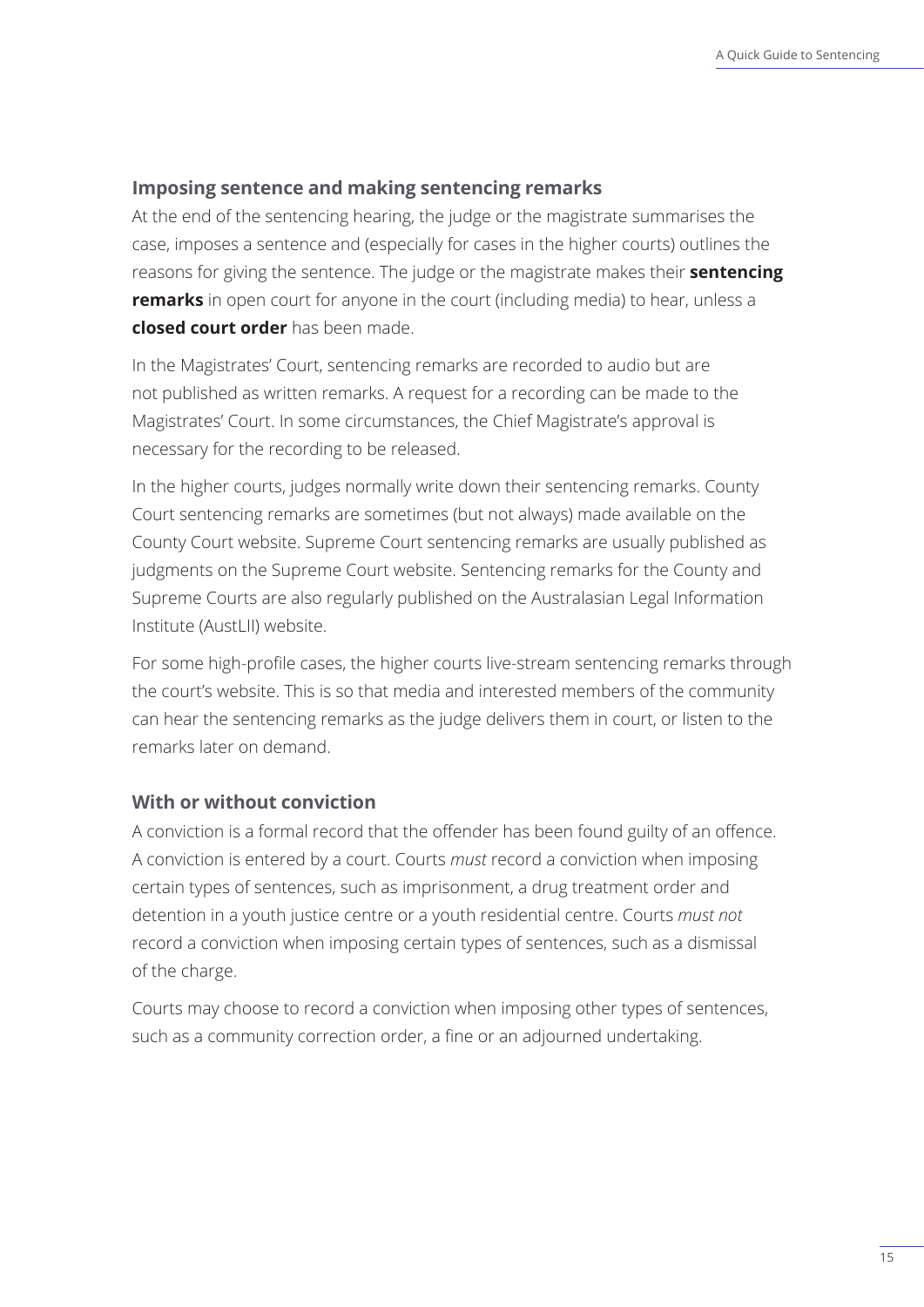<span id="page-19-0"></span>When deciding whether to record a conviction, the judge or the magistrate considers factors like the nature of the offence, the character and history of the offender, and the impact that a conviction would have on the offender's wellbeing and employment prospects.

Even if no conviction is recorded, the fact that the offender was found guilty of an offence will still appear on their criminal record. This can have negative effects on an offender's prospects, even after they have completed a sentence.

A conviction or a previous finding of guilt can be:

- looked at by the police when investigating other crimes
- relied on in any future criminal case against the offender
- included in police record checks, limiting an offender's eligibility for:
	- international travel
	- certain jobs (for example, as a teacher) or volunteer roles
	- insurance policies
	- various types of licence (for example, a taxi driver licence).

#### **Deferral of sentencing**

In the Magistrates' Court and the County Court, sentencing may be deferred (postponed) for up to 12 months. This allows a longer period for offenders to demonstrate that they can be rehabilitated, for example, by participating in programs that address the underlying causes of their offending. For a sentence to be deferred, the offender must agree to the deferral.

#### **After the sentencing hearing**

An offender who is sentenced to imprisonment is taken into custody immediately after the sentencing hearing.

For other sentences, the offender is released into the community according to the terms of the sentence. When a community correction order is imposed, the offender must report within two working days to the nearest **community corrections centre** to make arrangements for their supervision and for any other conditions imposed by the court.

When the court imposes a fine, the offender is given a deadline for paying that fine. Offenders can request to pay fines by instalments.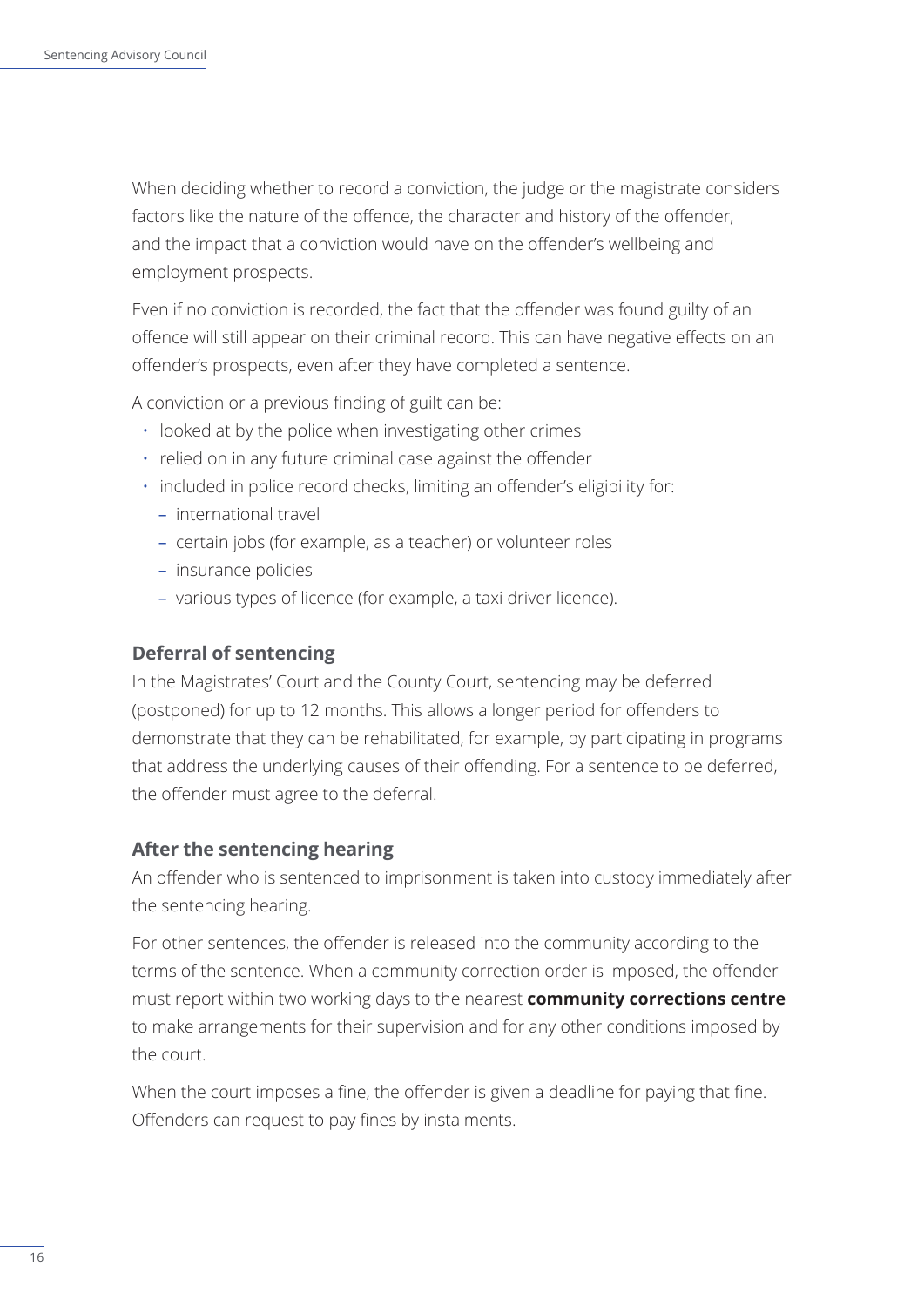## <span id="page-20-0"></span>**The role of victims in sentencing**

When sentencing an offender, the court must consider the impact of the crime on any victims, including their personal circumstances and any injury, loss or damage resulting directly from the offence(s).

One way a court can determine the impact of a crime on any victim is through a

#### **Victim Impact Statement**.

When a court finds a person guilty of an offence, any victim of the crime can make a Victim Impact Statement to the court. The statement may assist the court in deciding the sentence. The right to make a Victim Impact Statement is outlined in the *Victims' Charter Act 2006* (Vic).

Victims have the right to:

- prepare a Victim Impact Statement, which the court may consider in sentencing the offender
- get help with preparing a Victim Impact Statement
- request the court to order the offender to pay compensation to the victim
- apply to be included on the Victims Register (if they are the victim of a violent crime and the offender has been imprisoned).

Once included on the Victims Register, a person can find out certain information about the offender, such as the length of the sentence and the likely date of release. If the **Adult Parole Board** is considering releasing an offender who is in prison for a violent offence, a person on the Victims Register can ask the parole board to consider the effect of the offender's potential release on them. If the offender is released, the parole board must give prior notice to the person on the Victims Register.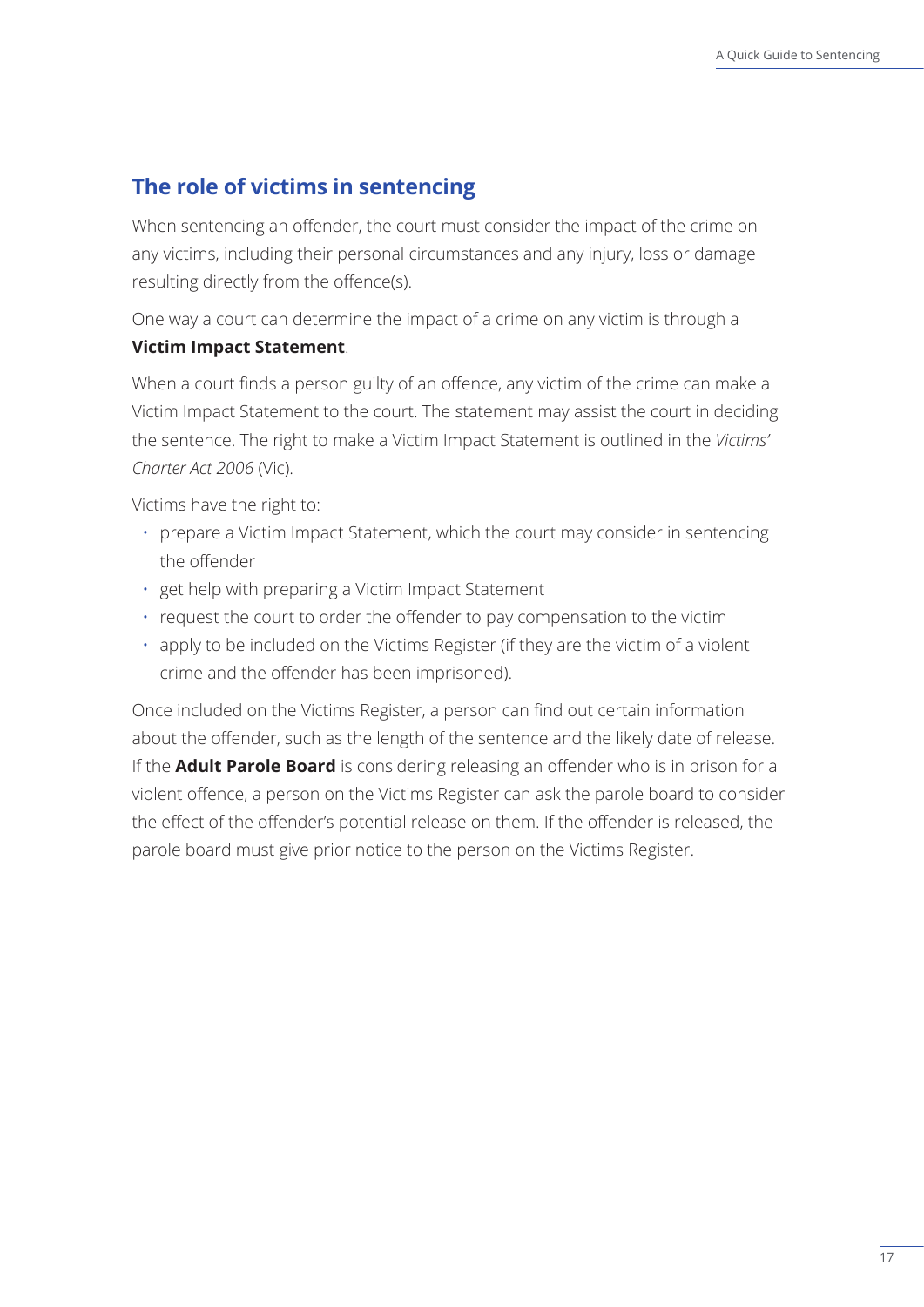# **WHAT SENTENCES CAN BE IMPOSED?**

<span id="page-21-0"></span>The different kinds of sentences available in Victoria are in a hierarchy ranging from less severe sentences (like fines) to more severe sentences (like imprisonment). Different sentencing options are available for adults and for **children and young people** (people aged 10 to 20 years at the time of sentencing).

## **Sentencing adult offenders**

Adults are sentenced under the *Sentencing Act 1991* (Vic). The main types of sentences available for adults are fines, community correction orders and imprisonment.

## **Non-custodial orders**

### *Low-end orders*

Orders for dismissal or discharge are at the lowest end of the sentencing hierarchy.

**Dismissal** means that a person is found guilty, but a conviction is not recorded. No other sentence is ordered.

**Discharge** means that the court records a conviction, but no other sentence is ordered. The person is released without any conditions.

## *Adjourned undertaking*

An adjourned undertaking involves postponing the court proceedings and releasing a person on an undertaking (agreement). The time that the court proceedings are postponed for is known as the **adjournment period**. During this time, the person undertakes to behave in a particular way. An adjourned undertaking may last for up to five years.

During the adjournment period, the offender must be of good behaviour (not reoffend) and must meet any special conditions set by the court. For example, a person may have to complete a drug and alcohol treatment program or donate to a charity.

At the end of the adjournment period, the offender returns to court and the court decides whether to release the person without any further sentence. In making this decision, the court looks at whether the person has been of good behaviour and has met special conditions.

The court can order an adjourned undertaking with or without recording a conviction.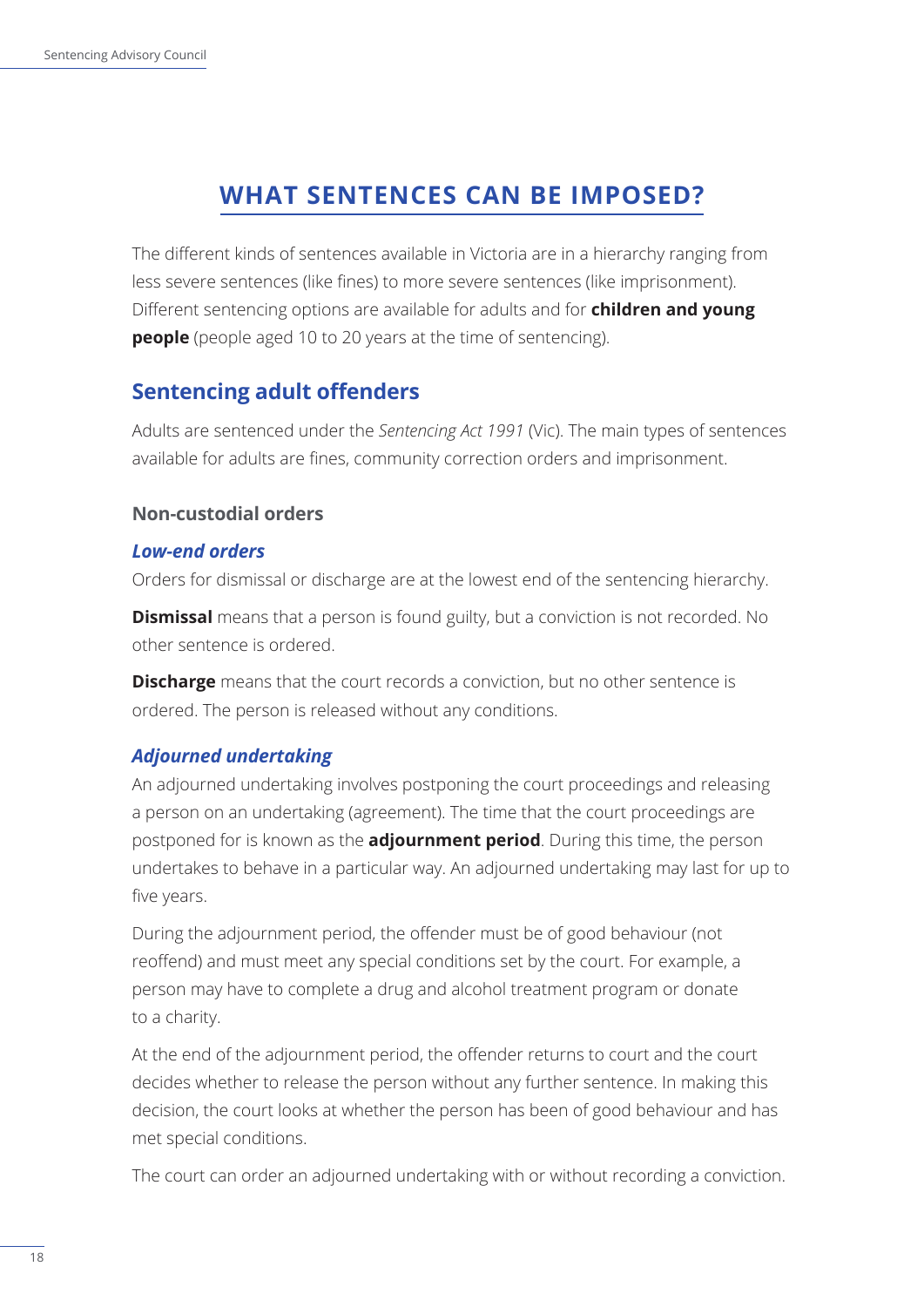#### *Fine*

Fines are at the low end of the sentencing hierarchy. They are the most common sentence imposed by Victorian courts.

When people are fined, they must pay a financial penalty (money) to the State of Victoria. Fine amounts are described in **penalty units**. For the financial year 1 July 2020 to 30 June 2021, one penalty unit is \$165.22. For example, an offence carrying a fine of 10 penalty units would mean a maximum fine of up to \$1,652.20 in 2020–21. The amount of a penalty unit is adjusted each financial year in line with inflation.

Fines imposed by the courts differ from fines (infringement penalties) issued by bodies like local governments or Victoria Police. For example, a court may order a fine for offences such as theft or vandalism, while a person can receive an infringement penalty for travelling on public transport without a ticket or for minor driving offences. Courts decide the amount of a court-imposed fine, but infringement penalty amounts are set automatically. Court-imposed fines are collected and enforced in a different way to infringement penalties.

In deciding the amount of the fine, the court considers the financial circumstances of the offender (that is, how much the offender can

#### **How common are fines?**

Fines are the most common sentence in Victorian courts. Across the courts, 50% of cases sentenced in Victoria received a fine as the **total effective sentence** in the 12-month period ending 30 June 2019. The Magistrates' Court imposes most fines because it deals with less serious offences than the higher courts, and fines are at the low end of the sentencing hierarchy.

afford to pay) and the maximum penalty for the offence (given as penalty units in legislation). The court can combine fines with other sentences such as imprisonment and community correction orders (except for **Category 1** or **Category 2** offences).

Offenders can apply to the court to have a **court-imposed** fine converted to an order to perform unpaid community work. When an offender fails to pay a court-imposed fine, they may be arrested. The court can then order the offender to perform unpaid community work, or serve a prison sentence.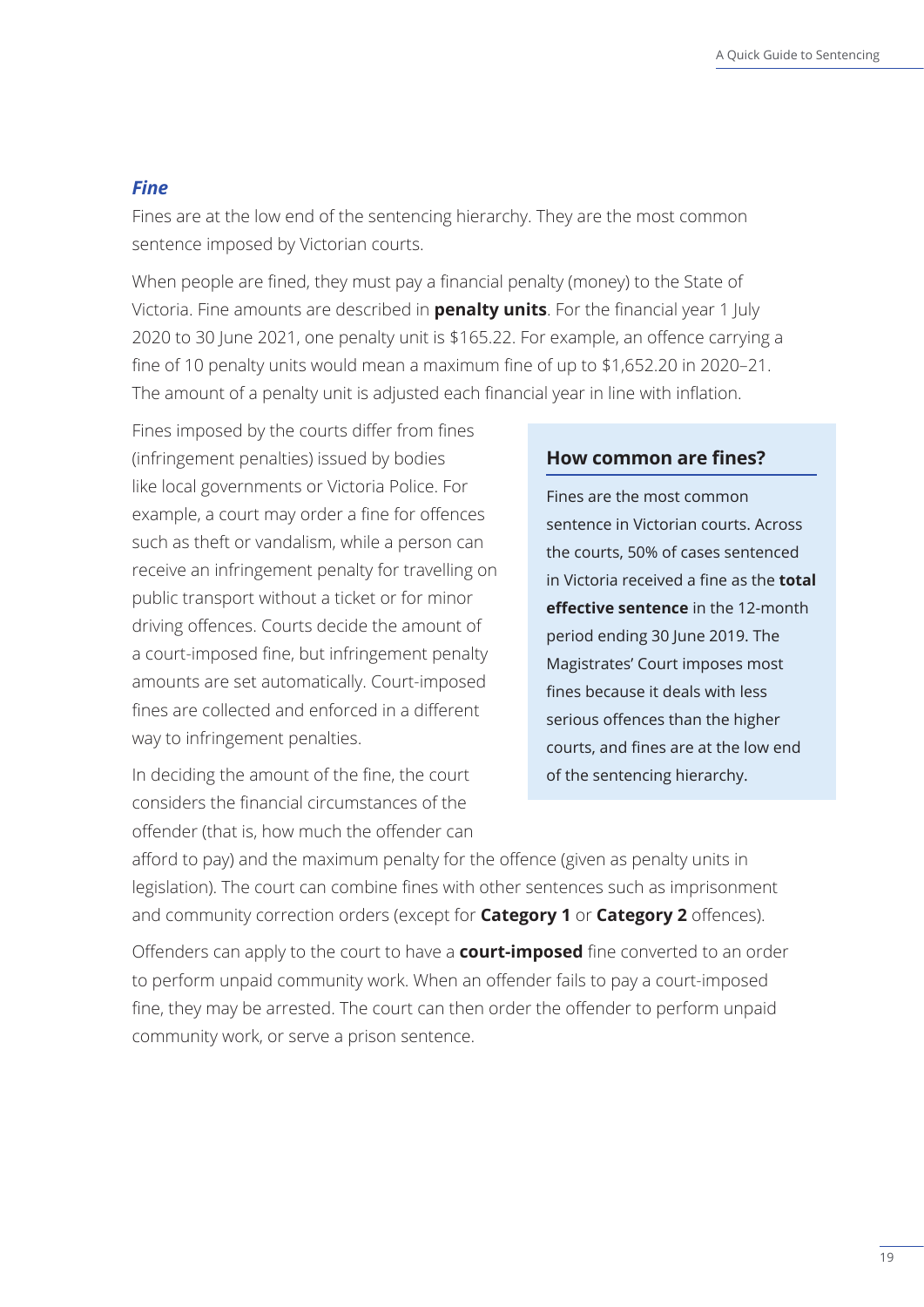#### *Community correction order*

A community correction order (CCO) is a flexible order that is in the middle of the sentencing hierarchy. Community correction orders are less severe than imprisonment or drug treatment orders, but more severe than fines. Community correction orders replaced previous community orders, including community-based orders, home detention, combined custody and treatment orders and intensive correction orders. All these orders were abolished in January 2012.

A community correction order is served in the community. A community correction order may be imposed in addition to a fine or a term of imprisonment.

In the Magistrates' Court, a community correction order can last for up to two years for a single charge, four years for two charges, and five years for three or more charges.

In the higher courts, a community correction order can last for up to five years.

All offenders sentenced to a community correction order must abide by standard (core) terms, including:

- not committing another offence punishable by imprisonment
- notifying Corrections Victoria of any change of address or employment
- not leaving Victoria without permission
- reporting to a community corrections centre
- complying with directions from the Secretary to the Department of Justice and Community Safety (delegated through Corrections Victoria).

The court must choose at least one additional condition. Any additional conditions are chosen to reflect the circumstances of the offender, the nature of the offence, the **principle of proportionality** and the purposes that the court is trying to achieve in the sentence (for example, rehabilitation or deterrence).

Additional conditions can be imposed for all or part of the duration of a community correction order. Additional conditions can require the offender to:

- undertake medical treatment or other rehabilitation
- stay away from licensed premises (such as hotels, clubs or restaurants) or refrain from consuming alcohol in such premises
- complete unpaid community work (up to a total of 600 hours)
- be supervised by a corrections worker
- not contact or associate with particular people (for example, co-offenders) or a particular type of person (for example, club members)
- live (or not live) at a specified address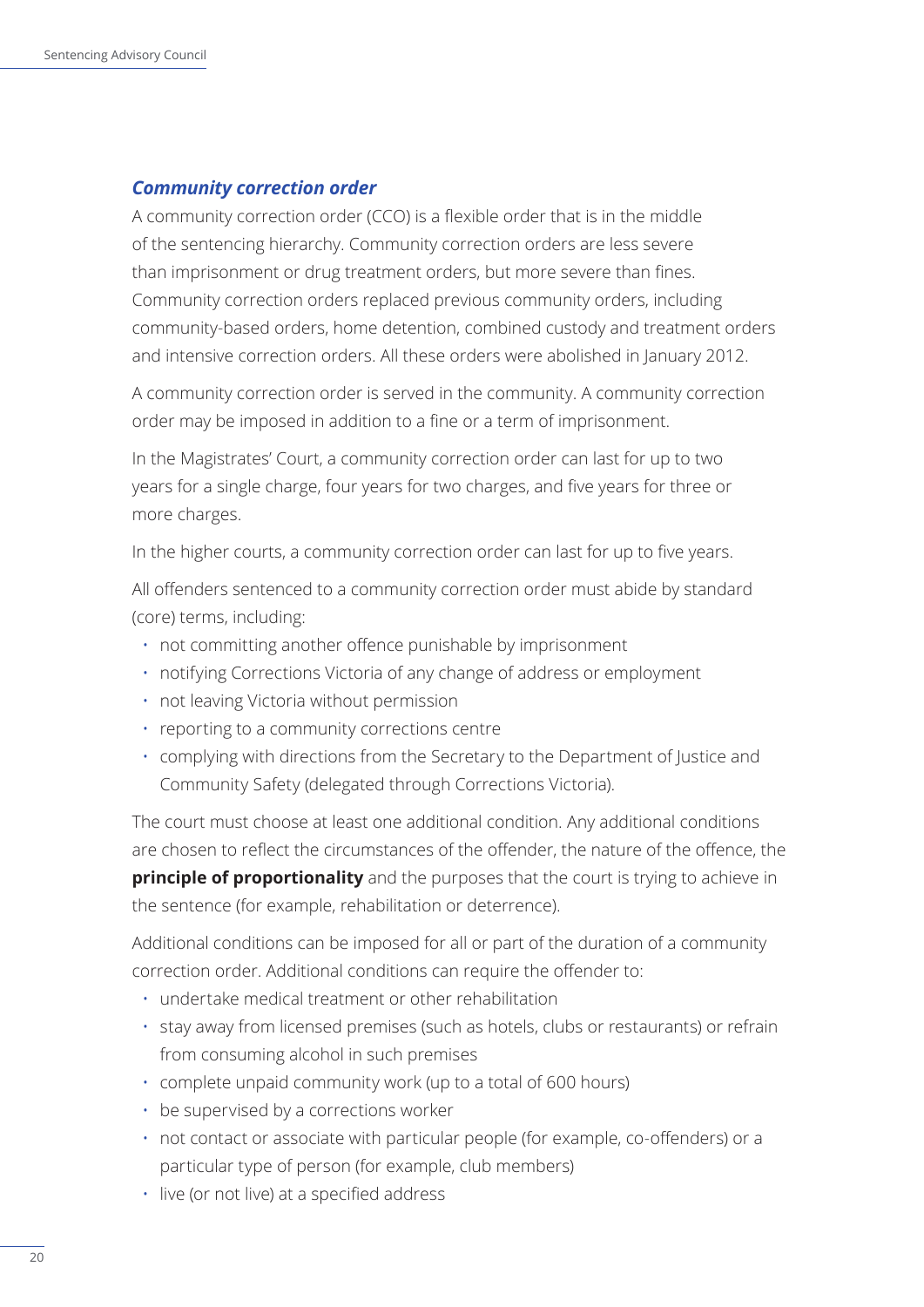- <span id="page-24-0"></span>• stay away from nominated places or areas
- abide by a curfew, remaining at a specified place for between two and 12 hours each day
- be monitored by the court to ensure compliance with the order
- pay a **bond** a sum of money (the offender may not get some or all of the bond back if they fail to comply with any condition of the community correction order)
- be monitored electronically.

The offender or the **Crown** can ask the court to make changes to a community correction order. The court may vary a community correction order for a range of reasons, for example, if the offender no longer consents to the order, or cannot comply with its conditions because of a change of circumstances.

Offenders who breach a condition of their community correction order may be returned to court. The court may vary the community correction order and its conditions, or the offender may be resentenced for the original offence. Breaching the conditions of a community correction order is a separate offence with a maximum penalty of three months' imprisonment.

#### **Restrictions on non-custodial orders**

When sentencing adults, the courts are limited in their use of **non-custodial orders** (for example, fines or community correction orders) for two categories of serious offences.

**Category 1 offences** include murder, rape and trafficking in a large commercial quantity of a drug of dependence. When sentencing an adult for a Category 1 offence, Victorian courts must impose a custodial order (imprisonment or another form of custody) if the offence was committed on or after 20 March 2017 or on or after 28 October 2018 (depending on the specific offence) – with few exceptions. The court is not allowed to impose an order of imprisonment combined with a community correction order for a Category 1 offence.

**Category 2 offences** are other serious offences, including manslaughter, kidnapping and arson causing death. When sentencing an adult for a Category 2 offence, Victorian courts must impose a custodial order (other than imprisonment combined with a community correction order) if the offence was committed on or after 20 March 2017 or on or after 28 October 2018 (depending on the specific offence) – unless **special reasons** exist. Special reasons include the offender assisting police in the investigation of an offence, or the offender proving that they have a mental impairment.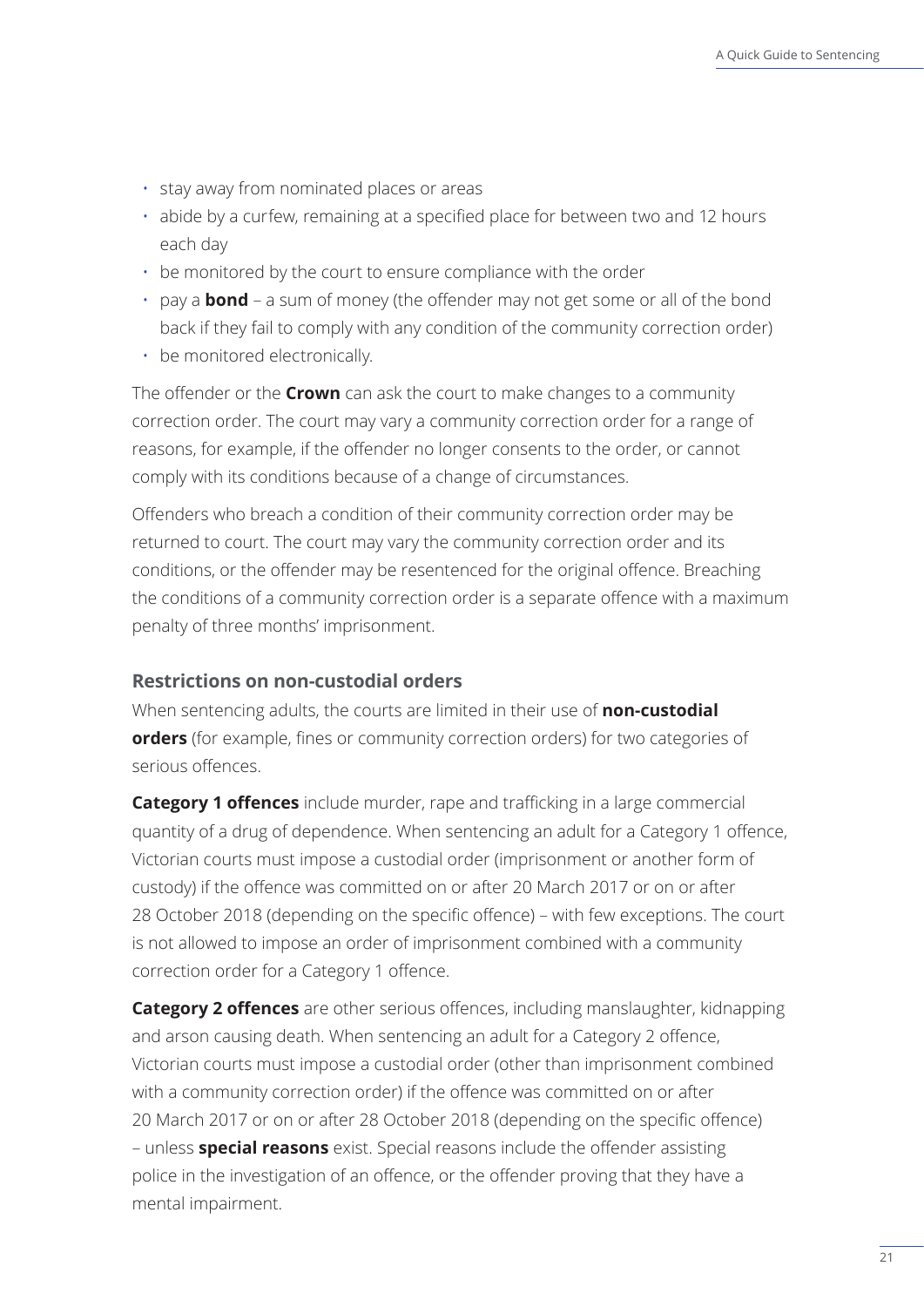#### <span id="page-25-0"></span>**Custodial orders**

#### *Imprisonment*

Imprisonment is detention in a prison. It is the most severe sentence in Victoria. Victorian law treats imprisonment as the sentence of **last resort**, meaning imprisonment is only imposed if no other type of sentence is appropriate (unless the offence is a Category 1 or 2 offence, which must receive a custodial order except in limited circumstances).

Imprisonment is far more common as a sentencing outcome in Victoria's higher courts than it is in the Magistrates' Court. Imprisonment was ordered in over half (62%) of cases sentenced in Victoria's higher courts in the 10-year period ending June 2019, compared with just 7% of cases sentenced in the Magistrates' Court in the same period.

#### *Non-parole period*

When courts impose a sentence of imprisonment, they must generally set a **nonparole period**. This is the minimum time that offenders must serve in prison before they may be considered for release on parole.

There are rules about when courts must set a non-parole period, depending on the length of the prison sentence:

- for sentences of more than two years, the court *must* set a non-parole period, unless it would not be appropriate because of the kind of offences that were committed, or because of the offender's criminal history
- for sentences of between one and two years, the court can choose whether to set a non-parole period
- for sentences of less than one year, the court cannot set a non-parole period. The offender must serve the entire sentence in prison.

Some offences have minimum non-parole periods that the court must impose in certain circumstances (see '**Statutory minimum terms of imprisonment and non-parole periods**' and '**Standard sentences**').

Release on parole is not automatic. Offenders can only be released on parole if they have completed the non-parole period in prison, and a parole board has considered their case and granted parole.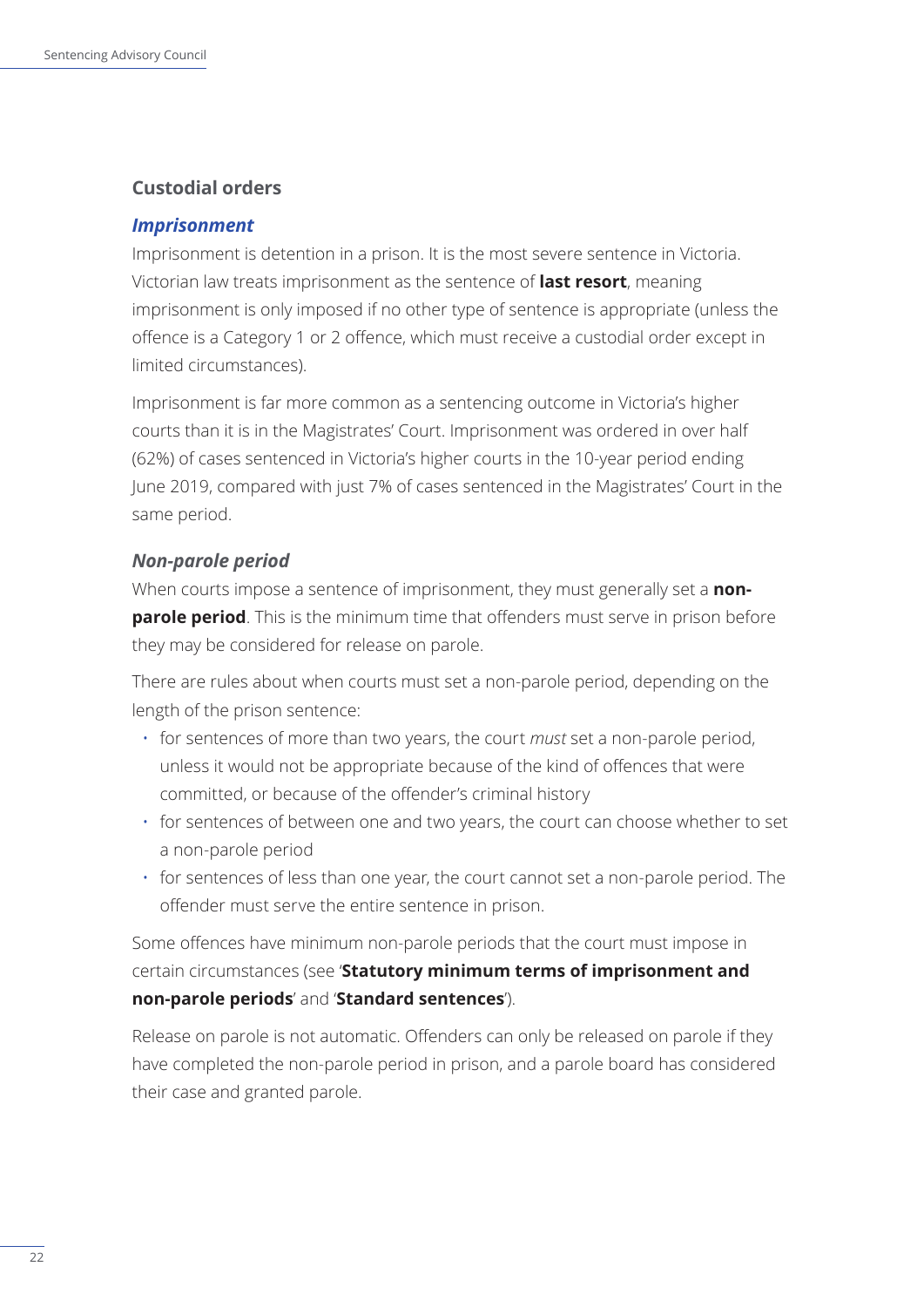#### *Court secure treatment order*

A court can order a **court secure treatment order** for an offender with a serious mental illness. The offender is detained and treated at a secure mental health facility instead of being detained in a prison. This order is imposed on offenders whose mental illness requires treatment to prevent serious deterioration in their health, or to prevent them from harming themselves or others.

This type of order can only be made where the court would otherwise have imposed a sentence of imprisonment. The order cannot be any longer than the term of imprisonment that would have been imposed. The court must be satisfied that no other sentence (for example, a community correction order) would allow the offender to get the required treatment.

A non-parole period must be set for a court secure treatment order, in the same way as for a term of imprisonment.

#### *Drug treatment order*

A drug treatment order falls below imprisonment in the sentencing hierarchy. Technically, it is a custodial sentence – it is a prison sentence that is suspended (held back) so offenders can have treatment in the community for their addiction.

Only the **Drug Court** can make a drug treatment order. Currently, only the Magistrates' Court has a Drug Court at some court locations. Plans to establish a Drug Court in the County Court and in more Magistrates' Court locations were announced in March 2020.

People are eligible for a drug treatment order if they are dependent on alcohol or other drugs, and that dependency contributed to their offending. Drug treatment orders are not available for offenders who are convicted of sexual offences, or violent offences leading to actual bodily harm.

A drug treatment order has two parts:

- **the custodial part** is a sentence of imprisonment imposed for up to two years. This time in prison is not served by the offender unless the Drug Court **activates** the custodial part (orders the offender to spend the time in prison)
- **the treatment and supervision part** consists of core conditions that are imposed for up to two years. This part includes conditions such as participation in treatment programs, reporting to court or corrections staff and attending the Drug Court.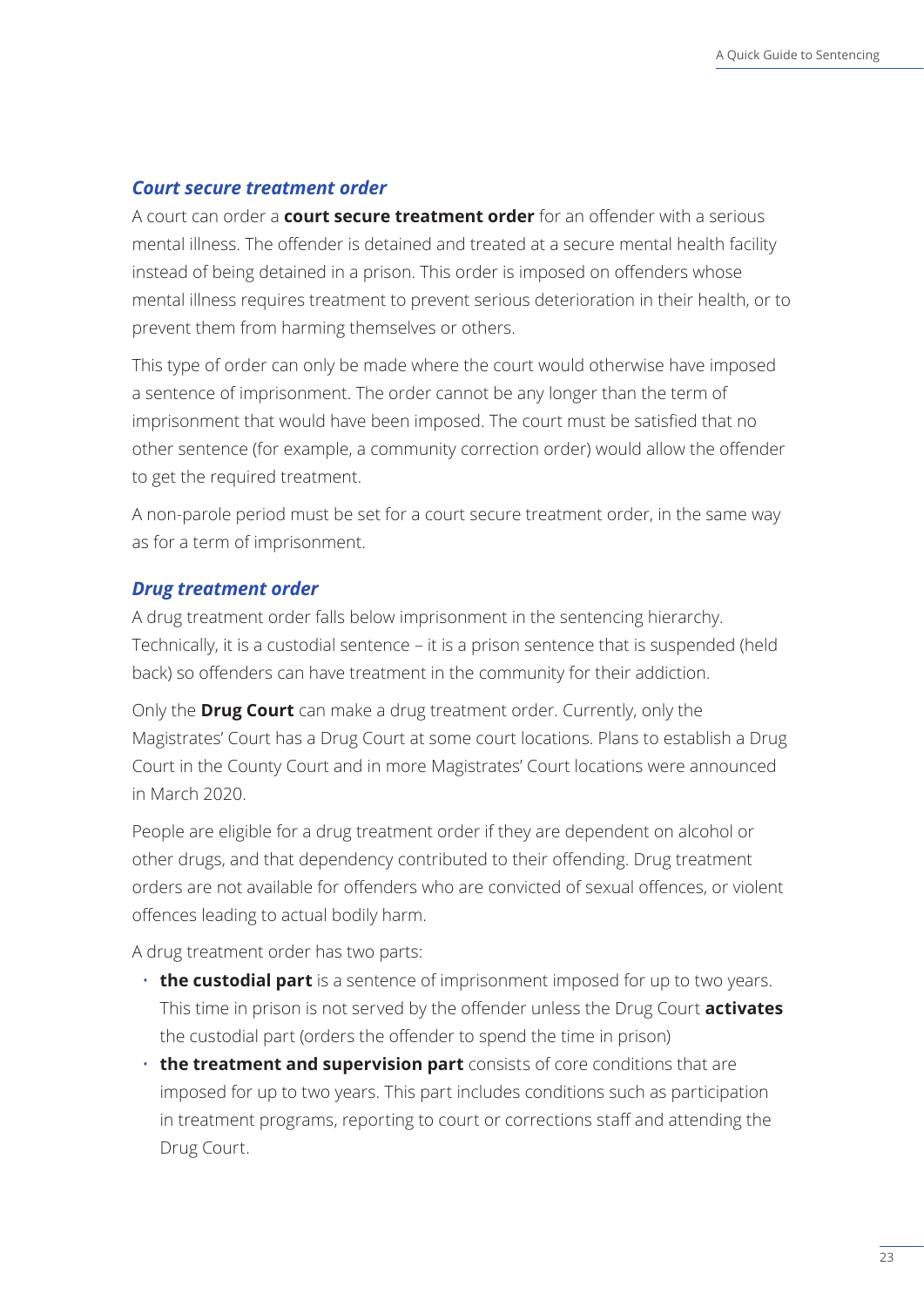A range of consequences and rewards encourage offenders to successfully complete their drug treatment order. Offenders who breach the conditions of their drug treatment order (for example, by resuming drug use, reoffending or failing to attend treatment) may have longer or additional conditions imposed, or they may be imprisoned.

Offenders may be rewarded for successfully complying with the conditions of their drug treatment order, and demonstrating progress towards their treatment objectives (for example, through reduced supervision or early completion of the order).

#### *Suspended sentence*

One significant change to Victorian sentencing law over the last decade has been the abolition of suspended sentences.

A suspended sentence was a term of imprisonment that was suspended (held back) wholly or in part for a specified period. When the term of imprisonment was wholly suspended, the offender was released into the community after sentence. When the term of imprisonment was partially suspended, the offender had to serve part of the term of imprisonment immediately, before being released.

If the offender committed a further offence (that was punishable by imprisonment) while on their suspended sentence, they could be ordered to serve the suspended portion of their sentence.

Suspended sentences were phased out gradually in Victoria between November 2006 and September 2014. However, suspended sentences may still be imposed in a limited number of circumstances if the offending occurred prior to September 2014.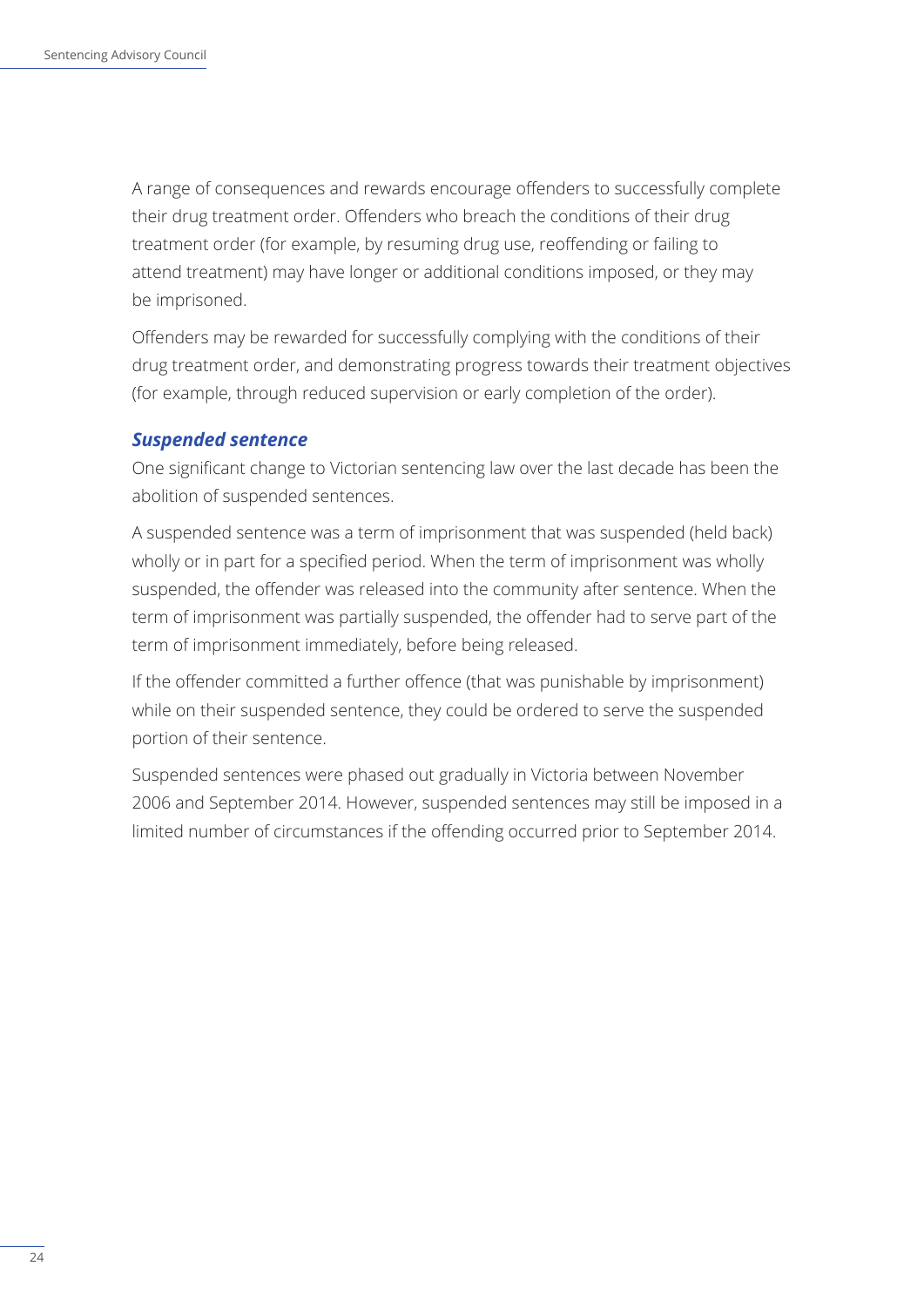## <span id="page-28-0"></span>**Sentencing children and young people**

The justice system in Victoria distinguishes between children, young offenders and youthful offenders:

- a **child** is aged 10 years or over but is aged under 18 years at the time of an alleged offence, and is aged under 19 years when court proceedings begin. A child is usually sentenced in the Children's Court under the *Children, Youth and Families Act 2005* (Vic)
- a **young offender** is aged under 21 years at the time of sentencing. A young offender is generally sentenced in an adult court under the *Sentencing Act 1991* (Vic)
- a **youthful offender** is aged over 21 years at the time of sentencing, but is still relatively young (usually aged under 25 years). The person is not a 'young offender' under the *Sentencing Act 1991* (Vic), but a court often takes a person's relative youth into account when sentencing.

A person may be sentenced in the Children's Court under the *Children, Youth and Families Act 2005* (Vic) if they were a **child** (aged under 18 years) when they committed

their offences, and are aged under 19 years when their case first comes to court. If the person is aged 19 years or over when their case comes to court, the matter is heard in the Magistrates' Court.

The law says that children and young people should not generally be punished as harshly as adults.

This recognises that children and young people are still developing, are generally less mature than adults, and are less able to make moral judgments. Children and young people are generally less aware than adults of the consequences of their actions.

Children and young people have unique treatment and rehabilitation needs. Children and young people in custody are especially vulnerable to physical, sexual and emotional abuse.

## **How young is too young to commit a crime?**

The age of criminal responsibility in Victoria is 10 years. A child aged under 10 years is legally considered unable to commit an offence. A child aged 10 to 13 years is presumed to be unable to commit an offence, unless the prosecution can prove that the child knew what they were doing was seriously wrong, not just naughty. The age of criminal responsibility varies from place to place, for example, it is six years of age in some American states, and 15 years of age in Sweden.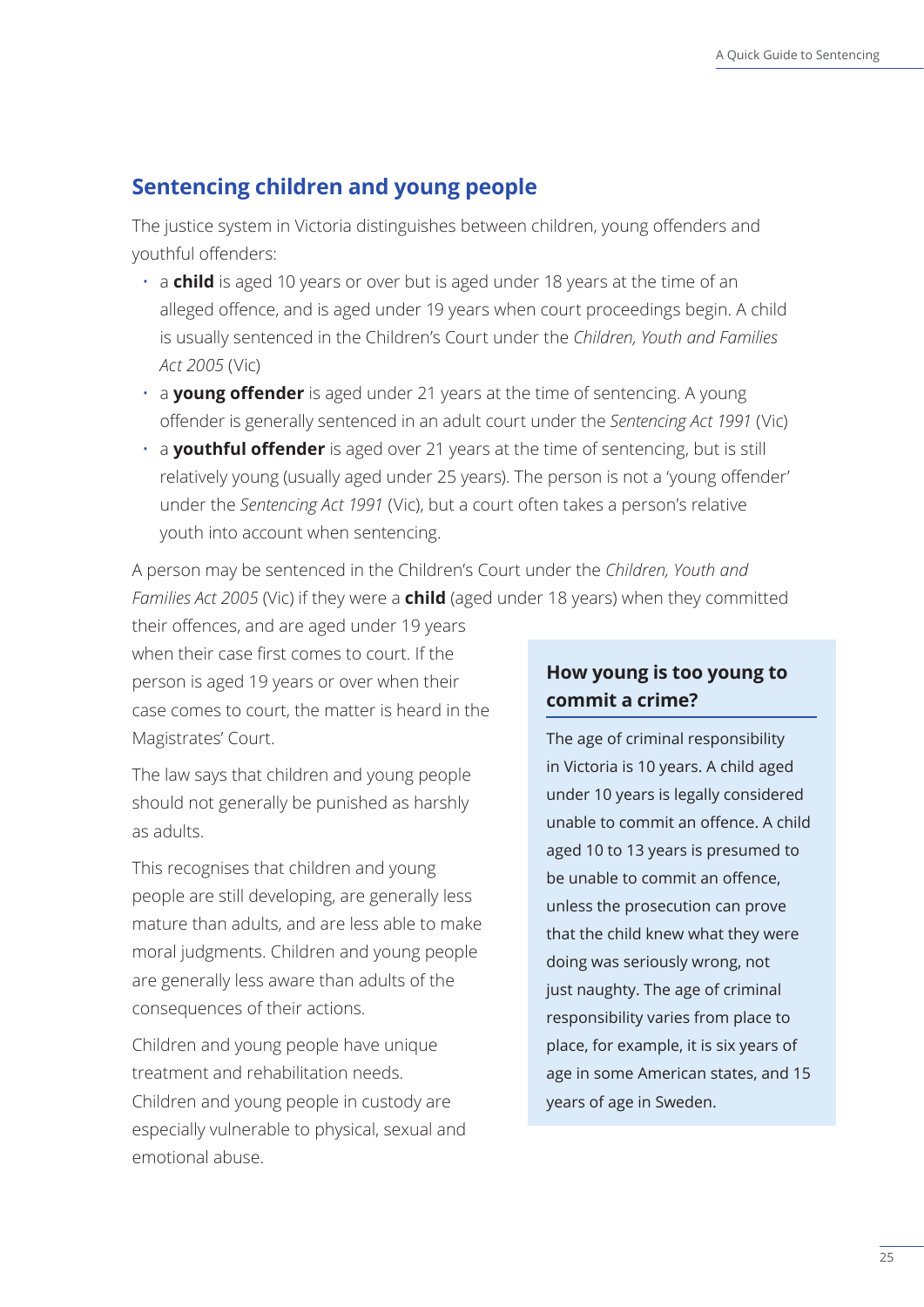<span id="page-29-0"></span>The *Children, Youth and Families Act 2005* (Vic) puts the child's rehabilitation as the core purpose (but not the only purpose) of sentencing children, and this must be taken into account by the Children's Court when sentencing children.

The sentencing options for children in the *Children, Youth and Families Act 2005* (Vic) are different from sentencing options for adults in the *Sentencing Act 1991* (Vic). Orders for children include youth detention orders (youth residential centre orders and youth justice centre orders), supervision orders and probation.

#### **Orders served in the community**

#### *Dismissal*

Dismissal is the least severe sentencing option for children sentenced under the *Children, Youth and Families Act 2005* (Vic). Dismissal means that a child is found guilty, but the charge is dismissed and no other sentence is ordered.

#### *Undertakings*

An undertaking is an agreement by a child to do, or not do, some particular thing. Undertakings may last for up to one year. There are two types of undertakings:

- **accountable undertaking** a child may have to return to court if they breach the undertaking (that is, if the child does not do everything that they agreed to)
- **non-accountable undertaking** a child does not have to return to court if they breach the undertaking.

At the conclusion of an accountable undertaking or a non-accountable undertaking, the court dismisses the charge.

#### *Good behaviour bond*

For a good behaviour bond, the court postpones sentencing a child for a nominated period. During this time, the child must be of good behaviour and must meet any special conditions (like seeing a counsellor). The child must pay some money to the court.

A good behaviour bond may last for up to one year if the child is aged under 15 years, or up to 18 months if the child is aged 15 years or over.

If the child does everything required under the good behaviour bond, the court dismisses the charge, returns the bond money to the child and does not record a conviction. This means that the case ends.

If the child does not do everything required under the good behaviour bond, the court may keep the bond money and impose a new order.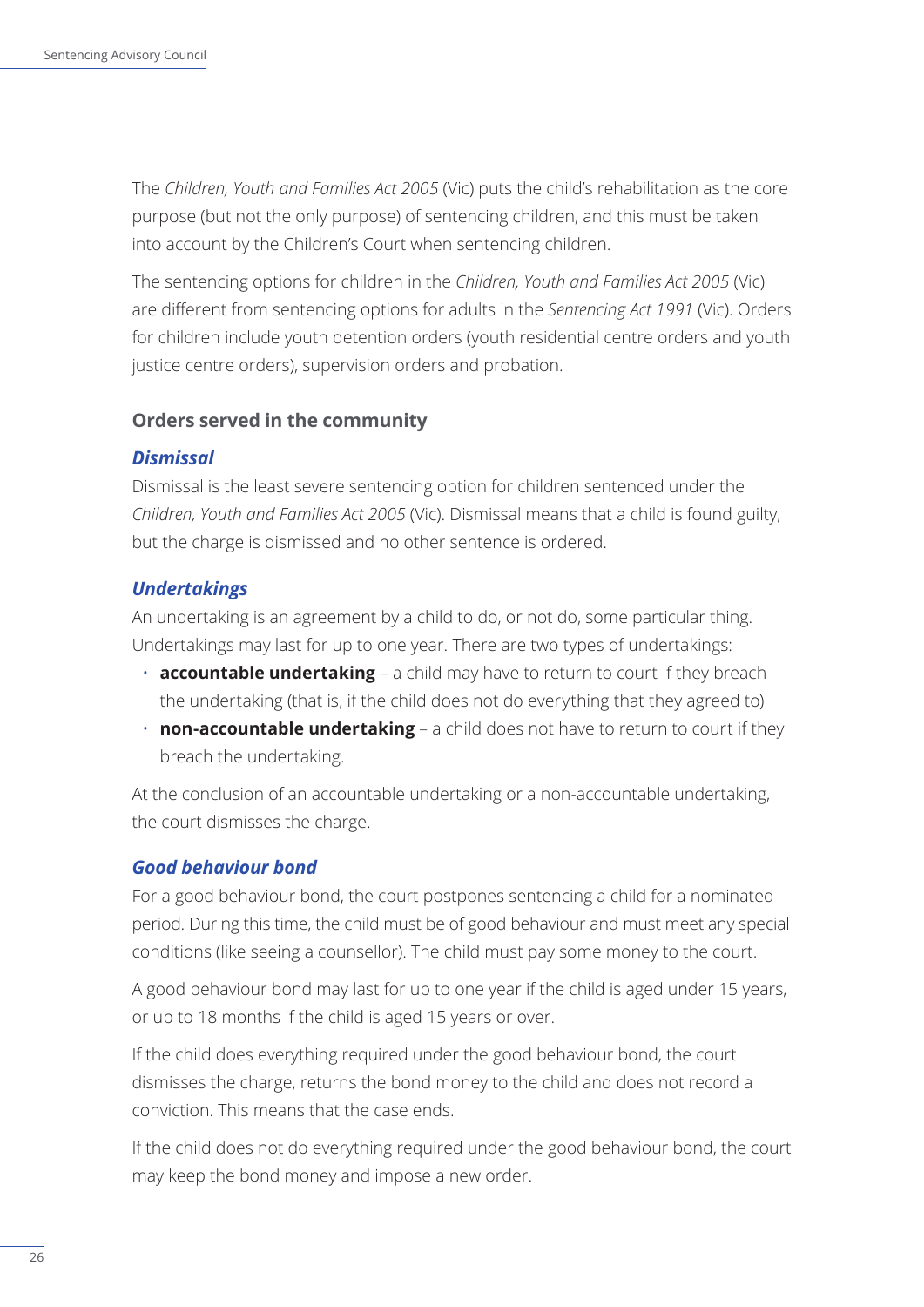#### *Fine*

A fine is a less severe sentence than detention or a youth supervision order. When imposing a fine, the Children's Court looks at how much the child can afford to pay, and the maximum fine amount for the child's age.

Fine amounts are described in **penalty units**. For the financial year 1 July 2020 to 30 June 2021, one penalty unit is \$165.22. The amount of a penalty unit is adjusted each year in line with inflation.

For children aged under 15 years, the maximum fine is one penalty unit if they are sentenced for one offence, and two penalty units if they are sentenced for more than one offence.

For children aged 15 years or over, the maximum fine is five penalty units if they are sentenced for one offence, and 10 penalty units if they are sentenced for more than one offence.

#### *Probation order*

Probation is the least intensive kind of community supervision for children who are sentenced under the *Children, Youth and Families Act 2005* (Vic). Children on probation orders must report to youth justice workers, but not as frequently as children on youth supervision orders. A child on probation may have to participate in counselling or treatment programs. Probation orders must not last for more than one year. Probation cannot extend beyond a person's 21st birthday.

#### *Youth supervision order*

A youth supervision order can be imposed on a child of any age sentenced under the *Children, Youth and Families Act 2005* (Vic).

Under a youth supervision order, a child must report to a youth justice unit, obey the instructions of a youth justice worker and not reoffend during the order. The court can impose additional conditions as part of the order.

Youth supervision orders generally are for less than one year. In some cases, the order can last for up to 18 months, for example, if the child has been found guilty of more than one offence. The order cannot extend beyond the person's 21st birthday.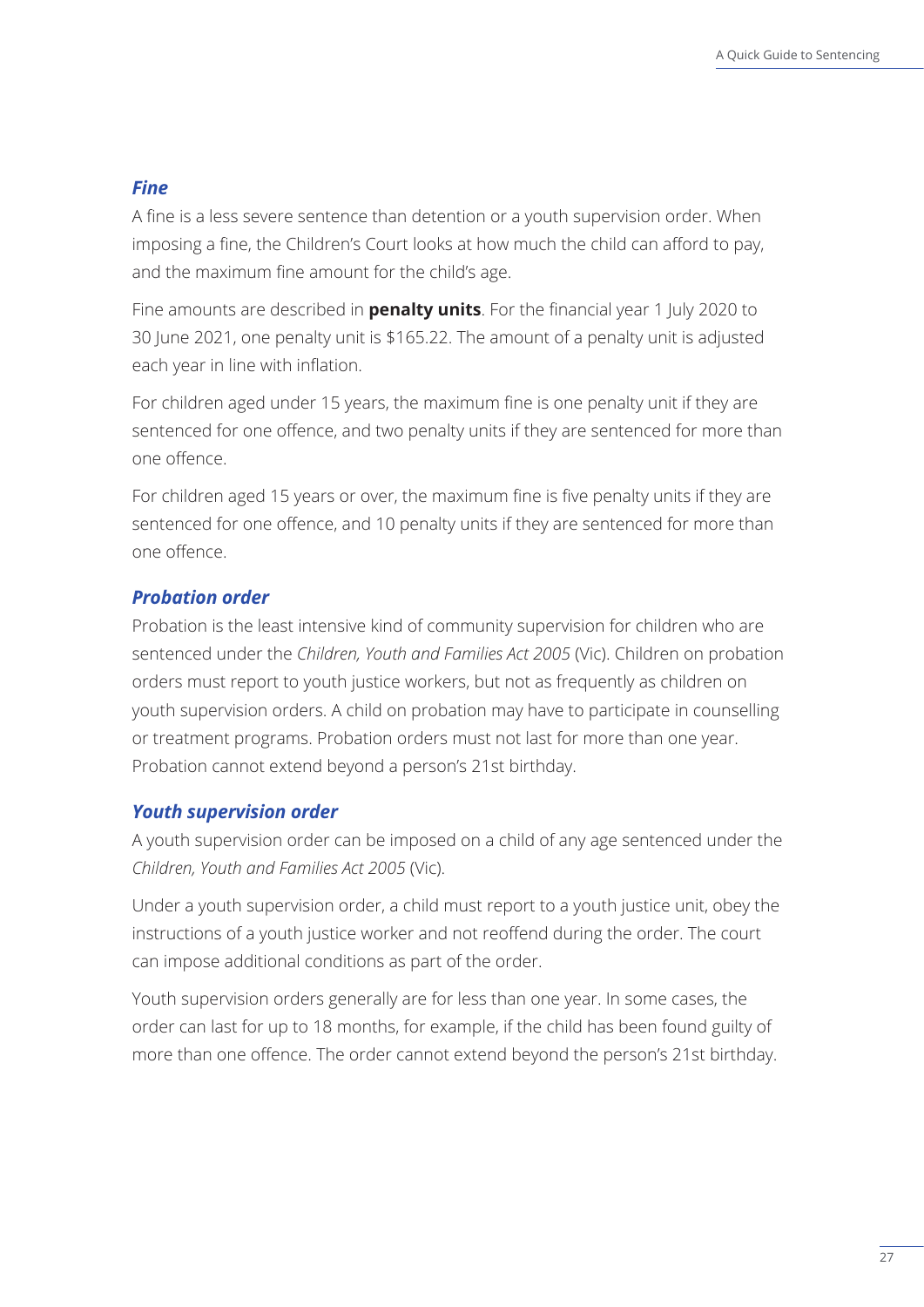#### *Youth attendance order*

A youth attendance order is a more intensive kind of community supervision than a youth supervision order. A youth attendance order is available for children aged 15 to 20 years at the time of sentencing under the *Children, Youth and Families Act 2005* (Vic). It is an alternative to detention.

Under a youth attendance order, a child must attend a youth justice unit and comply with intensive reporting and attendance requirements. The court can attach special conditions, such as education, counselling or treatment.

The child must not reoffend during the order. The child may be directed to do community service.

A youth attendance order may last for up to one year, but it may not extend beyond the person's 21st birthday.

A child who breaches a youth attendance order may have to go into detention.

#### *Youth control order*

A youth control order is the most intensive kind of community supervision for children sentenced under the *Children, Youth and Families Act 2005* (Vic).

The youth control order operates as an alternative to detention. The order is served in the community with intensive requirements for supervision, support and court monitoring.

Youth control orders include strict mandatory requirements, such as participation in education, training or work. These orders may also include requirements for treatment, counselling or curfews, social media bans or restrictions on where the child can go.

The child must consent to the youth control order.

A child on a youth control order must attend the Children's Court for a **monitoring or reporting hearing** at least once a month during the first half of the order. The court can vary the requirements of the order by making it more or less restrictive, depending on whether the child has been complying with the requirements and conditions of their order.

A youth control order can last for up to 12 months, but it cannot extend longer than the person's 21st birthday.

Breach of a youth control order results in detention, unless there are exceptional circumstances.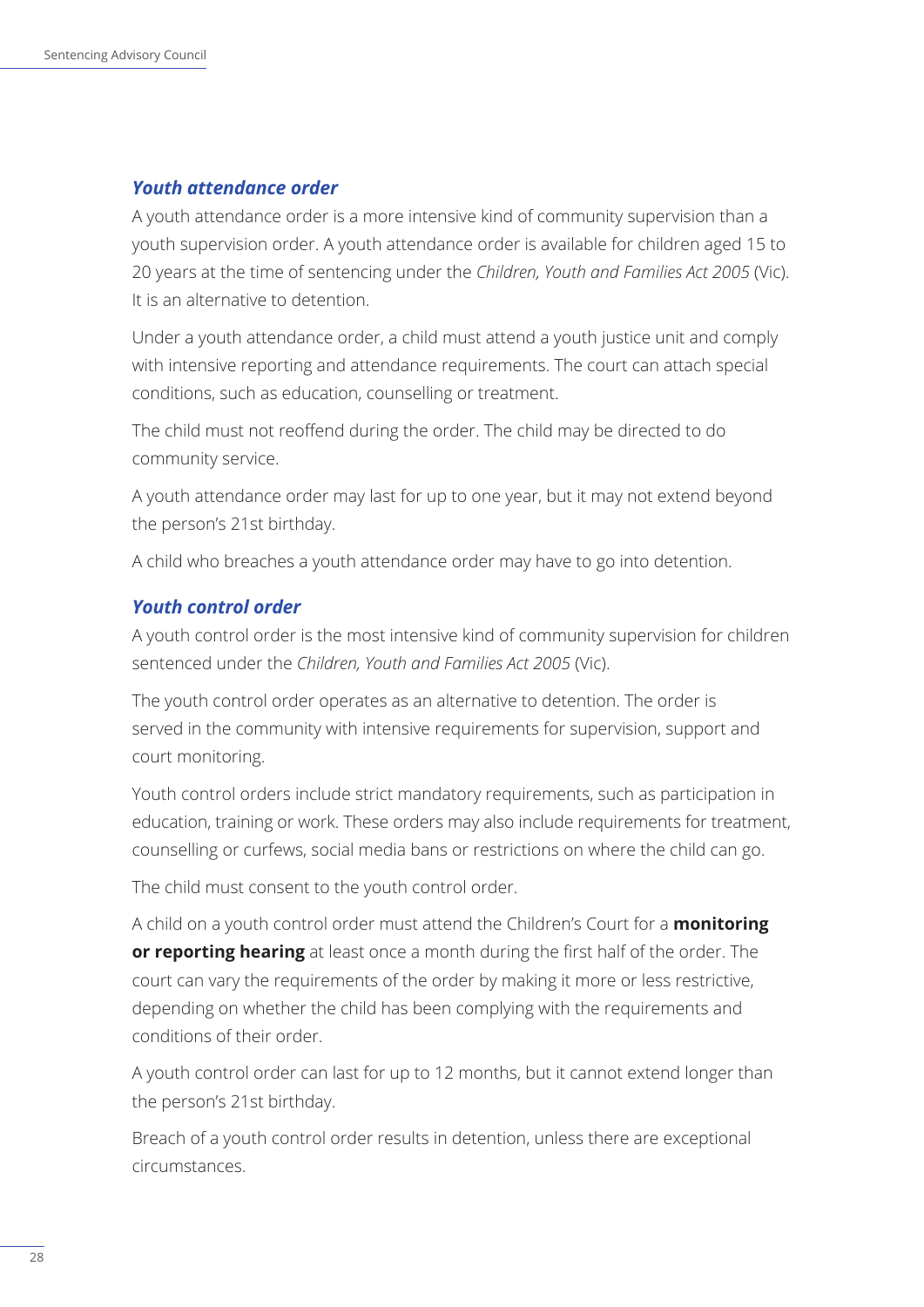#### <span id="page-32-0"></span>**Restrictions on non-custodial orders for young offenders**

When sentencing young offenders, the courts' use of **non-custodial orders** is limited for two categories of serious offences. In both instances, a young offender found guilty of a Category A or Category B serious youth offence must be sentenced to adult prison unless exceptional circumstances exist, in which case the court can impose a youth justice centre order or youth residential centre order.

**Category A serious youth offences** include offences such as murder or manslaughter. The court must order imprisonment for a young offender convicted of a Category A serious youth offence – unless exceptional circumstances exist.

**Category B serious youth offences** include offences such as rape, home invasion or carjacking. The court must order imprisonment for a young offender convicted of a Category B serious youth offence if the young offender has previously been convicted of another offence that is a Category A or B serious youth offence – unless exceptional circumstances exist.

#### **Custodial orders**

Children cannot be sent to prison. However, they can be kept in detention and lose their freedom. Detention is the most severe sentence that can be imposed on a child. Detention is a sentence of **last resort** – it can only be used if no other sentence is appropriate. Young offenders can be sent to prison or be detained in a facility specifically for children and young people.

Two types of detention orders are available for children and young people in Victoria: youth justice centre orders and youth residential centre orders. The type of detention order that a person receives depends on their age.

#### *Youth residential centre order*

A youth residential centre order can be imposed on children aged under 15 years at the time of sentencing. For children in this age group sentenced in the Children's Court, the maximum length of detention is one year if they are sentenced for a single offence, or two years if they are sentenced for more than one offence. For a young offender in this age group sentenced in an adult court, the maximum length of detention is two years in the Magistrates' Court and four years in the higher courts.

While detained in a youth residential centre, children attend education classes and may be able to participate in programs that address their offending behaviour.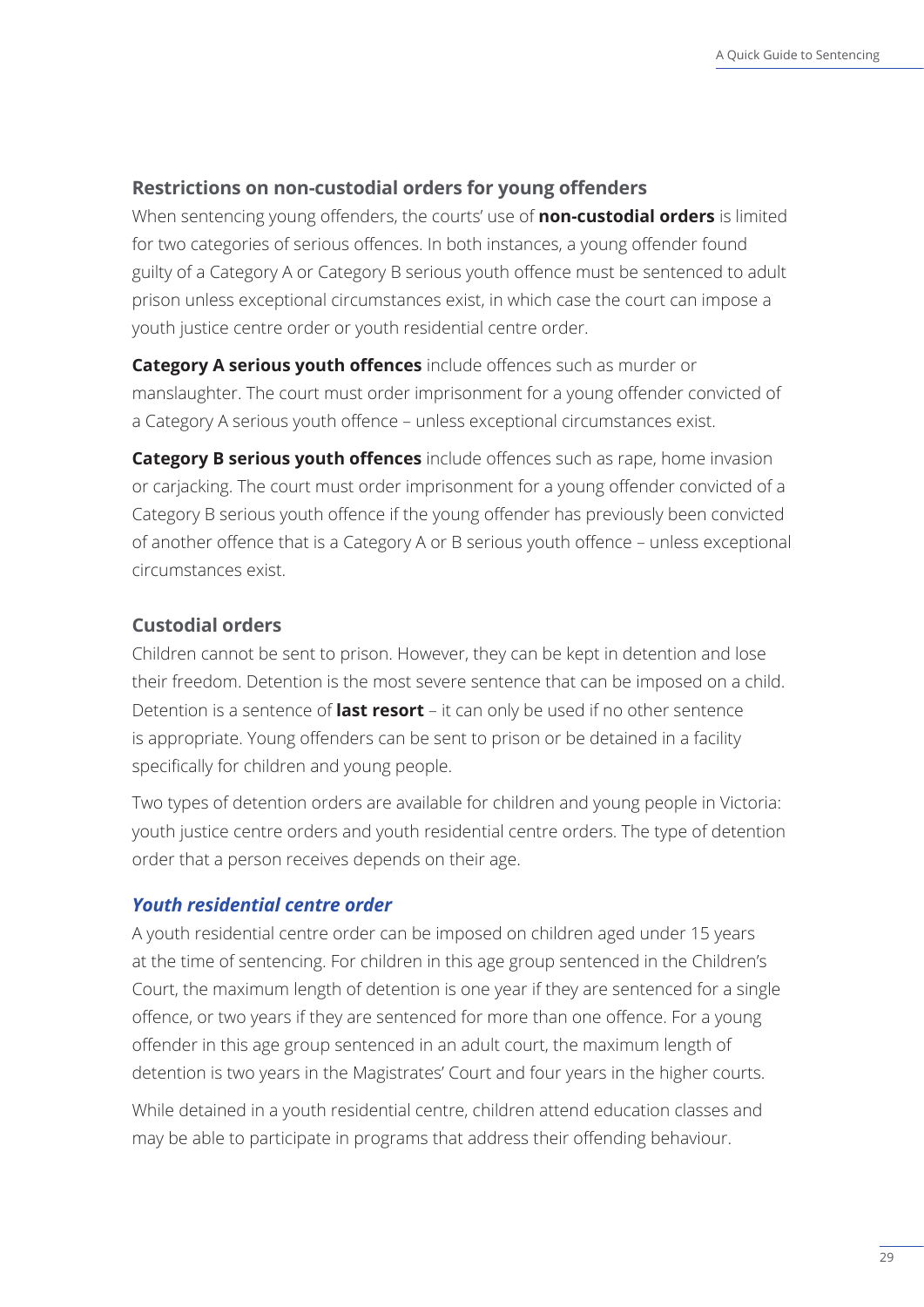#### <span id="page-33-0"></span>*Youth justice centre order*

A youth justice centre order can be imposed on a child aged 15 to 20 years at the time of sentencing. This order involves a period of detention in a youth justice centre. For children in this age group sentenced in the Children's Court, the maximum length of detention is three years if they are sentenced for a single offence, or four years if they are sentenced for more than one offence. For young offenders in this age group sentenced in an adult court, the maximum length of detention is two years in the Magistrates' Court and four years in the higher courts.

While detained under a youth justice centre order, children participate in education and programs that address the offending behaviour. Temporary leave may be granted during the sentence, allowing the person to leave the youth justice centre to engage in employment, attend training or visit family and friends.

#### *Parole for children and young people?*

Non-parole periods cannot be set for youth justice centre orders or youth residential centre orders. However, the Youth Parole Board may consider granting children and young people release on parole.

The Youth Parole Board is required to impose certain conditions when granting parole to a young offender aged 16 years or over who has been detained for a **Category A serious youth offence**. This is unless the Youth Parole Board considers that the person has demonstrated a history of good behaviour and engagement with rehabilitation programs. This also applies to young offenders sentenced for a **Category B serious youth offence** if they have previously been convicted of a Category A or B serious youth offence.

#### **Which serious offences cannot be heard by the Children's Court?**

The Children's Court cannot hear serious offences involving death, including murder, manslaughter and child homicide. In addition, charges of **Category A serious youth offences**, committed by a child aged 16 years or over, are usually heard in the higher courts. Category A serious youth offences include intentionally causing serious injury in circumstances of gross violence, aggravated home invasion, aggravated carjacking and some Commonwealth terrorism offences.

The Children's Court must also consider referring any case involving a **Category B serious youth offence**, committed by a child aged 16 years or over, to the higher courts. Category B serious youth offences are recklessly causing serious injury in circumstances of gross violence, rape, rape by compelling sexual penetration, home invasion and carjacking.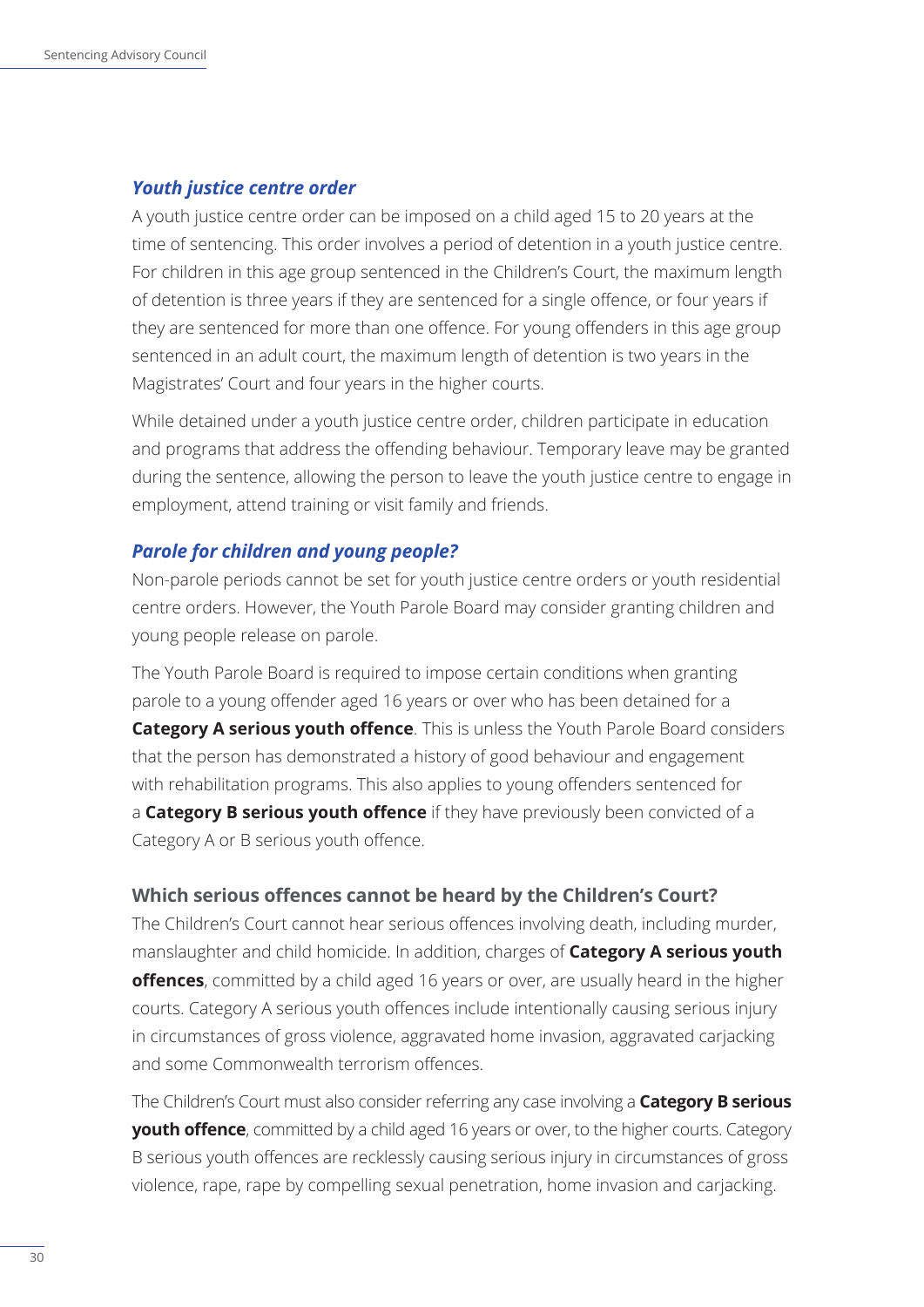# <span id="page-34-0"></span>**HOW DO COURTS CHOOSE A SENTENCE?**

The popular phrase 'do the crime, do the time' is misleading. There is no single, correct or automatic sentence that courts impose for any type of offence in Victoria.

When choosing a sentence for an offender, the court must consider **factors** about the offender and the details of the offence. However, it is not a mathematical exercise. Instead, judges and magistrates must employ an approach known as **instinctive synthesis**. They must look at all the features of the case and the offender and decide the appropriate sentence. The sentences given by other judges and magistrates in similar cases involving the same offence may help in deciding the appropriate sentence. However, ultimately each sentence is based on the facts of the particular case and the particular offender.

## **The five purposes of sentencing**

#### **Sentencing purposes for adults**

In Victoria, a sentence can only be imposed on an adult in order to achieve one or more of the following purposes. These are known as the **five purposes of sentencing**:

- **just punishment** to punish the offender in a way that is just in all the circumstances
- **deterrence** to discourage the offender (known as **specific deterrence**) or other people (known as **general deterrence**) from committing the same or similar offences
- **rehabilitation** to create conditions that help the offender to lead a law-abiding life
- **denunciation** to denounce, condemn or censure the offender's behaviour (that is, make it clear to the community that the behaviour is wrong)
- **community protection** to protect the community from the offender.

No one purpose is the main or dominant purpose of sentencing for all cases. For each case, the court looks at the features of the offending and the offender, and decides on the purpose or combination of purposes that apply.

These five purposes are the **only** purposes for sentencing an adult in Victoria.

Each state and territory in Australia has different sentencing purposes, although there are common themes among them. Sentencing purposes are also different in other countries.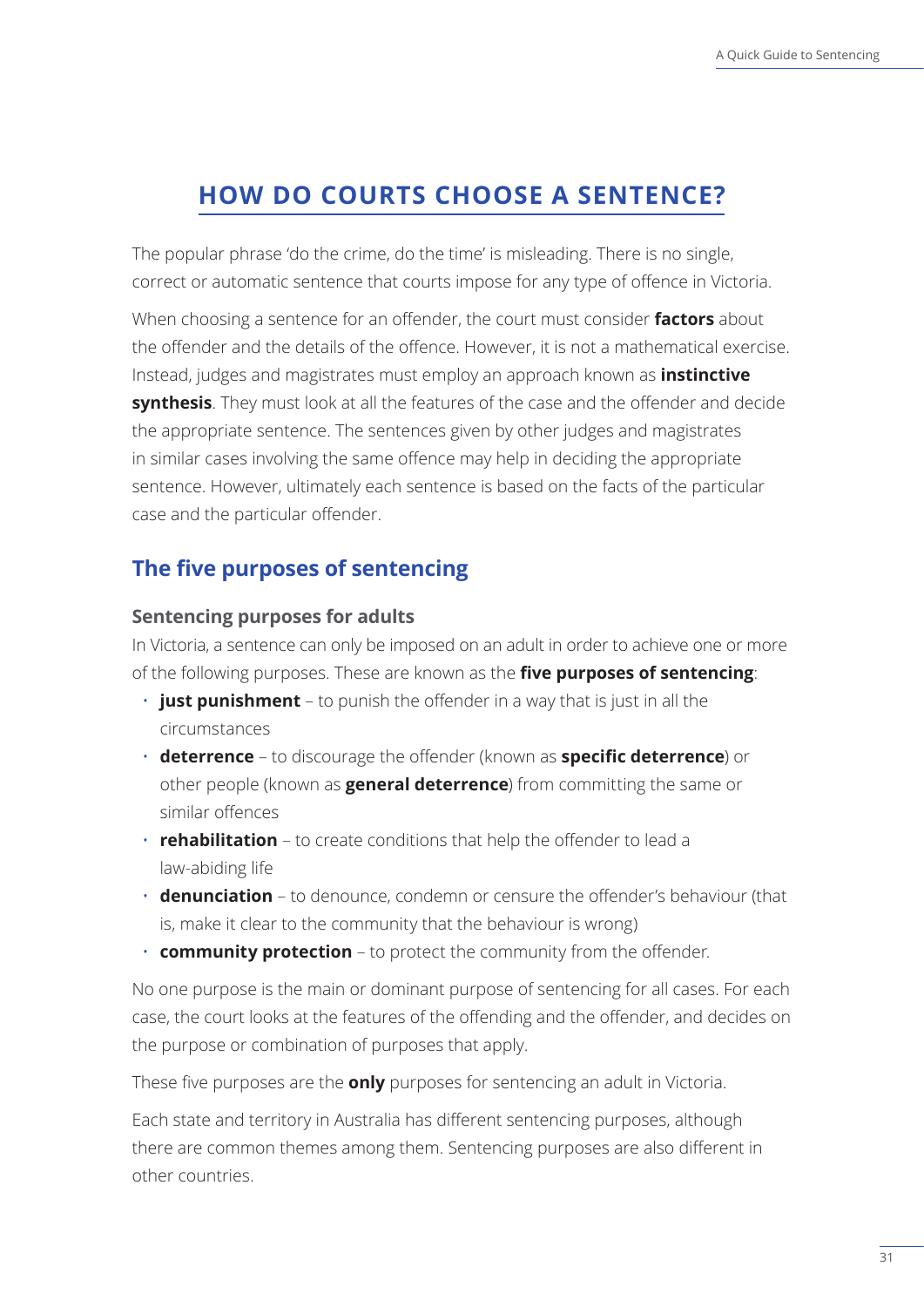#### <span id="page-35-0"></span>**Sentencing purposes for children and young people**

The *Children, Youth and Families Act 2005* (Vic) gives the purposes for sentencing children in the Children's Court.

**Rehabilitation** is generally the core purpose of sentencing children. Purposes such as community protection and specific deterrence are reflected in the factors that are to be taken into account in sentencing children. **General deterrence**  is not considered a legitimate purpose for the Children's Court to consider when sentencing children.

When an adult court sentences a child, it sometimes may and sometimes must sentence the child under the *Sentencing Act 1991* (Vic). Rehabilitation will remain a primary consideration in these cases.

## **Sentencing factors**

#### **Sentencing factors for adults**

In choosing a sentence, a court is required to consider the following factors:

- the **maximum penalty** for the offence set in legislation, this is the maximum term of imprisonment and/or a maximum fine amount that a court can impose for a particular type of offence
- the standard sentence for the offence (if one applies) set in legislation, this is a guidepost to be considered when sentencing 12 serious offences, representing the middle of the range of seriousness for that offence (see '**Standard sentences**')
- the **current sentencing practices** for the offence type (the sentences that have been given for similar cases)
- the nature and seriousness of the offence
- the offender's blameworthiness (**culpability**) and the degree to which the offender should be held accountable for the offence (for example, a mental impairment might make a person less blameworthy for an offence but not reduce their legal responsibility)
- whether the offence was motivated by hatred or prejudice (for example, racism)
- the impact of the offence on any **victim**, including any injury, loss or damage caused by the offence
- the personal circumstances of any victim
- whether the offender pleaded guilty or had an intention to plead guilty, and the stage in the proceedings that this occurred (for example, immediately after being arrested compared with just prior to the trial)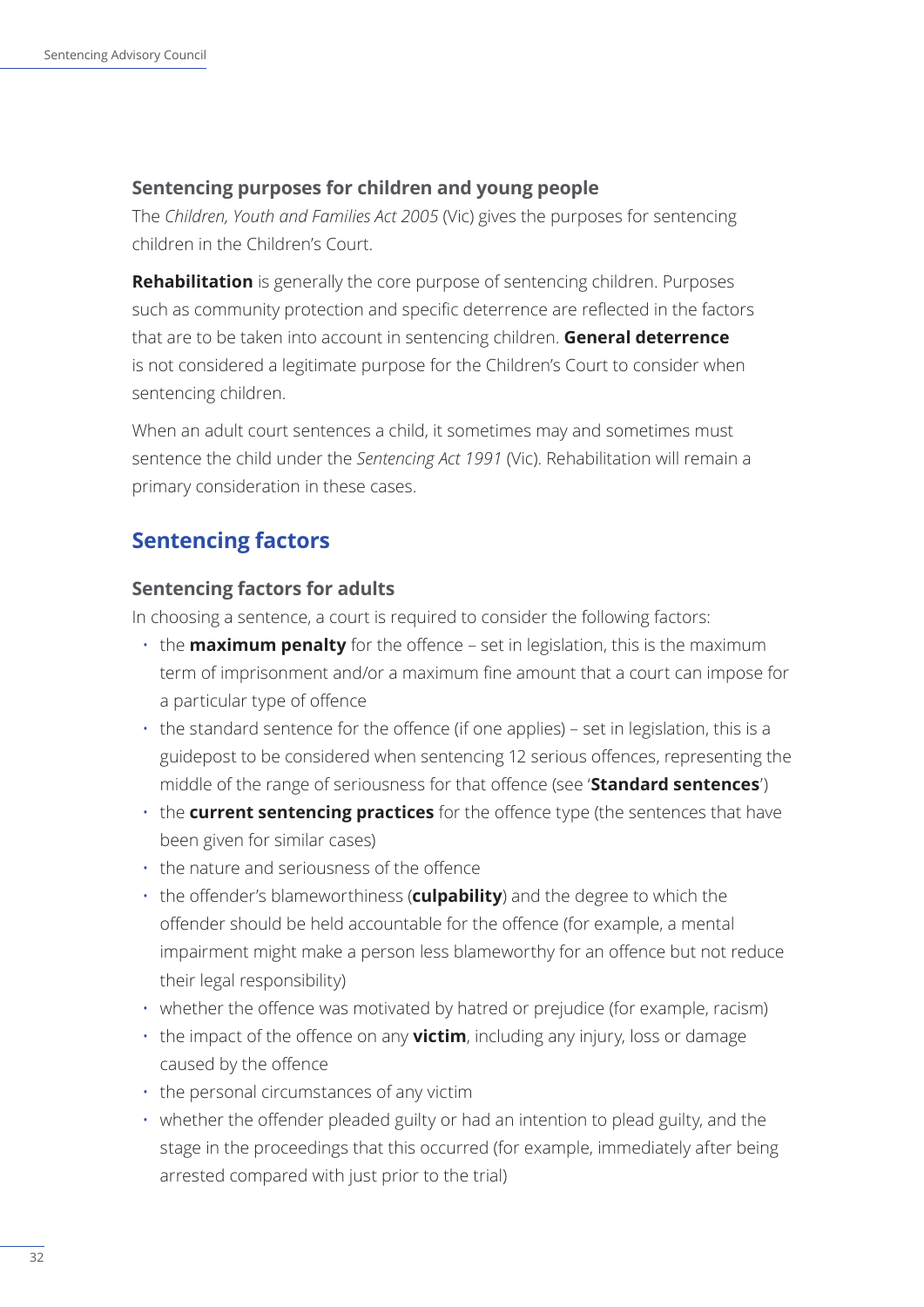- <span id="page-36-0"></span>• whether the offender cooperated with law enforcement agencies (for example, by providing information to authorities on cooffenders or other criminal activity)
- the offender's previous character (including prior criminal history, general reputation and any contributions to the community)
- whether there has been a significant delay in hearing the case, and the effect that such a delay might have had on the offender, witnesses or victims
- any mitigating or aggravating factors (see '**Mitigating and aggravating factors**').

#### **Sentencing factors for children**

The *Children, Youth and Families Act 2005* (Vic) requires the court to take the following factors into account (where practicable) when sentencing a child:

- the need to strengthen and preserve the relationship between the child and their family
- how desirable it is to allow the child to live at home
- how desirable it is to allow the child's education, training or employment to continue without interruption or disturbance
- the need to minimise the **stigma** (damage to reputation and opportunity) resulting from a court finding
- how suitable the sentence is to the child

#### **What is a good sentence?**

The *Sentencing Act 1991* (Vic) outlines five purposes of sentencing: just punishment, deterrence, rehabilitation, denunciation and community protection. The court must try to achieve at least one of these purposes when sentencing. So a '**good sentence**' may be described as one that achieves one or more of these purposes, and is consistent with fundamental sentencing principles. Sentences vary according to the circumstances of the person being sentenced and the details of their offence.

A good sentence for a young, firsttime offender who intentionally injures someone might be a community correction order, with conditions aimed at the person's rehabilitation (for example, participation in an anger management course). A good sentence for an adult offender with a long and violent past who commits a violent offence might be a lengthy term of imprisonment, in order to protect the community.

- if appropriate, the need to ensure that the child knows that they are responsible for their unlawful actions
- the need for community protection (in particular from the violent acts of children involved in Category A serious youth offences or Category B serious youth offences), or to protect any person from the child's future offending
- if appropriate, the need to deter the child from committing further offences in remand centres, youth residential centres or youth justice centres.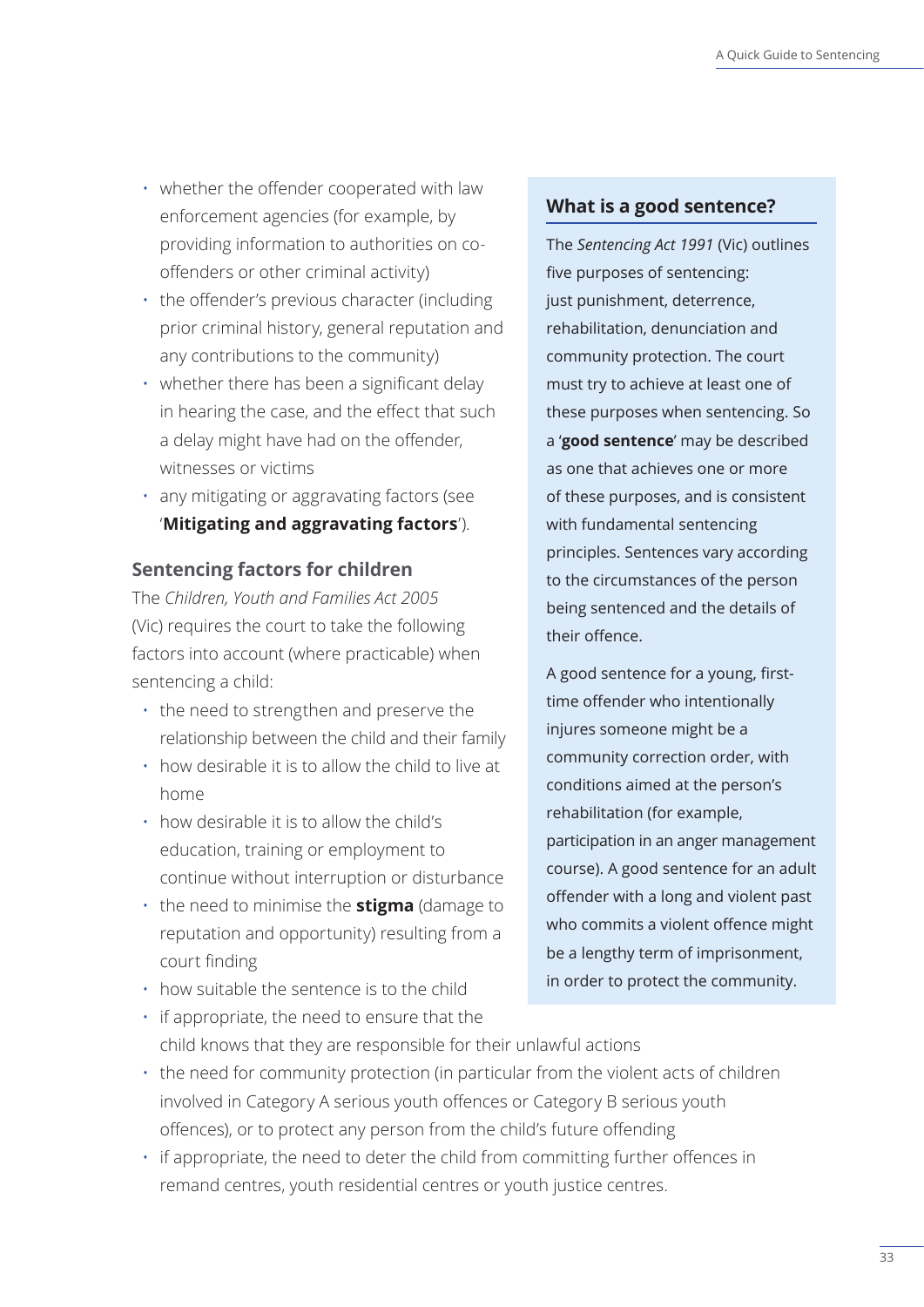## <span id="page-37-0"></span>**What is culpability?**

**Culpability** is the extent to which an offender is held accountable for the offences they commit. Culpability means how much blame the offender has for the offence, and for the harm they cause. A court may find that an offender has a high degree of culpability for an offence. More culpable offenders tend to get more severe sentences.

In assessing an offender's culpability, judges and magistrates consider the offender's intention, awareness and motivation for committing the offence. For example, the court considers factors such as whether an offence is:

- committed by someone in complete control of their own actions (or, for example, suffering from mental impairment)
- committed with the offender's knowledge of its consequences (or likely consequences), or only in negligent (careless) disregard of the possible consequences
- provoked or unprovoked
- planned or opportunistic (spontaneous)
- carried out while the offender is in possession of a weapon
- incited, encouraged or paid for by another person
- motivated by hatred for the victim, based on the victim's gender, race or other personal characteristic.

Culpability is often relevant for police. Before deciding on the type of offence to charge a person with, the police may consider such things as whether an offence has been committed intentionally, recklessly, negligently or dangerously:

- **intentionally** the person has the intention to cause a particular outcome, not just the intention to do the act that caused the outcome
- **recklessly** the person foresees the consequences (or likely consequences) but is indifferent to whether or not the consequences come about
- **negligently** the person falls short of the standard of care that a reasonable person would have in the circumstances. The risk of serious injury is so great that the negligent act or omission warrants punishment under the law
- **dangerously** the person behaves in a way that is dangerous to the public.

The difference between murder and manslaughter is an example of how culpability affects offence selection:

- if there is evidence that a person killed someone by stabbing them with the intention to kill them, this would support a charge of **murder**
- if there is evidence that a person killed someone by stabbing them not caring that this would likely kill them (but the person does not actually intend for the victim to die), this would support a charge of **manslaughter**.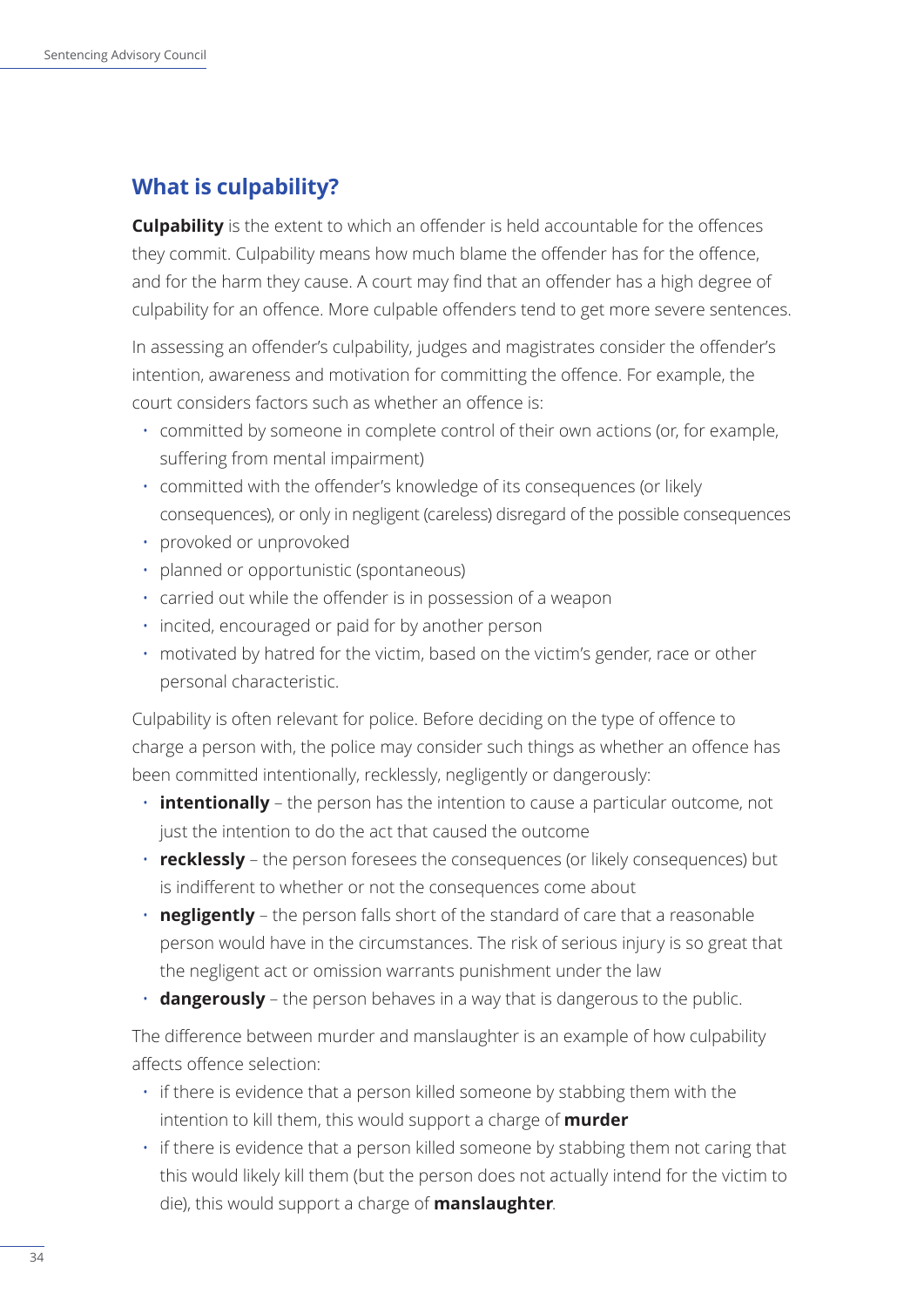## <span id="page-38-0"></span>**Mitigating and aggravating factors**

**Mitigating factors** are details about the offender and their offence that tend to reduce the severity of their sentence. **Aggravating factors** are the reverse – they are details about the offence and the offender that tend to increase the offender's culpability and the sentence they receive.

In sentencing, mitigating and aggravating factors can act a bit like a tug of war: mitigating factors tend to pull towards a lighter sentence, and aggravating factors tend to pull towards a heavier sentence. Some factors can be either aggravating or mitigating, depending on the particular circumstances of the offence and the offender.

## **Why do different offenders get different sentences for the same type of offence?**

Sentencing law requires judges and magistrates to consider the circumstances of each offender and their offence when deciding on a sentence. Sentences vary because no two offenders or offences are the same. There is no mathematical formula for deciding on a sentence. The weight (importance) a judge or magistrate places on different sentencing principles, purposes and factors varies from case to case, according to the circumstances.

The following factors can **mitigate** a sentence:

- the age of the offender (for example, some sentences, like imprisonment, may not be appropriate for a youthful offender or an elderly offender)
- the background of the offender (for example, a person who grows up surrounded by alcohol abuse and violence may think this behaviour is 'normal')
- the previous good character of the offender
- the effect of prison on the offender (for example, whether going to prison would be particularly hard on the offender or whether a person has a medical condition that would be hard to manage in prison).

The following factors can **aggravate** a sentence:

- pre-planning the crime (premeditation)
- committing the crime as part of a group against an outnumbered victim
- use of a weapon, including a pretend weapon
- a breach of trust by the offender towards the victim (for example, where a teacher commits a crime against a student).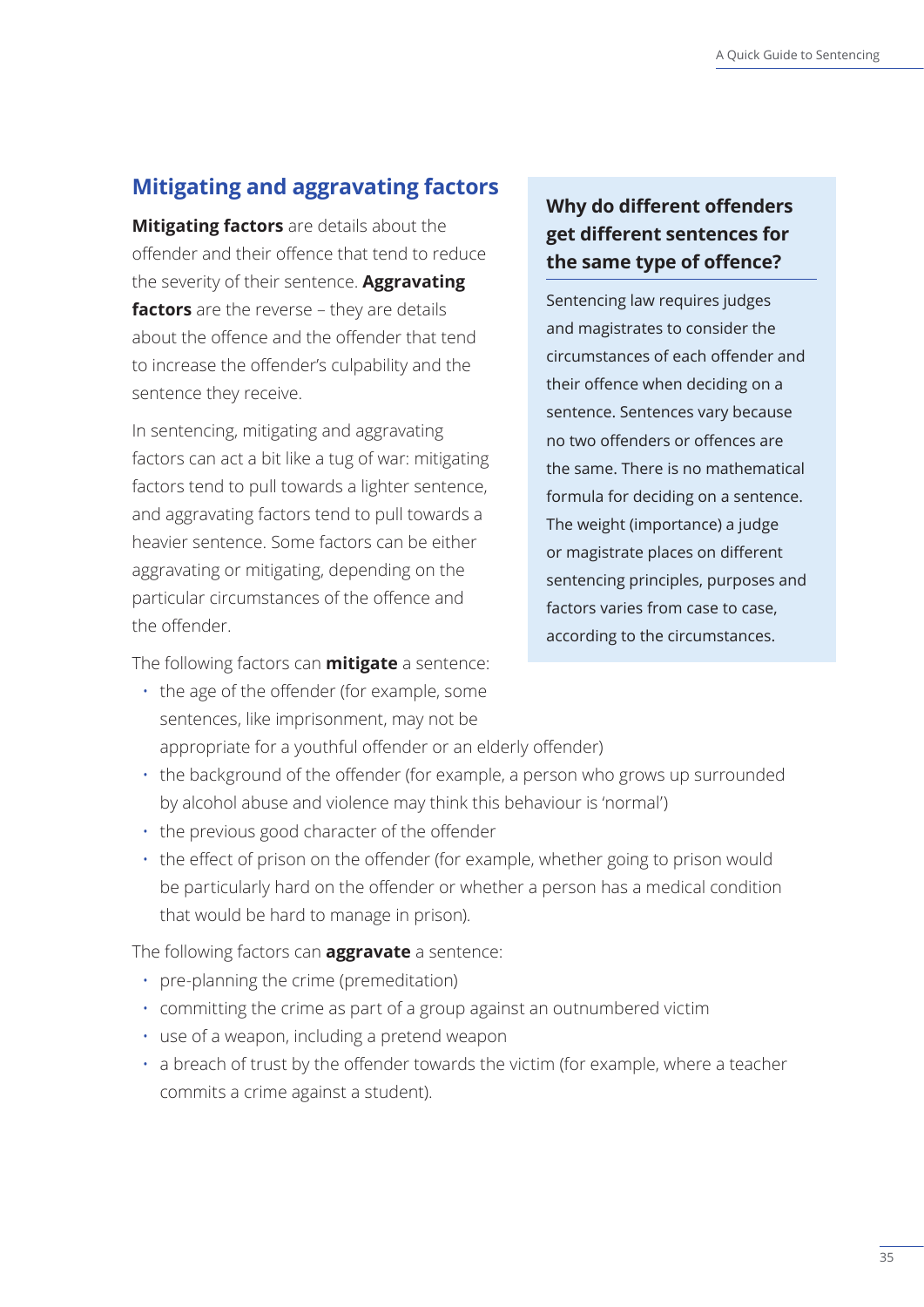## <span id="page-39-0"></span>**Principles of sentencing**

Judges and magistrates must abide by certain principles when sentencing. These principles serve as guideposts that help judges and magistrates reach a decision on the sentence to impose.

#### **Parsimony**

To be **parsimonious** is to do no more than is necessary to achieve an intended purpose. The principle of parsimony means that the sentence imposed must be no more severe than is necessary to achieve the purposes of sentencing.

When choosing the sentence to impose, judges and magistrates must start at the bottom of the **sentencing hierarchy** and work their way up towards the most severe sentence (imprisonment), rather than starting with the most severe type of sentence and working down.

For example, a court cannot order imprisonment if the sentencing purposes (for that offender and for that offence) can be met by a community correction order.

#### **Proportionality**

**Proportionality** means that the severity of the sentence must fit the seriousness of the crime and there should be no excessive punishment without justification. For example, a very long community correction order cannot be imposed for a relatively minor offence, even if the court believes that the offender needs a long period of rehabilitation.

#### **Parity**

**Parity** means that co-offenders who are jointly involved in the same criminal behaviour should usually receive similar sentences.

The principle of parity requires sentences for co-offenders to be generally consistent. However, it does not require the sentences to be the same. Co-offenders who are found guilty of the same offence can receive different sentences. This is because the courts take account of each co-offender's different circumstances and level of culpability.

#### **Totality**

When an offender faces more than one sentence, the total sentence must be just and appropriate to the offender's overall criminal behaviour. This is known as the principle of **totality**.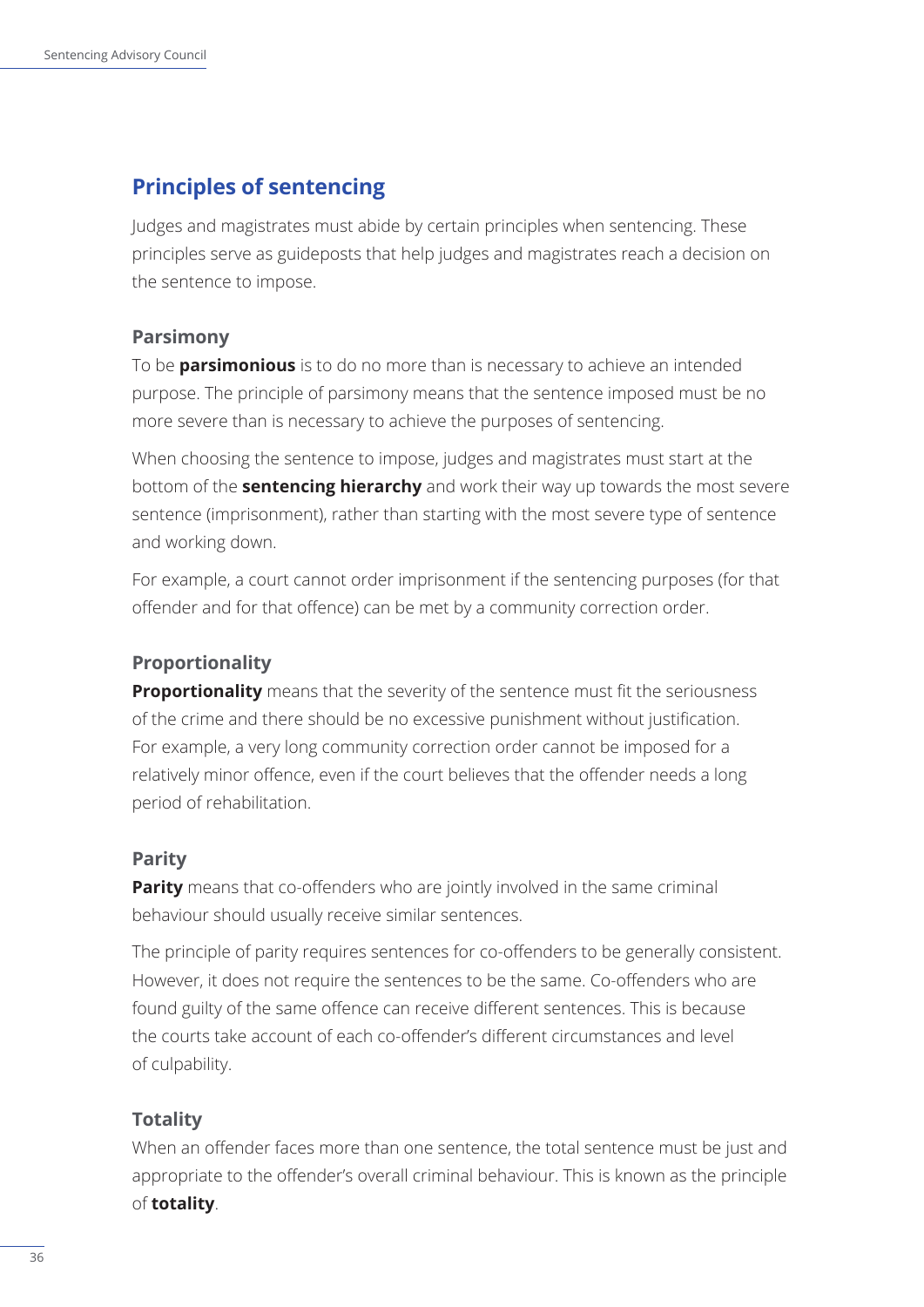<span id="page-40-0"></span>For example, the principle of totality would apply if an offender was being sentenced to:

- multiple individual sentences of imprisonment for three armed robberies committed on the same day
- imprisonment for an offence but they were already in prison for previous offending.

#### **Crushing sentences**

A separate principle, related to totality, requires courts to avoid imposing a **crushing sentence**.

Courts must avoid imposing a sentence that is so severe that it crushes any hope of the offender leading a useful life after release from custody. However, in some circumstances, such a sentence may still be imposed if it is just and appropriate.

#### **Cumulation and concurrency**

Offenders may be sentenced for multiple offences at the same hearing. When this happens, the court must decide how much of each sentence will be served at the same time (concurrently) and how much will be served one after the other (cumulatively). This is one way that the court may apply the principle of totality and avoid a crushing sentence.

If the court decides that an offender will receive the right amount of punishment by serving several sentences **at the same time**, these are known as **concurrent** sentences.

#### **What is judicial discretion?**

**Discretion** means choice. It is a key feature of sentencing in Victoria. It ensures that courts can impose the sentence that is most appropriate in each case. The court must choose the type of sentence (for example, a community correction order) and the length or amount of the sentence (for example, the length of a community correction order or the amount of a fine).

Depending on the charges in the case, the court may choose to impose additional orders (such as an **alcohol exclusion order**, which bans a person from premises that sell alcohol). Some offence provisions in **statute law** require the court to impose other types of additional orders, such as suspending the driver licence of an offender convicted of a serious driving offence. When imposing a community correction order, the court chooses conditions such as unpaid community work, curfew or alcohol bans.

**Concurrency example:** Matt has been given a 10-month prison sentence for one offence and a five-month prison sentence for another offence. The judge decides that Matt must serve these sentences concurrently (at the same time), so Matt goes to prison for 10 months.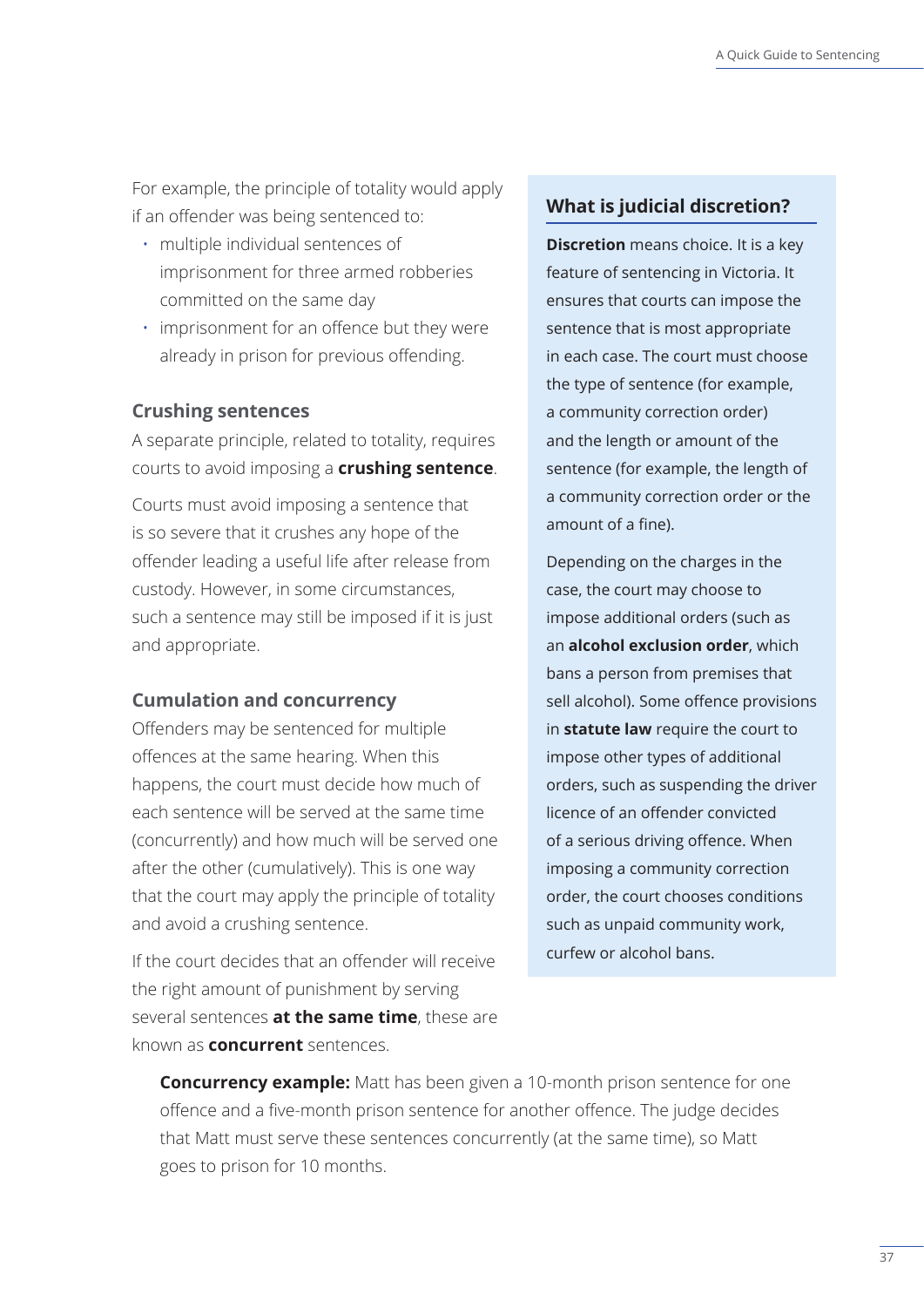<span id="page-41-0"></span>In some cases, the court may decide that the offender will receive the right amount of punishment by serving several sentences **one after the other**. These are known as **cumulative** sentences.

**Cumulation example:** Emily has been given a one-year prison sentence for one offence and a two-year prison sentence for another offence. The judge decides that Emily must serve these sentences cumulatively (one after the other), so Emily goes to prison for three years.

The courts also have the option of **partial cumulation**.

**Partial cumulation example:** Nick has been given a 10-month prison sentence for one offence and a seven-month prison sentence for another offence. The judge decides that two months of the second sentence should be served cumulatively and five months should be served concurrently, so Nick goes to prison for 12 months.

## **Maximum penalties**

A maximum penalty is the penalty set by parliament as the most severe possible sentence that a court can impose for an offence. Maximum penalties are sometimes referred to as **statutory maximums** because they are set out in statutes (legislation) such as the *Crimes Act 1958* (Vic).

Maximum penalties have four important purposes in the sentencing system. The maximum penalty:

- **1.** sets out the most severe consequences for an offender convicted of an offence
- **2.** sets a clear limit on the power that courts have in achieving one or more of the five purposes of sentencing (see '**The five purposes of sentencing**')
- **3.** expresses parliament's views (on behalf of the community) about the seriousness of each type of offence, something that courts must take into account in sentencing
- **4.** allows for the most severe punishment to be imposed on the worst example of an offence.

Some people argue that maximum penalties have a fifth purpose: people are deterred (discouraged) from committing an offence because it has a high maximum penalty. However, research shows that, for most offence types and most offenders, increasing the severity of punishment does not deter more people from offending.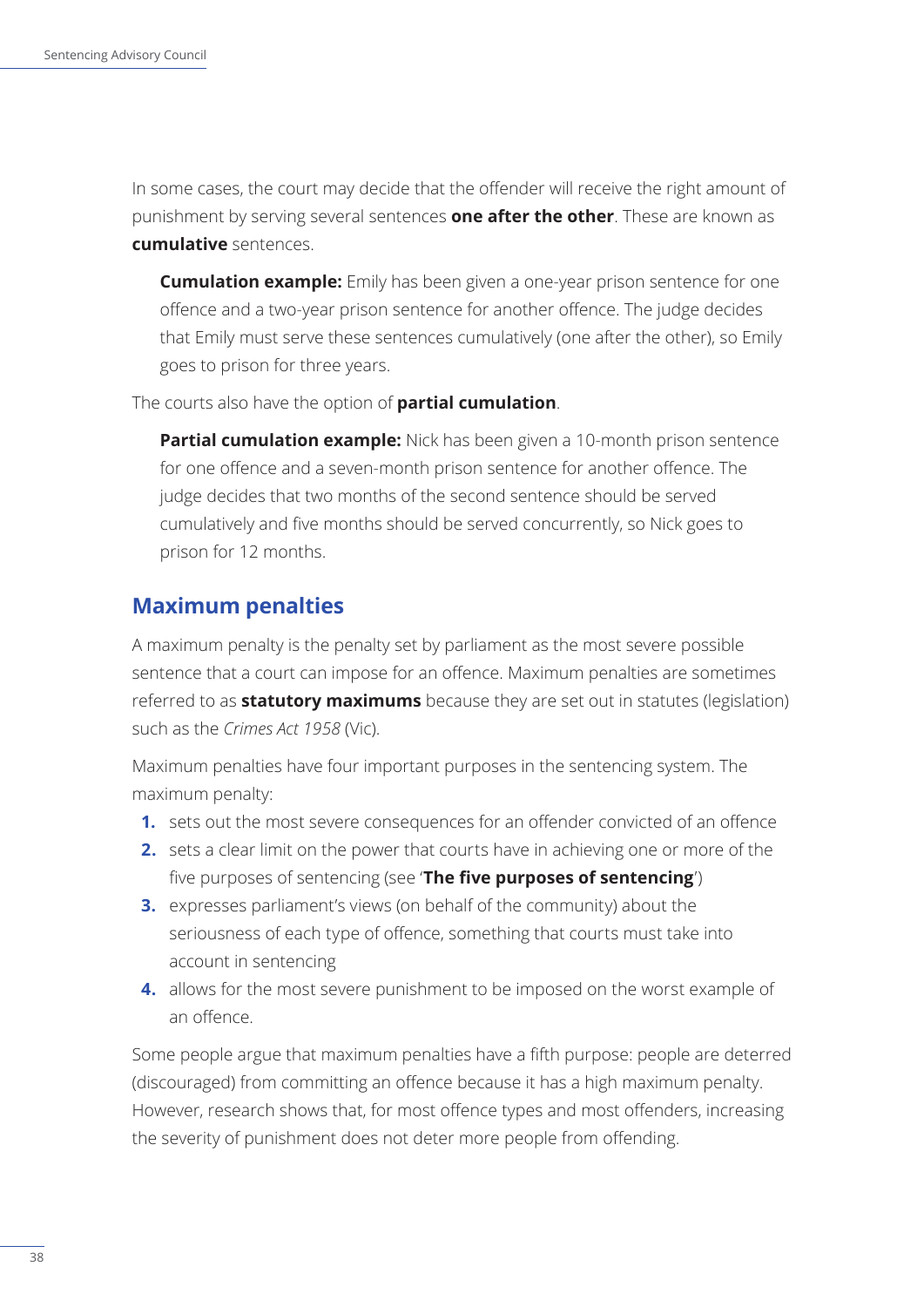The maximum penalty for murder is life imprisonment. This is because the community considers taking someone else's life to be one of the most serious offences. It causes the most serious level of harm and, when done intentionally, it represents the highest level of culpability. In contrast, the maximum penalty for dangerous driving causing death is 10 years' imprisonment. This reflects the community's view that dangerous driving causing death is less serious than murder.

## **Are maximum penalties ever imposed?**

A number of offenders do receive the maximum penalty. For example, in the five-year period to 30 June 2019, 12 offenders convicted of murder in Victoria received the maximum penalty of life imprisonment.

The maximum penalty does not mean that courts must impose that penalty on offenders convicted of the offence. It means that courts may not impose a penalty *greater* than the maximum penalty set for the offence.

The court has scope to impose the maximum penalty for the worst cases committed by the worst offenders. The worst example of an offence is one that is especially cruel, carefully planned or motivated by prejudice and hatred. The worst example of an offender is a **repeat offender** with no remorse who poses an ongoing threat to the community.

Maximum penalties for many offences change over time as parliament amends legislation. For example, when the offence of culpable driving causing death was added to the *Crimes Act 1958* (Vic) in 1966, parliament set the maximum penalty as five years' imprisonment (or a fine of not more than \$1,000, or both imprisonment and a fine). Since then, the maximum penalty has increased a number of times: to seven years' imprisonment in 1967, to 10 years' imprisonment in 1991, to 15 years' imprisonment in 1992 and to 20 years' imprisonment in 1997 (its current maximum penalty).

## **How are sentences decided for offences that happened a long time ago?**

Sometimes, an offender is sentenced for an offence that happened many years ago. This is common, for example, in cases involving sexual offences against children. The maximum penalty available to a court depends on the date that the offence was committed. For example, if the offence was committed 20 years ago, the maximum penalty that a court could impose today is whatever the maximum penalty was for that offence 20 years ago.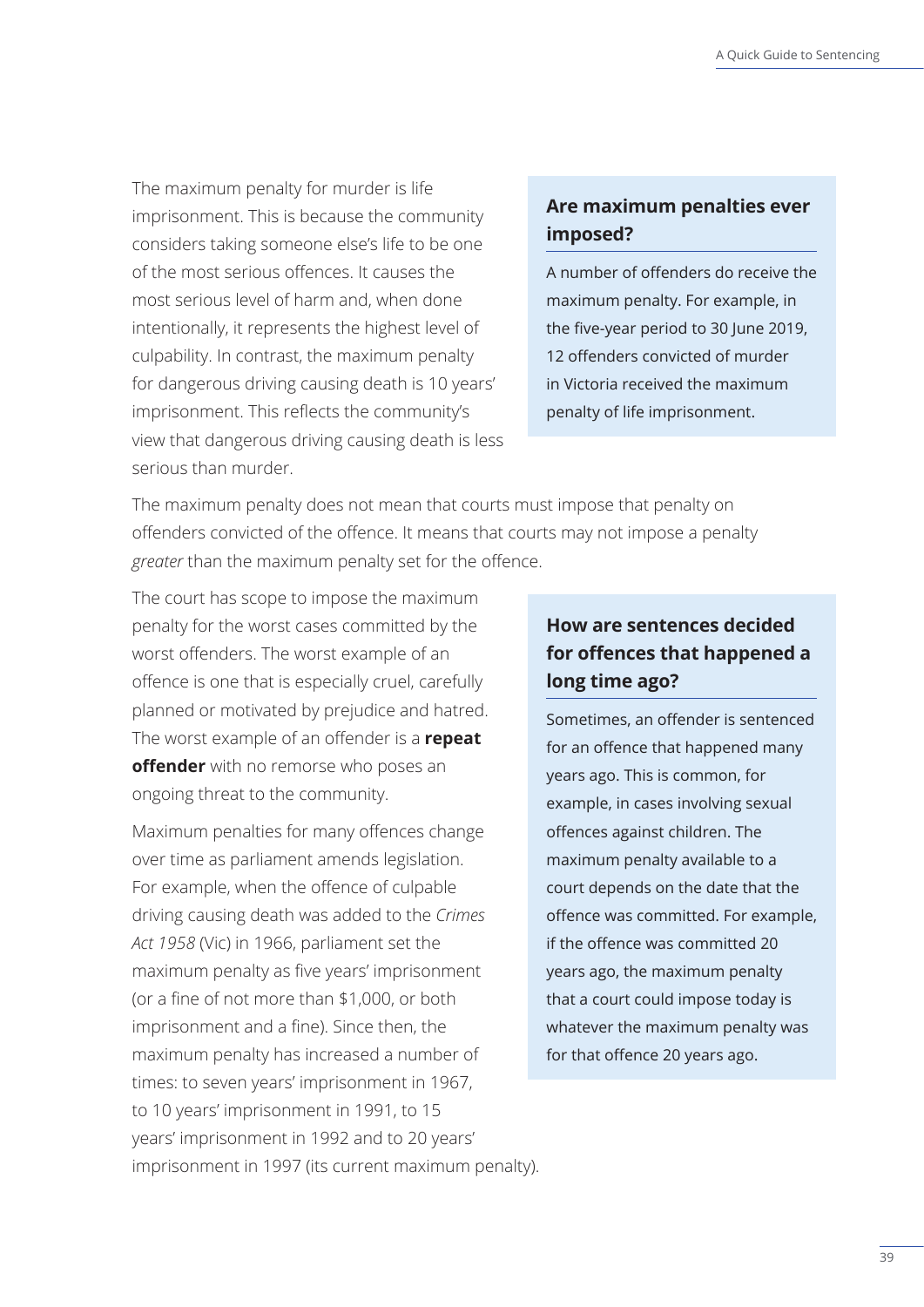### <span id="page-43-0"></span>**Statutory minimum sentences**

Statutory minimum sentences are penalties set by parliament in legislation. They describe the minimum type of sentence, and/or length of sentence, that courts must impose for particular offences.

Statutory minimum sentences are different from automatic set penalties, such as licence suspension for some driving offences.

Statutory minimum sentences are not the same as **mandatory minimum sentences**, as the law allows for some exceptions (special reasons). The court can impose a lower sentence than the statutory minimum.

## **Statutory minimum terms of imprisonment and non-parole periods**

A statutory minimum term of imprisonment means that the court must order a particular term of imprisonment on someone convicted of certain offences, unless there are **special reasons**. Only a few offences attract a statutory minimum term of imprisonment in Victoria.

Two examples of such offences are intentionally causing serious injury in circumstances of gross violence and recklessly causing serious injury in circumstances of gross violence. Unless there are special reasons, an adult who commits these offences must be sentenced to imprisonment with a minimum **non-parole period** of four years.

## **Does life imprisonment really mean life?**

Life imprisonment is the maximum penalty available for four offences in Victoria: murder, trafficking in a large commercial quantity of drugs, cultivating a large commercial quantity of narcotic plants, and treason. A term of life imprisonment means that the offender will be under sentence for the rest of their life. A non-parole period is usually (but not always) set for sentences of life imprisonment. This means that the offender can apply for parole when the non-parole period has been served. If parole is granted, the offender is released from prison to spend the rest of their life in the community under conditions (such as reporting requirements) set by the parole board.

As for anyone else on parole, if such an offender breaches the conditions of their parole, they may be returned to prison.

Offenders who are sentenced to life in prison without parole stay in prison until they die.

Other examples include some forms of manslaughter. Unless a special reason exists, a person who commits manslaughter by a **single punch or strike** (known as **one punch manslaughter**) must be sentenced to imprisonment with a minimum nonparole period of 10 years. Likewise, unless a special reason exists, a person who commits manslaughter in circumstances of **gross violence** must be sentenced to imprisonment with a minimum non-parole period of 10 years.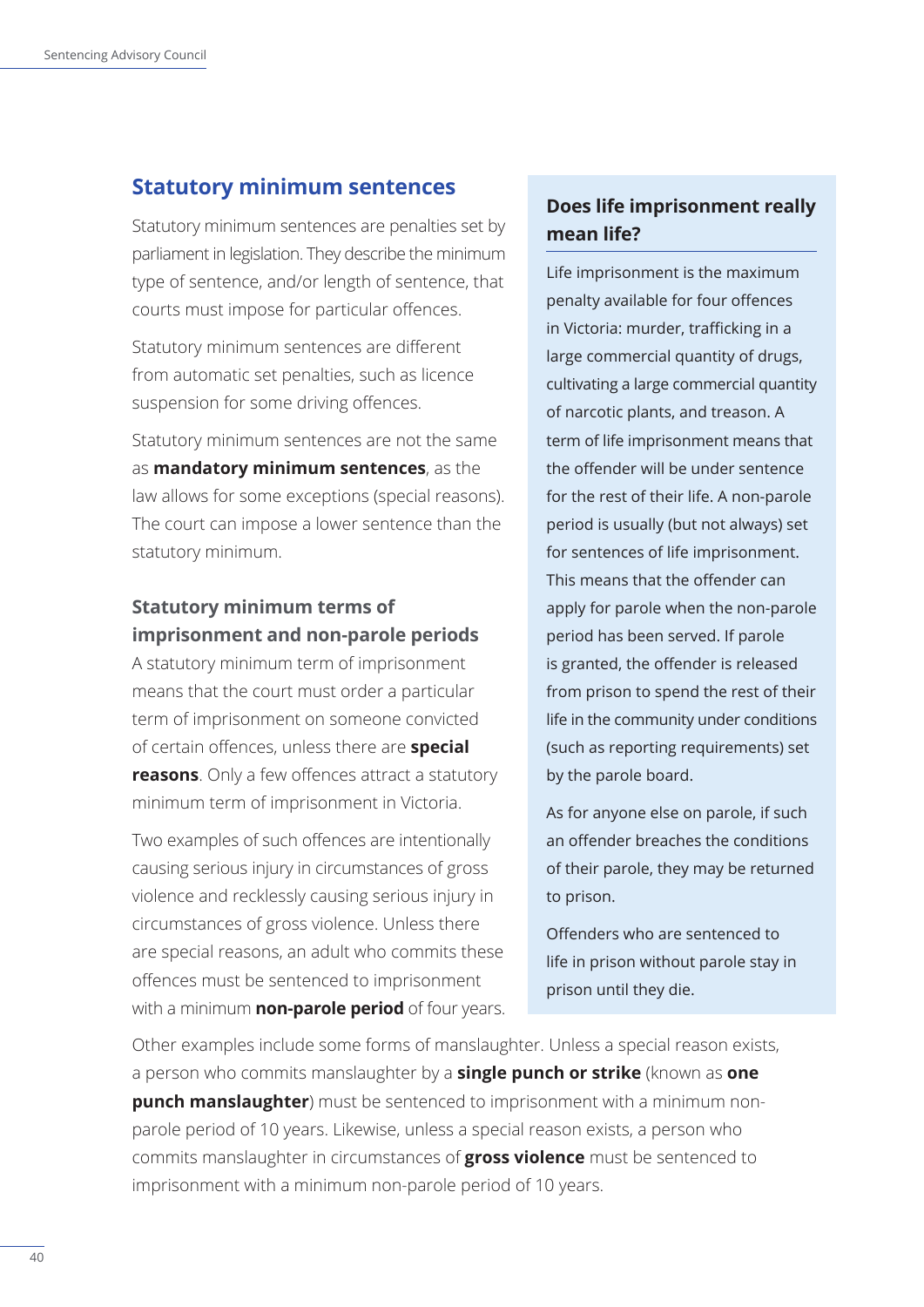### <span id="page-44-0"></span>**Standard sentences**

Standard sentences commenced in Victoria on 1 February 2018.

Victoria's standard sentences are **guideposts** for sentencing 12 serious offences, including murder, rape and sexual offences against children.

The standard sentence for most of these offences is set at 40% of the maximum penalty. For example, the maximum penalty for rape is 25 years' imprisonment, making the standard sentence for that offence 10 years' imprisonment (40% of 25 years).

The standard sentence represents the midpoint of **objective seriousness** for the offence. The midpoint of objective seriousness means the middle of the range of seriousness when just considering the offending, and no other factors (such as the offender's circumstances, prior offending history or plea).

By way of comparison, the **maximum penalty** is a guidepost representing the worst type of offending, by the worst type of offender.

Courts are required to consider the standard sentence alongside all other relevant sentencing principles and factors. The standard sentence is not more important than other factors. Instead, it is one of many factors that a court has to take into account.

Courts need to provide reasons explaining how the sentence imposed in a case relates to the relevant standard sentence. For example, there may be cases where the offending behaviour is judged to be less serious than the midpoint of seriousness for other instances of that offence. The judge or magistrate may then decide to impose a sentence less than the standard sentence after taking all other sentencing considerations into account. Alternatively, a judge or magistrate may impose a sentence greater than the standard sentence where the case involves a more serious example of the offending.

In taking **current sentencing practices** into account, a court can only consider other sentences imposed for that offence under the standard sentence scheme.

In any case that includes a standard sentence offence, the court must fix a **nonparole period** of at least a particular length, unless the court considers that it is in the interests of justice not to do so. For example, if the **total effective sentence** is 20 years' imprisonment or more, the non-parole period must be at least 70% of the total effective sentence.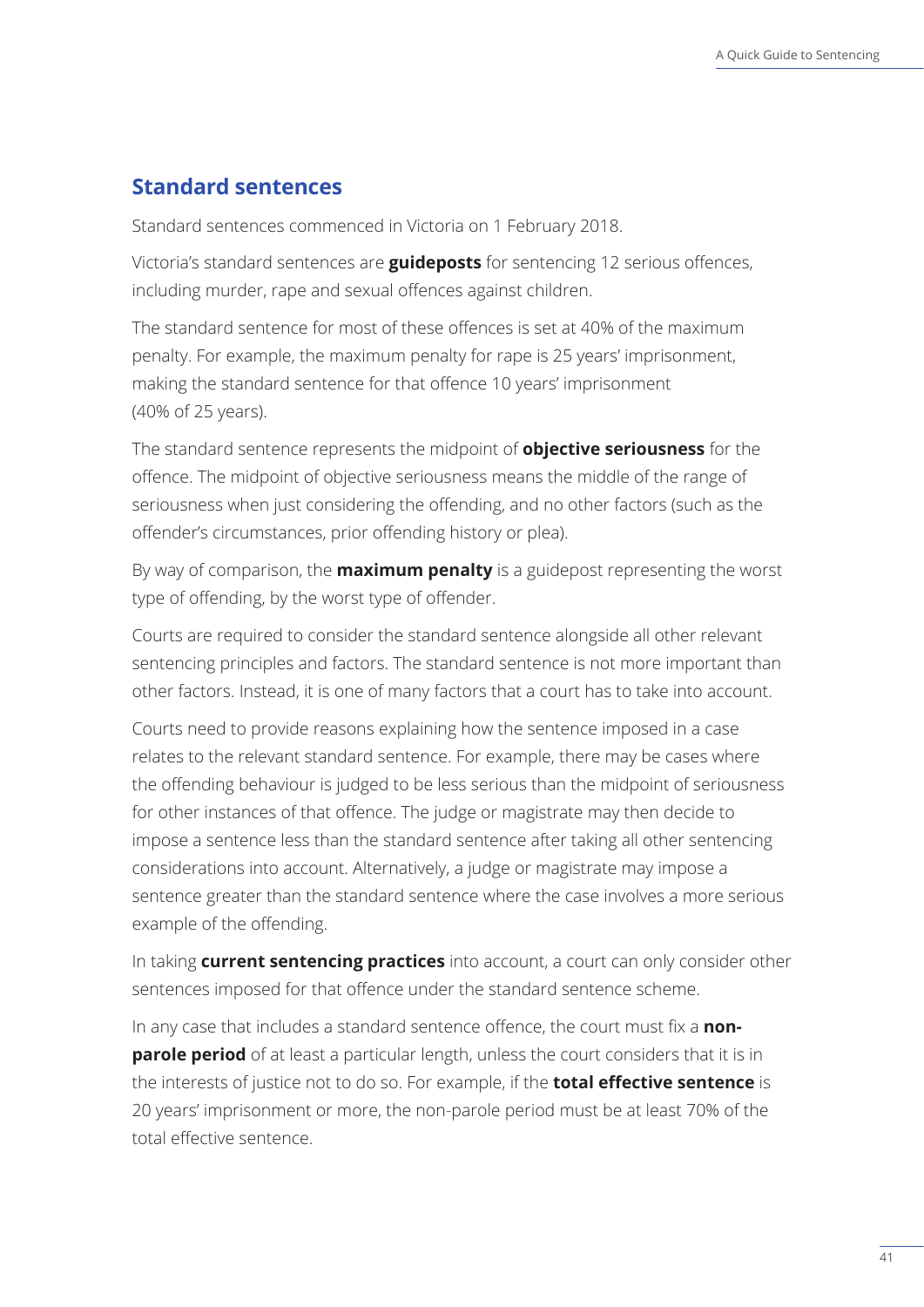## <span id="page-45-0"></span>**Orders in addition to sentence**

Courts may make orders in addition to the sentence imposed on the offender. They may do this under Part 4 of the *Sentencing Act 1991* (Vic), and under some other Acts mentioned below.

A **restitution order** may require the offender to return stolen property to its owner, or pay the owner an amount of money up to the value of the stolen property.

A **compensation order for property loss or damage** requires an offender to pay compensation for any property that was lost, destroyed or damaged as a result of the offence.

A **compensation order for pain and suffering** requires an offender to pay an amount for:

- pain and suffering experienced by a victim as a direct result of the offence
- some or all of a victim's counselling, medical or other costs that come about because of the offence (this does not include costs arising from property loss or damage).

Proceedings for **recovery of assistance** involve the state (the government) taking legal action to make an offender reimburse (pay back) the state for any financial assistance that it has made to a victim under the *Victims of Crime Assistance Act 1996* (Vic).

**Driving-related orders** include orders available under the *Road Safety Act 1986* (Vic). Such orders may result in:

- a person having their driver licence cancelled or suspended
- a person being disqualified from obtaining a driver licence for a period of time
- a person having to install an alcohol interlock device
- a person's motor vehicle being seized temporarily or permanently.

**Forfeiture orders** are made under the *Confiscation Act 1997* (Vic). A court can make a **restraining order**, preventing the offender from dealing with the restrained property. Restraining orders can be placed on:

- the **proceeds of crime** (assets acquired through committing a crime)
- the **instruments of crime** (assets used to commit a crime)
- any of the offender's property that is connected to the offending.

A court can order the **confiscation** or **forfeiture** of the property in certain circumstances.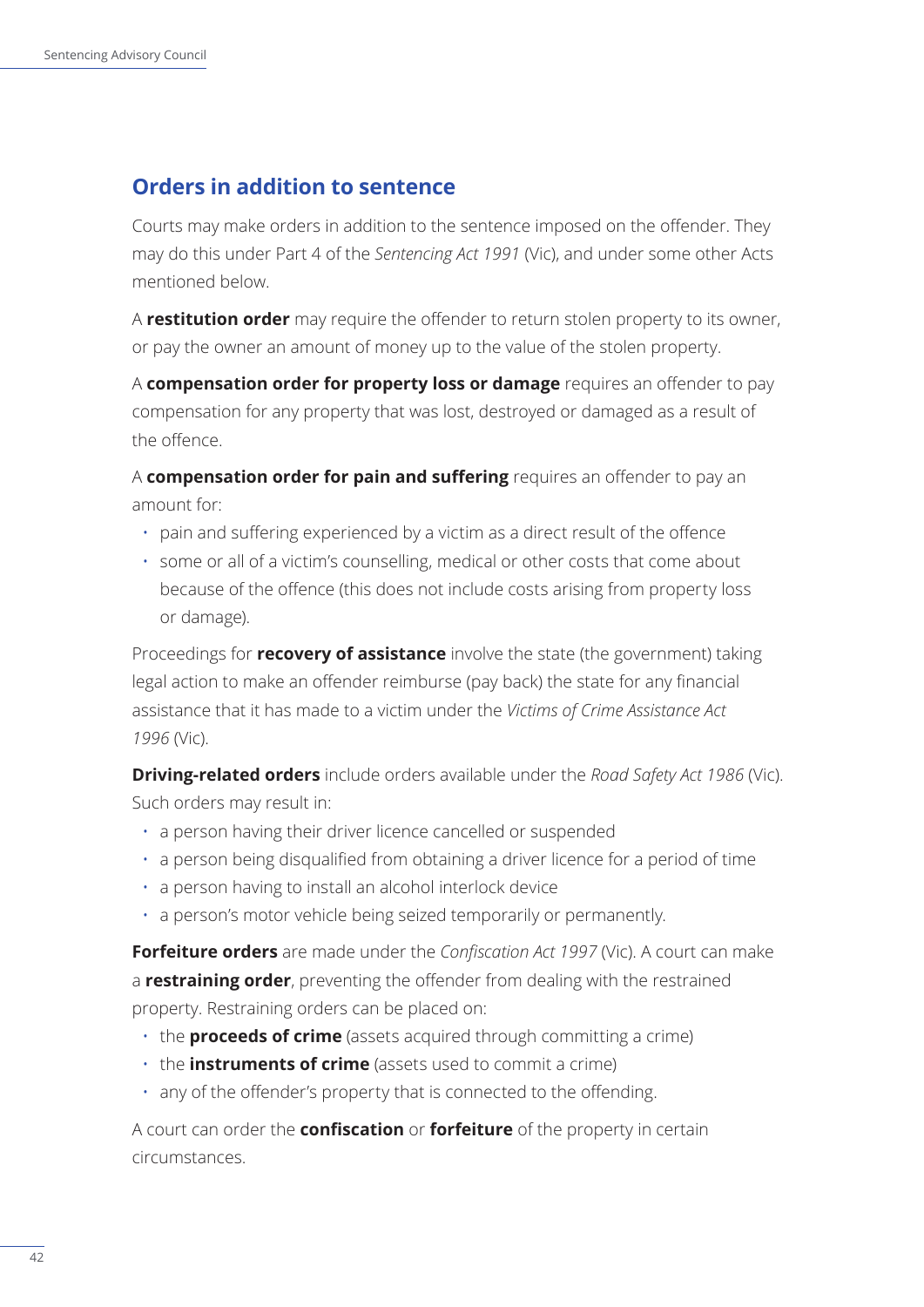For some offences, confiscation or forfeiture is automatic once an offender is convicted of an offence. For example, the state may confiscate a house purchased with money gained from drug trafficking.

It is possible for the offender (or other people, such as family members of the offender) to apply to the court to keep money or property that is subject to a restraining order or a forfeiture order. They must demonstrate that they lawfully acquired the money or the property and it is not connected to the offending.

A **forensic sample order** can be made following a finding of guilt. The prosecution may apply for a forensic sample to be taken from the offender (usually a mouth swab). If the court agrees to make the order, there will be certain procedural requirements. For example, the court must inform the offender that a police officer may use reasonable force to take the sample. Sometimes a forensic sample is taken prior to the matter being heard in court. In this case, the court can order that the sample is kept. Such samples are retained on a database of offender DNA profiles. This assists police by allowing them to match DNA samples with known offenders.

An **alcohol exclusion order** must be made where an offender has been convicted of certain offences (mostly violent or sexual offences) and the prosecution has applied for such an order. The court must be satisfied that the offender was intoxicated at the time of the offence and that the intoxication contributed to the offence. The order restricts the offender from attending or being near premises that are licensed to sell alcohol.

**Sex offender registration** requires an offender to be included on a register of sex offenders. Offenders who are convicted of certain types of sexual offences are automatically registered as sex offenders. For example, adults who are found guilty of a sexual offence against a child are automatically registered as soon as they are sentenced.

The court can decide whether to order sex offender registration for adult offenders found guilty of a sexual offence against another adult, or children who commit any sexual offence.

Registered sex offenders must comply with various reporting requirements under the *Sex Offenders Registration Act 2004* (Vic).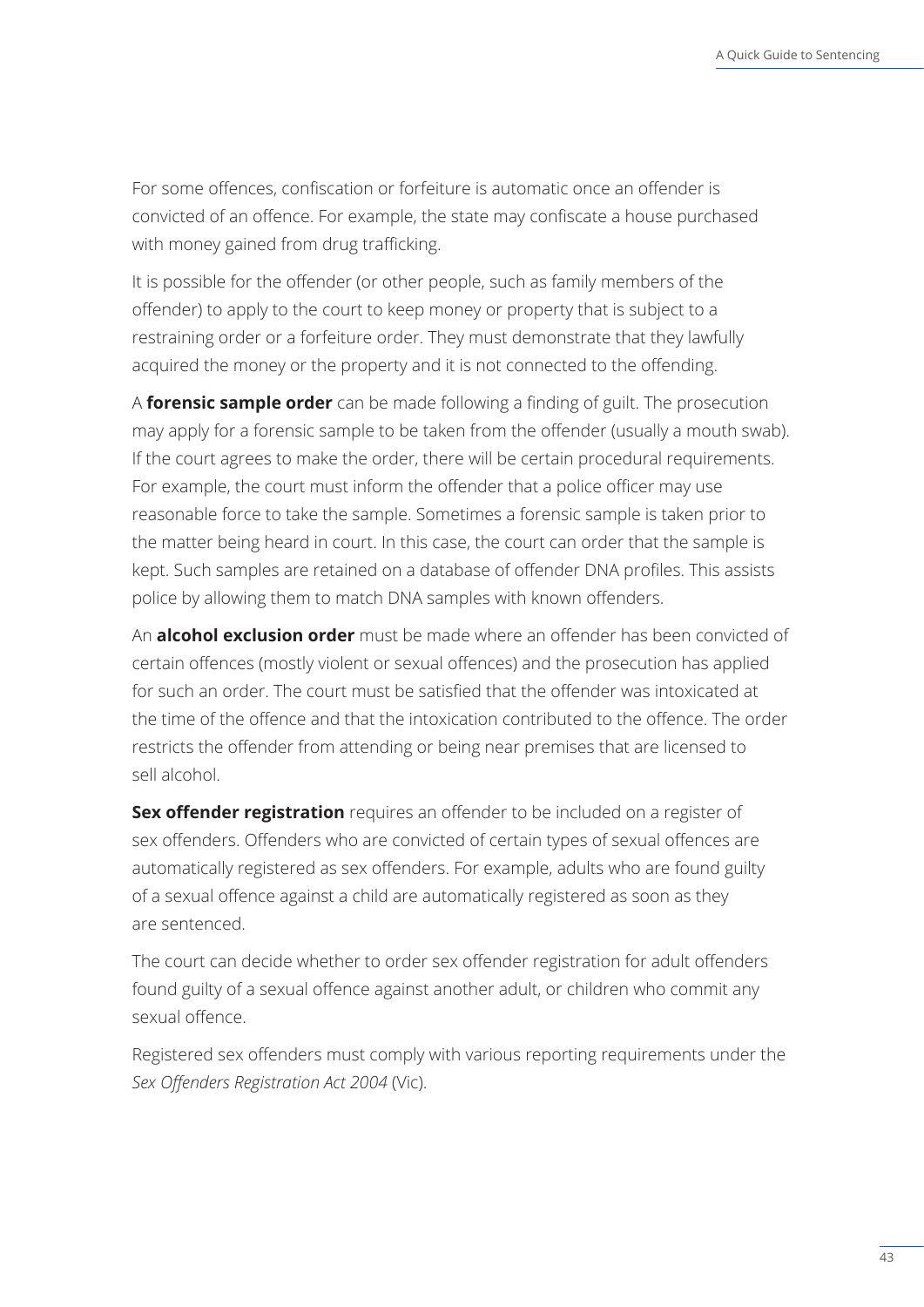# **PAROLE**

<span id="page-47-0"></span>Parole is the conditional release of prisoners from prison after they complete their **non-parole period** but before the end of their prison sentence. The aim of parole is to supervise and support prisoners as they return to the community, and to reduce the chance that they will reoffend.

While living in the community, **parolees** (offenders on parole) must abide by conditions set by the parole board (such as participating in treatment programs, being supervised and not reoffending). Parolees are still serving their sentence. If they do not abide by the conditions of their parole, they may be returned to prison.

## **Parole boards**

Release on parole is not automatic. When offenders have served their non-parole period, they can apply for release on parole. The application for parole will be considered by the parole board. Parole boards include judges, magistrates and community members.

In Victoria, the **Adult Parole Board** is responsible for the parole of adult offenders. The **Youth Parole Board** makes parole decisions about children and young people.

In deciding whether to grant parole, the Adult Parole Board considers many factors, including:

- the offender's successful completion of programs in prison
- the behaviour of the offender in prison
- the offender's parole history and criminal record.

If a parole board decides that it is too risky to release an offender into the community, parole is denied and the offender stays in prison until the end of their sentence, or until the parole board reconsiders the case.

## **Parole conditions**

If a parole board grants parole, the parolee is released into the community under the supervision of Community Correctional Services. The parolee must follow the conditions set by the parole board and the instructions of community corrections staff. There are 10 standard compulsory conditions for all parolees.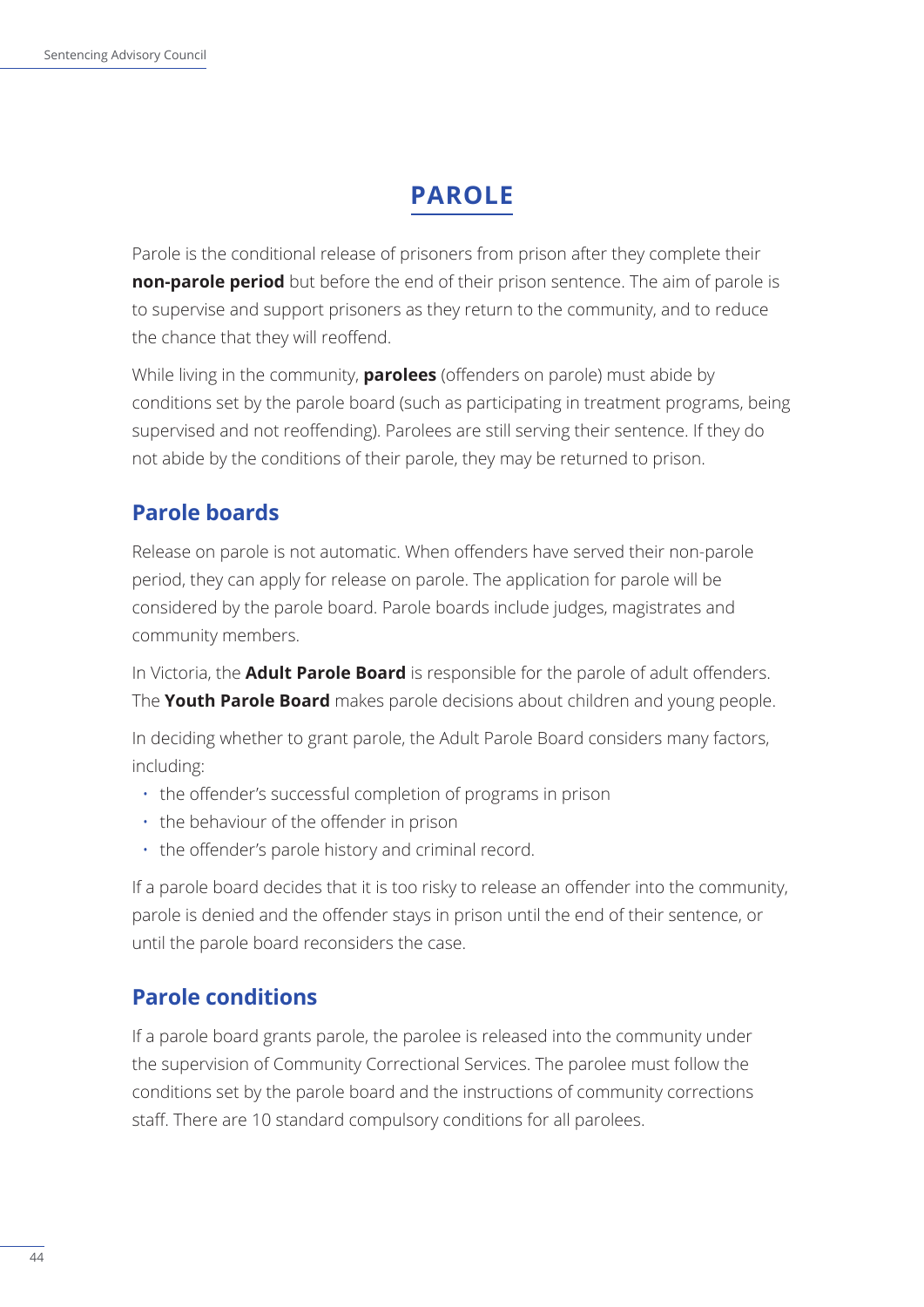<span id="page-48-0"></span>These conditions include:

- not reoffending
- reporting to parole officers
- being supervised by parole officers
- following instructions about where to live.

Special parole conditions may also be imposed. For example, such conditions might require parolees to:

- be assessed and treated for medical or psychiatric problems
- complete personal development programs
- follow curfews or other limits on their movements
- have their whereabouts electronically monitored
- stay free of alcohol and drugs and submit to random drug and alcohol testing.

## **Breach of parole**

If a parolee breaches the conditions of their parole, the parole board may decide to cancel their parole and return them to prison. The parolee may also be charged with the offence of breach of parole.

There are strict rules around parole cancellation for parolees who breach parole by further offending. For example, a parolee may be on parole while under sentence for a sexual or serious violent offence. If they are convicted of another sexual or violent offence committed while on parole, their parole is automatically cancelled and they are returned to prison.

#### **Why do people reoffend?**

Research shows that some factors are associated with an increased chance of reoffending:

- **family attachment** offenders with limited family support or poor family relationships are more likely to reoffend
- **unemployment** offenders who are unemployed or without stable employment are more likely to reoffend
- **education and schooling** offenders with lower levels of education are more likely to reoffend
- **where people live** offenders living in disadvantaged areas, offenders who are homeless or offenders who frequently move residence are more likely to reoffend
- **mental health**  offenders with mental health issues (especially if they have limited medical and social support) are more likely to reoffend
- **drug use** offenders who use drugs are more likely to reoffend.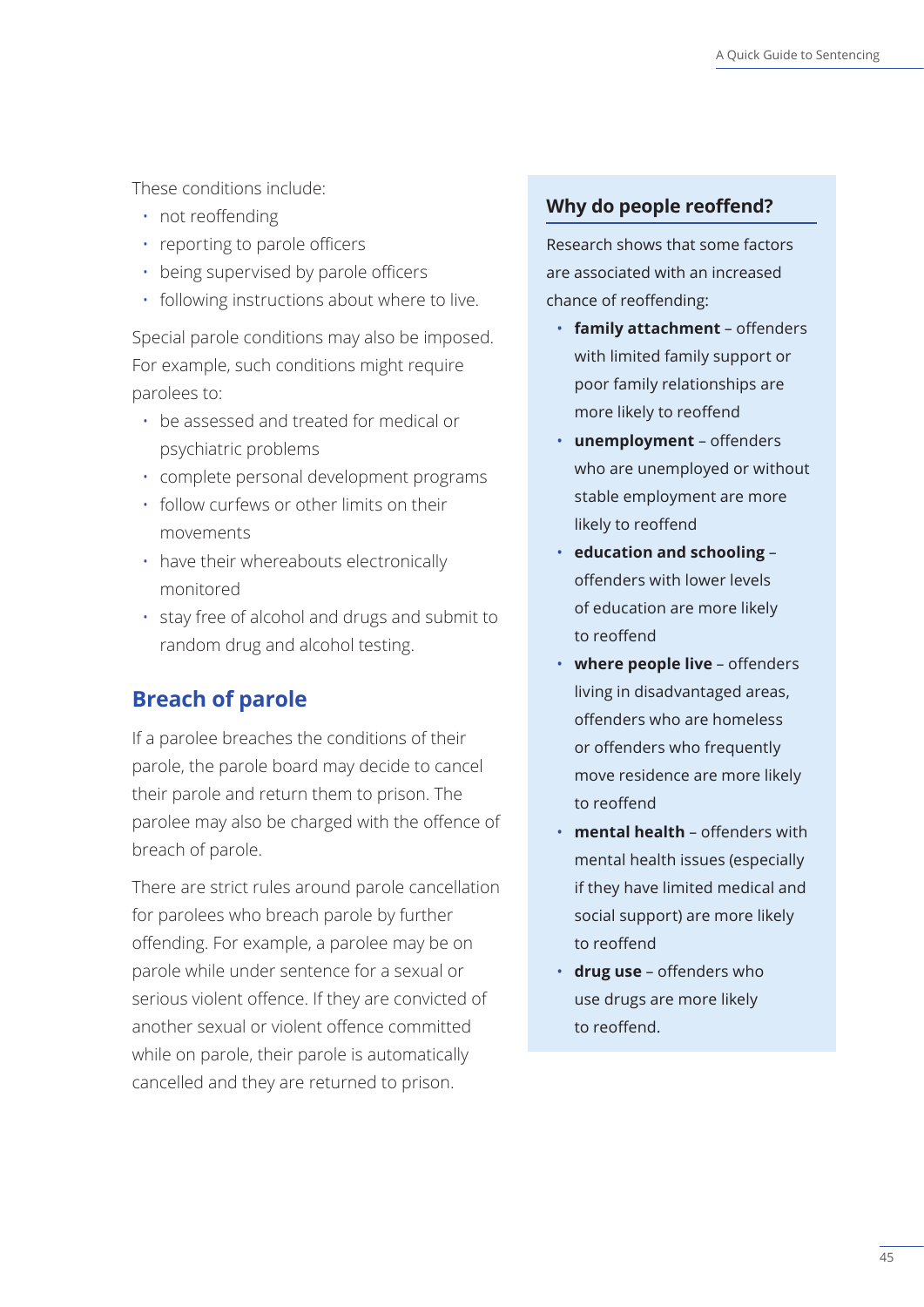# **CAN A SENTENCE BE CHANGED?**

<span id="page-49-0"></span>The sentence imposed by a court can sometimes be changed through a process known as an **appeal**. An appeal is a request to a higher court to review the original court's decision.

In Victoria, the defence (on behalf of the person sentenced) may appeal against a conviction (the finding that the person was guilty), against a sentence or against both a conviction and a sentence. The Director of Public Prosecutions may appeal against a sentence only.

If either the prosecution or the defence believes that a court has made an error in sentencing, they can lodge an **appeal against sentence**, asking for a higher court to:

- review the original decision made by the sentencing court
- consider whether the sentencing court has made an error
- if an error has been made, consider whether the sentence should be changed.

The *Criminal Procedure Act 2009* (Vic) governs the process of appeals against sentence in Victoria.

The process for an appeal depends on the court that imposed the original sentence.

## **Appeals from the Magistrates' Court**

Offenders sentenced in the Magistrates' Court may appeal against their sentence to the County Court. The Director of Public Prosecutions may appeal against a sentence imposed in the Magistrates' Court to the County Court, if satisfied that it is in the public interest. In both circumstances, the case is reheard in the County Court.

In some circumstances, the prosecution or the defence can appeal to a single judge of the Supreme Court on a question of law.

There will be changes to the way appeals are heard against convictions and sentences from the Magistrates' Court. After the new laws come into effect, a higher court that decides an appeal against sentence from the Magistrates' Court will no longer consider the case afresh (hear the case again). Instead, a higher court will consider whether there are substantial reasons to impose a different sentence to the one imposed by the magistrate. The higher court will need to consider the evidence provided in the Magistrates' Court and the magistrate's reasons for imposing the sentence. It is unclear when these changes will commence.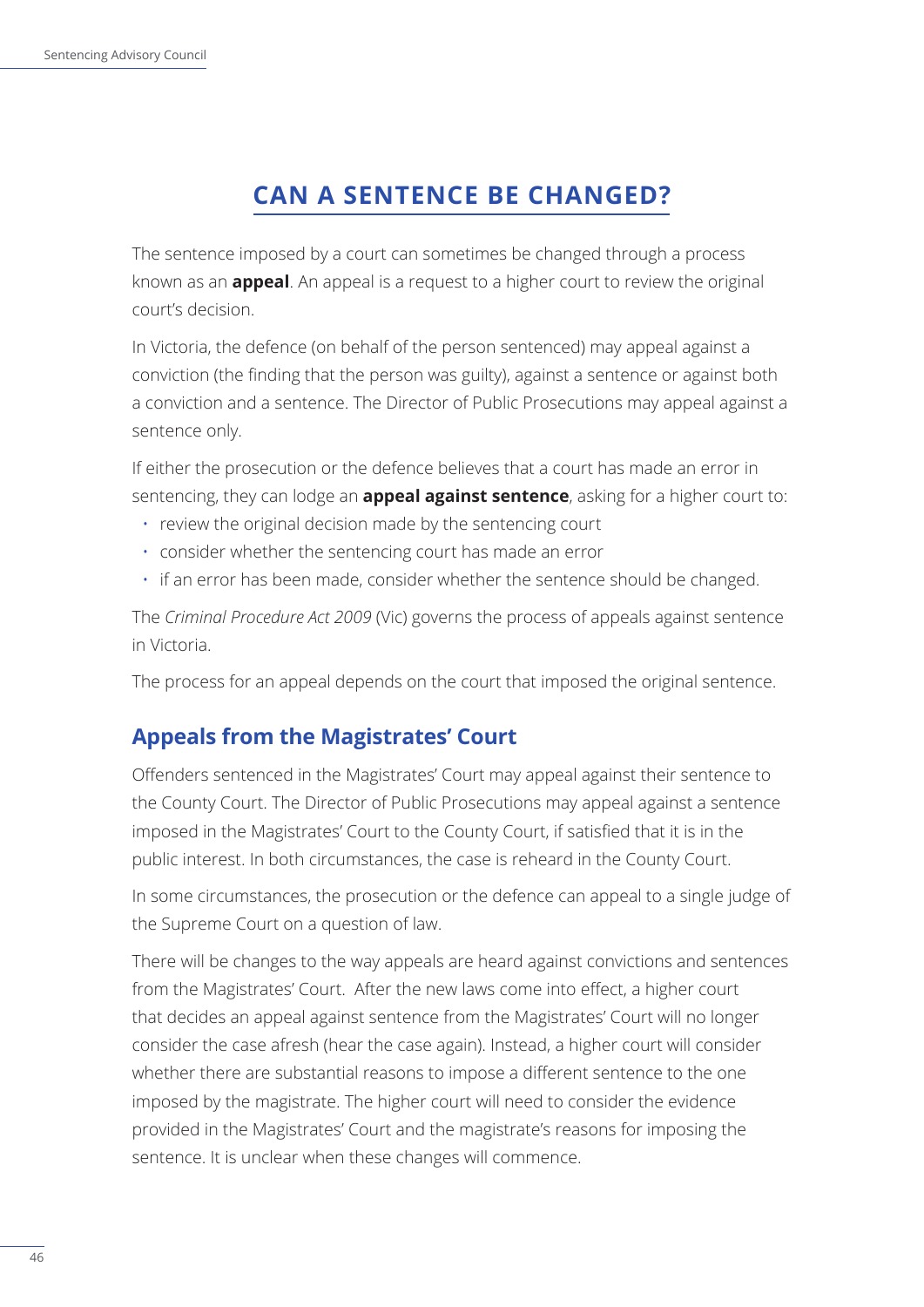## <span id="page-50-0"></span>**Appeals from the County and Supreme Courts**

Offenders sentenced in the County Court or in the Trial Division of the Supreme Court can apply to the **Court of Appeal** for leave to appeal a sentence.

Offenders can:

- have their application determined '**on the papers**' (where a single judge considers the written application for leave to appeal, then responds to the applicant in writing)
- appear in court to make the application. A single judge of the Court of Appeal normally hears this application.

The judge may refuse the application if they find that there is no reasonable prospect of the Court of Appeal imposing a less severe sentence than the original sentence.

The Director of Public Prosecutions does not need leave to appeal against a sentence imposed by the County Court or the Supreme Court. The Director of Public Prosecutions can appeal against such a sentence if they consider that an error has been made in the original sentence, and that a different sentence should have been imposed. The Director of Public Prosecutions must be satisfied that bringing the appeal is in the public interest.

## **Appeals in the Court of Appeal**

An appeal in the Court of Appeal is normally heard by two or three judges. In some cases, five judges may hear the appeal.

The Court of Appeal may identify a specific error in the original sentence. For example, the sentencing judge did not have regard to a sentencing factor required by the law. Alternatively, the Court of Appeal may assume an error has been made on the basis that the sentence is plainly unreasonable.

When deciding whether a sentence is plainly unreasonable, the Court of Appeal will acknowledge that there is no one correct sentence in any given case, but that a range of sentences may be appropriate. In determining whether a sentence falls in or outside that range, the Court of Appeal will consider such matters as:

- the maximum penalty available to the original sentencing judge
- how the original sentencing judge exercised their judicial discretion
- other sentences in similar cases
- the seriousness of the offence
- the personal circumstances of the offender.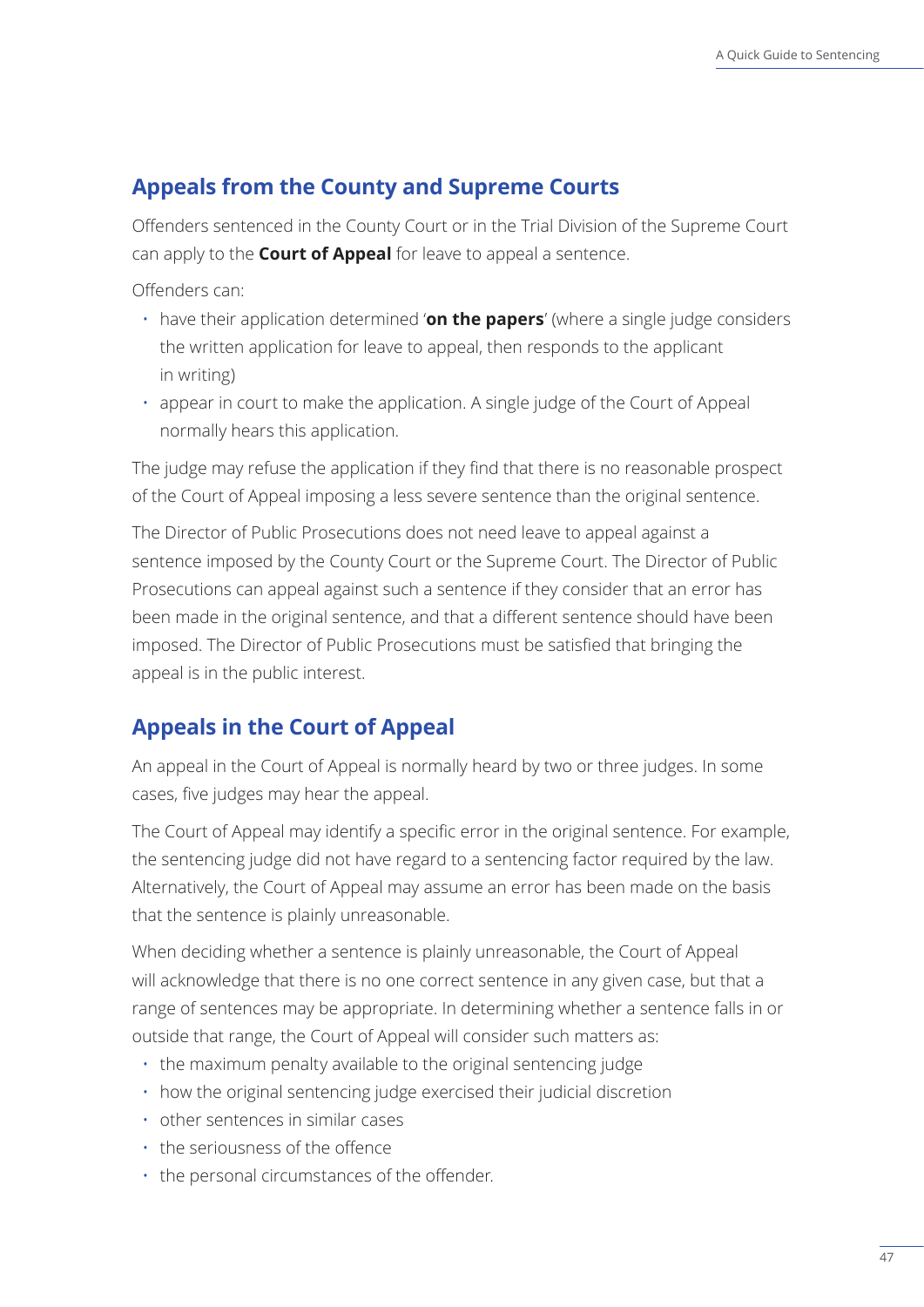<span id="page-51-0"></span>If the Court of Appeal decides that the offender should receive a different sentence, it will set aside the original sentence and either impose a new sentence or send the matter back to the original sentencing court for the offender to be resentenced.

If the Court of Appeal imposes a new sentence, it must apply the same sentencing law that the original sentencing judge was required to consider, including sentencing principles, purposes and factors.

Because the Court of Appeal sometimes considers aspects of sentencing law in great detail, its decisions are important contributions to sentencing law (**case law** or **common law**). These decisions affect future, relevant sentencing decisions by other Victorian courts.

## **WHERE CAN I FIND MORE INFORMATION ABOUT SENTENCING?**

You can find more information about sentencing on the Sentencing Advisory Council's website at **www.sentencingcouncil.vic.gov.au**.

Under normal circumstances, you can attend sentencing hearings in most Victorian courts to see how sentencing works in practice. However, some hearings may be closed to the public. This can happen for a range of reasons, including the involvement of vulnerable offenders or victims.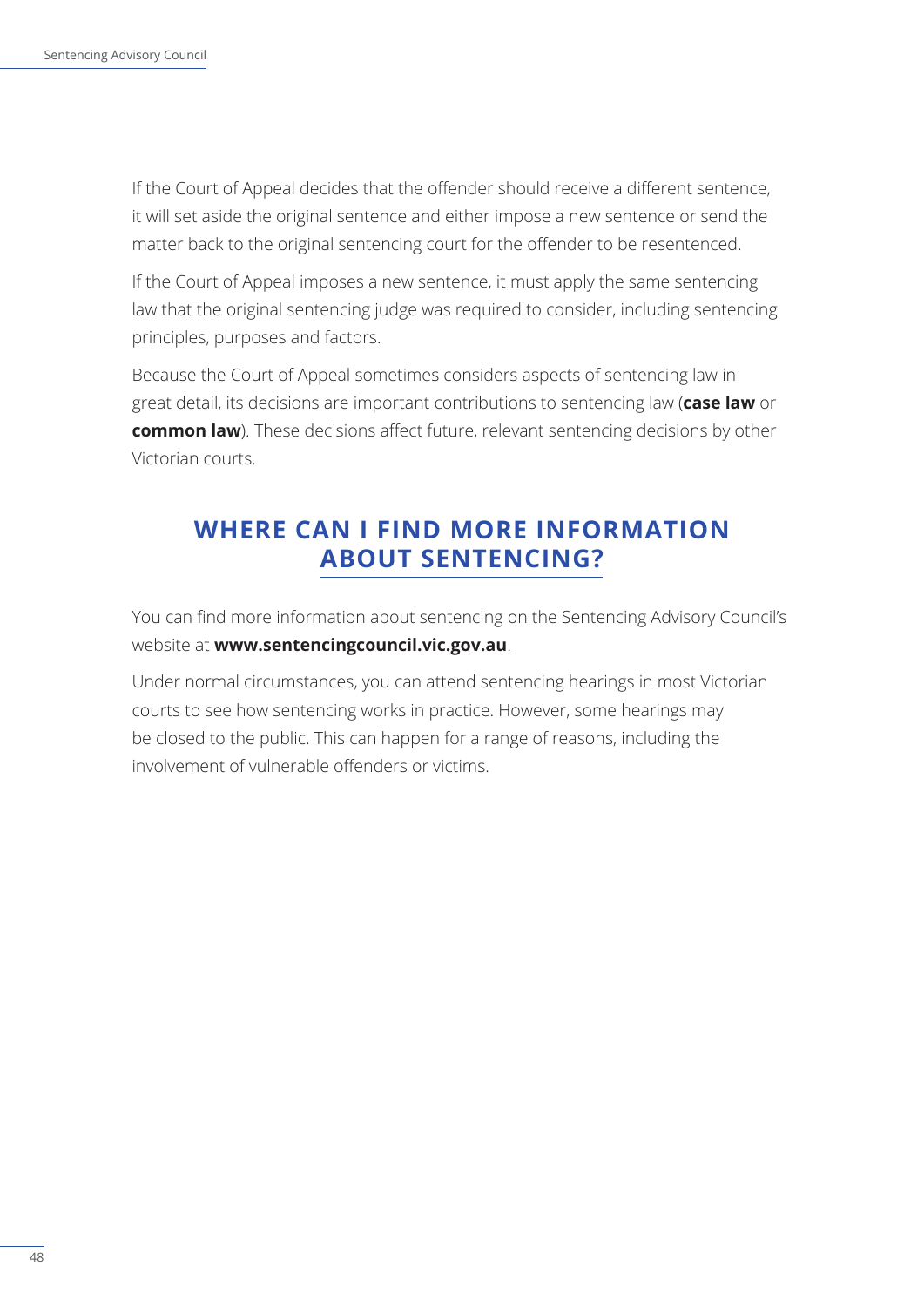# **GLOSSARY**

<span id="page-52-0"></span>**Accused:** A person who has been charged with an offence but who has not yet been found guilty or not guilty.

**Acquittal:** A finding that a person is not guilty of a criminal charge.

**Adjourned undertaking:** An order that a criminal matter is set aside for a specified period and that the person is released on an undertaking.

**Adult Parole Board:** The body responsible for making decisions about **parole** for people in prison.

**Aggravating factor:** A fact or circumstance about the offender or the offence that may lead to a more severe sentence.

**Aggregate sentence:** A single sentence imposed for two or more charges in a case, without specifying the individual sentence for each separate charge.

**Alcohol exclusion order:** An order banning an offender from certain areas or premises that sell alcohol.

Appeal: A request to a higher court to review another court's decision.

**Bail:** The release of a person from legal custody into the community on condition that they reappear later for a court hearing to answer the charges.

**Breach:** A failure to comply with an order.

**Case:** A collection of one or more charges against a person sentenced at the one hearing.

**Case law:** Law made by courts, including sentencing decisions and decisions on how to interpret legislation. Also known as **common law**.

**Category 1 offence:** A serious offence committed by a person aged 18 years or over that includes offences such as murder, rape, trafficking in a large commercial quantity of drugs and intentionally or recklessly causing serious injury in circumstances of gross violence.

**Category 2 offence:** A serious offence committed by a person aged 18 years or over that includes offences such as manslaughter, intentionally causing serious injury, kidnapping, arson causing death and trafficking in a drug of dependence.

**Category A serious youth offence:** A serious youth offence that includes offences such as murder, manslaughter, intentionally causing serious injury in circumstances of gross violence, aggravated home invasion and aggravated carjacking.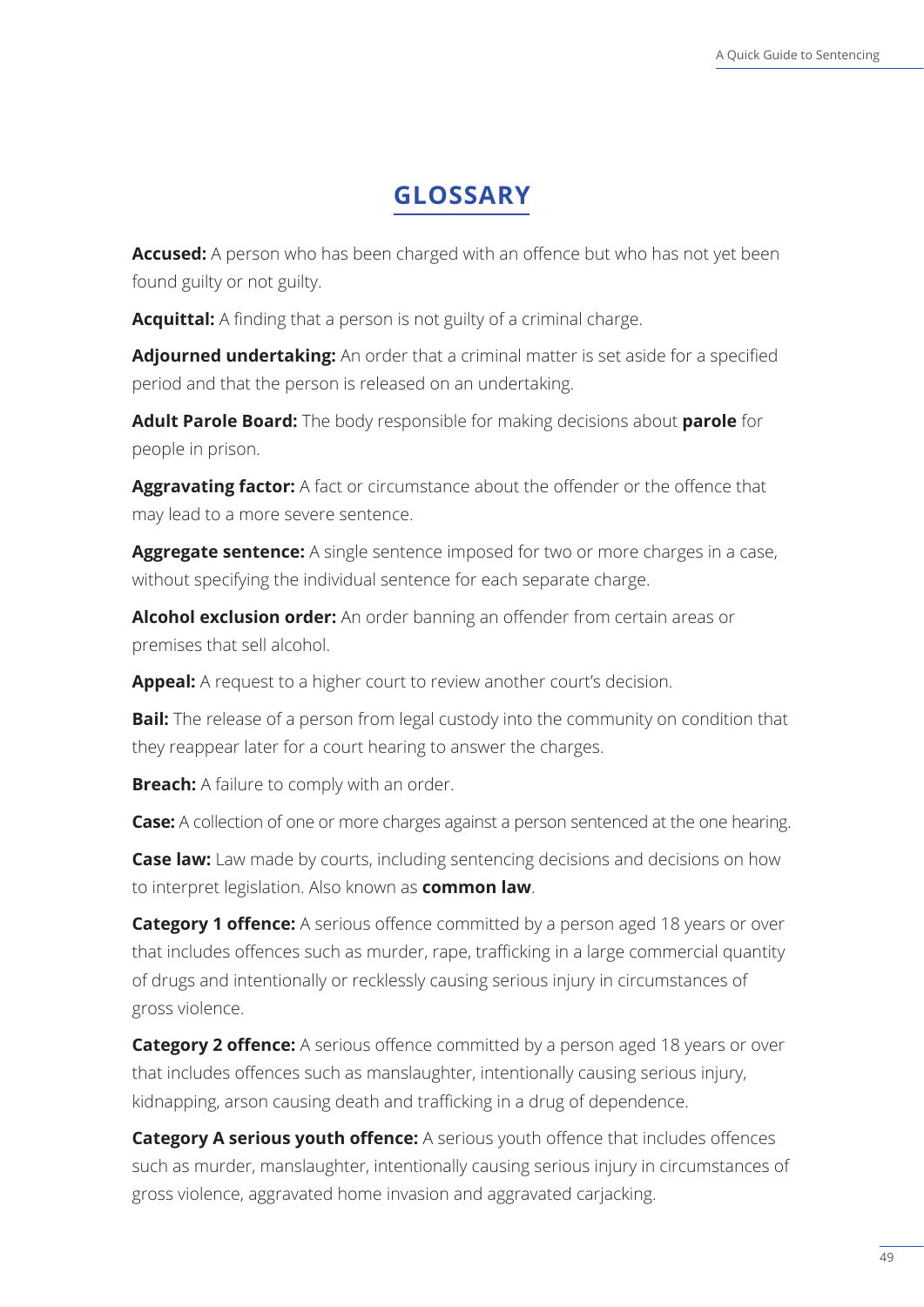**Category B serious youth offence:** A serious youth offence that includes offences such as rape, home invasion, carjacking and recklessly causing serious injury in circumstances of gross violence.

**Charge:** A single count of an offence.

**Child:** A person who is aged 10 years or over but aged under 18 years at the time of an alleged offence and aged under 19 years when court proceedings begin. A child is usually sentenced in the Children's Court under the *Children, Youth and Families Act 2005* (Vic).

**Children's Court:** A court that hears offences committed by children and young people.

**Closed court order:** An order under the *Open Courts Act 2013* (Vic) allowing a court to close a proceeding to the public.

**Committal:** A preliminary examination in the Magistrates' Court to assess the strength of the accusation that an accused has committed an indictable offence. This takes place before the accused is **committed for trial** in the County or Supreme Court.

**Committed for trial:** If the magistrate decides that the evidence is strong enough, the accused is **committed for trial** in a higher court. This means that the case is moved to a higher court, either the County Court or the Supreme Court, for trial of the offences charged.

#### **Common law:** See **case law**.

**Community corrections centres:** Offices across Victoria involved in the management and supervision of offenders on community correction orders.

**Community correction order:** A flexible, non-custodial order that sits between imprisonment and fines on the sentencing hierarchy. It is served in the community under conditions that may include unpaid community work, alcohol and drug bans, participation in treatment and rehabilitation programs and/or restrictions on where the offender can go or live, or who they can associate with.

**Community protection:** Protection of the community from the offender.

**Compensation order:** An order made in addition to sentence under the *Sentencing Act 1991* (Vic), requiring payment of money to a victim of crime to compensate for the pain, suffering or property loss or damage caused directly because of the offence.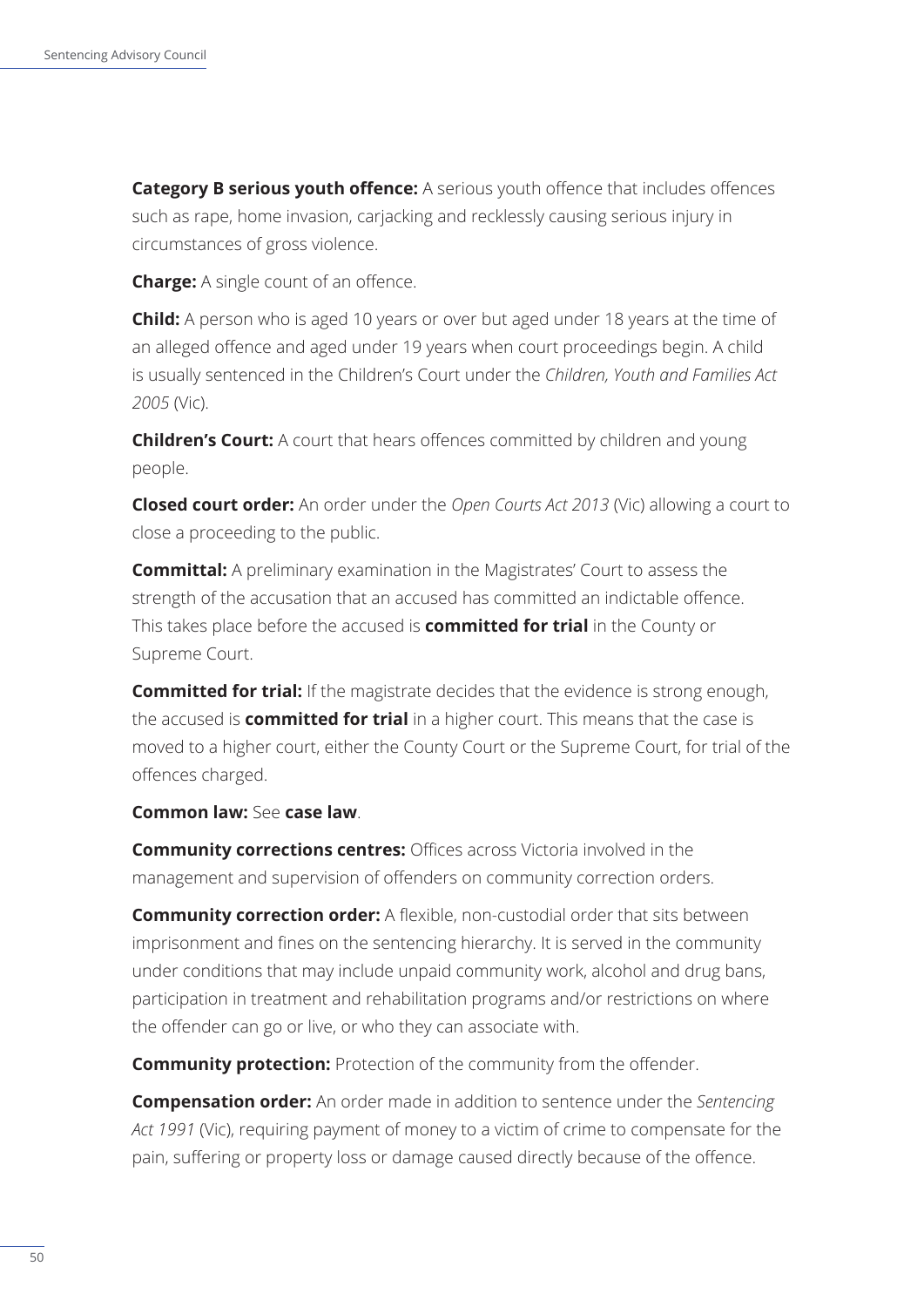**Concurrent sentences:** Individual sentences, imposed for each of the charges in a case, that are to be served at the same time, rather than one after the other. For example, two prison sentences each of five years served wholly concurrently would mean a total of five years in prison.

**Confiscation:** Taking or seizing the proceeds of crime or property related to an offence through an order under the *Confiscation Act 1997* (Vic).

**Conviction:** A formal record entered by the court of the fact that an offender was found guilty and convicted of a specific offence, which will appear on the offender's criminal history.

**County Court:** A major trial court in Victoria that sits above the Magistrates' Court and below the Supreme Court. The County Court hears all indictable offences except the most serious offences, such as treason, murder and attempted murder.

**Court of Appeal:** A division of the Supreme Court. The Court of Appeal hears appeals against conviction, sentence or both.

**Court secure treatment order:** An order detaining a person in a designated mental health facility. A court secure treatment order is made where the person would have been sentenced to imprisonment but for their mental illness.

**Crown:** In Victorian sentencing, the Crown refers to either the police prosecutor (in the Magistrates' Court or the Children's Court) or the public prosecutor (in the higher courts) who represents the State of Victoria in criminal matters.

**Crushing sentence:** A sentence that creates a feeling of helplessness for the offender and destroys any 'reasonable expectation' of a useful life after their release from prison.

**Culpability:** Blameworthiness, the extent to which a person is held accountable for an offence.

**Cumulative sentences:** Individual sentences, imposed for each of the charges in a case, that are to be served one after the other, rather than at the same time. For example, two prison sentences each of five years served wholly cumulatively would mean a total of 10 years in prison.

**Current sentencing practices:** Sentences that have been given for similar cases.

**Custodial order:** An order that involves a term of imprisonment (for adults), or a period of detention (for children and young people).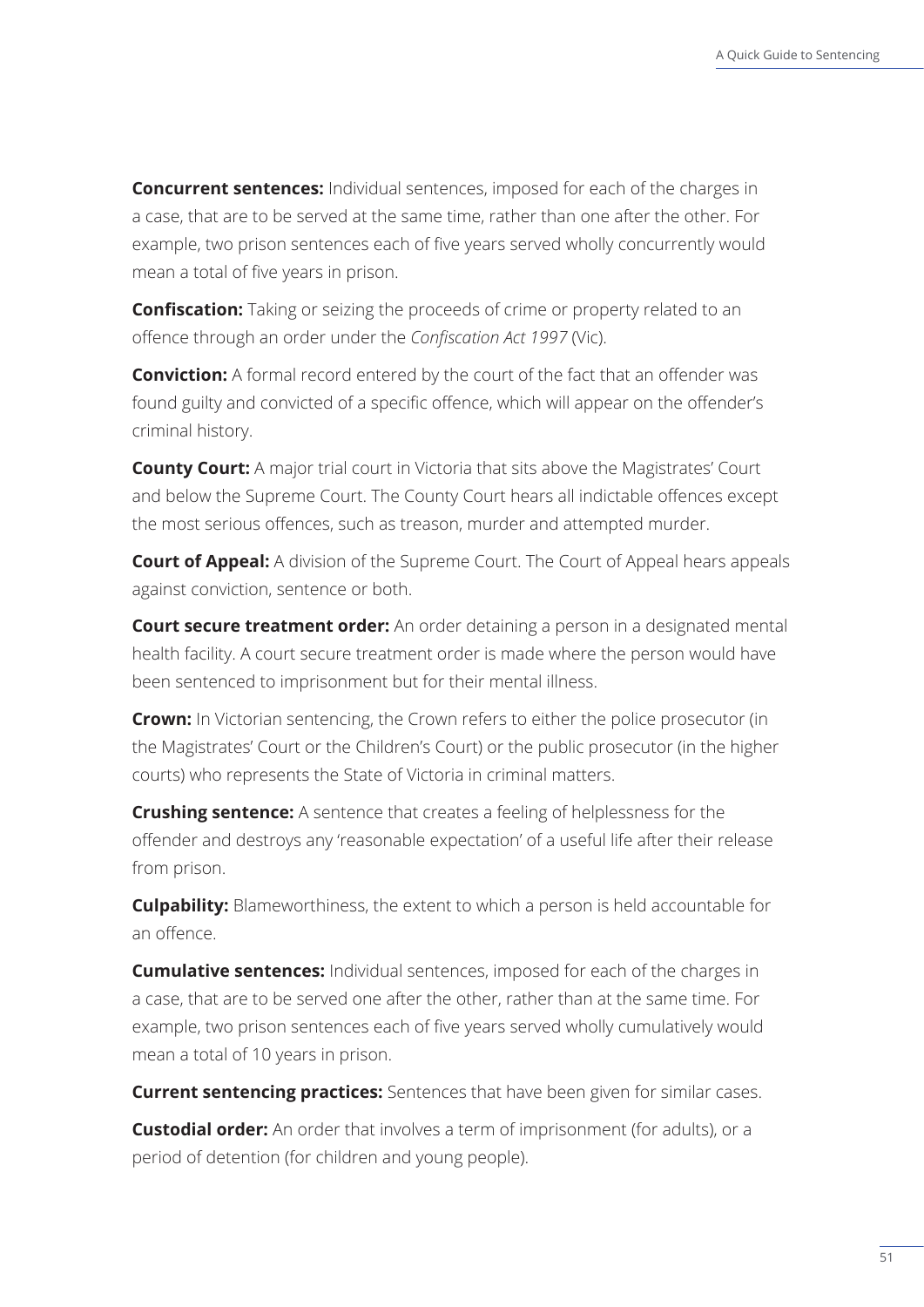**Dangerous:** Behaviour that is dangerous to the public (for example, dangerous driving causing death or serious injury).

**Defence:** The accused, and the accused's legal advisers.

**Deferral:** A postponement of sentencing for up to 12 months to allow an offender to demonstrate their rehabilitation.

**Deterrence:** Reducing crime by the threat of a criminal sanction or by someone experiencing a criminal sanction.

**Director of Public Prosecutions:** The Director of Public Prosecutions makes decisions about whether to prosecute – as well as prosecutes – serious offences in the higher courts on behalf of the State of Victoria. The Director of Public Prosecutions is independent of government.

**Discharge:** An order recording a conviction but also releasing the offender without any conditions.

**Discretion:** In sentencing, the ability to choose a sentence that is most appropriate in each case.

**Dismissal:** An order releasing an offender without recording a conviction or ordering any other sentence.

**Diversion program:** A program designed for first-time or low-risk offenders who acknowledge responsibility for their offending, to prevent them from entering the criminal justice system. Diversion programs include conditions such as attending counselling, treatment or defensive driving training. Court-ordered diversion is available in the Children's Court and the Magistrates' Court.

**Drug Court:** A specialised part of the Magistrates' Court that is able to impose drug treatment orders.

**Drug treatment order:** A prison sentence that is suspended (held back) so offenders can have treatment in the community for their addiction. Only the Drug Court can impose a drug treatment order.

**Electronic monitoring:** An electronic tag that an offender is ordered to wear to monitor their movements, and that sends an alarm to a monitoring unit if the offender breaks any restrictions on movement that have been imposed by the courts.

**Fine:** A sum of money payable by an offender to the State of Victoria on the order of a court.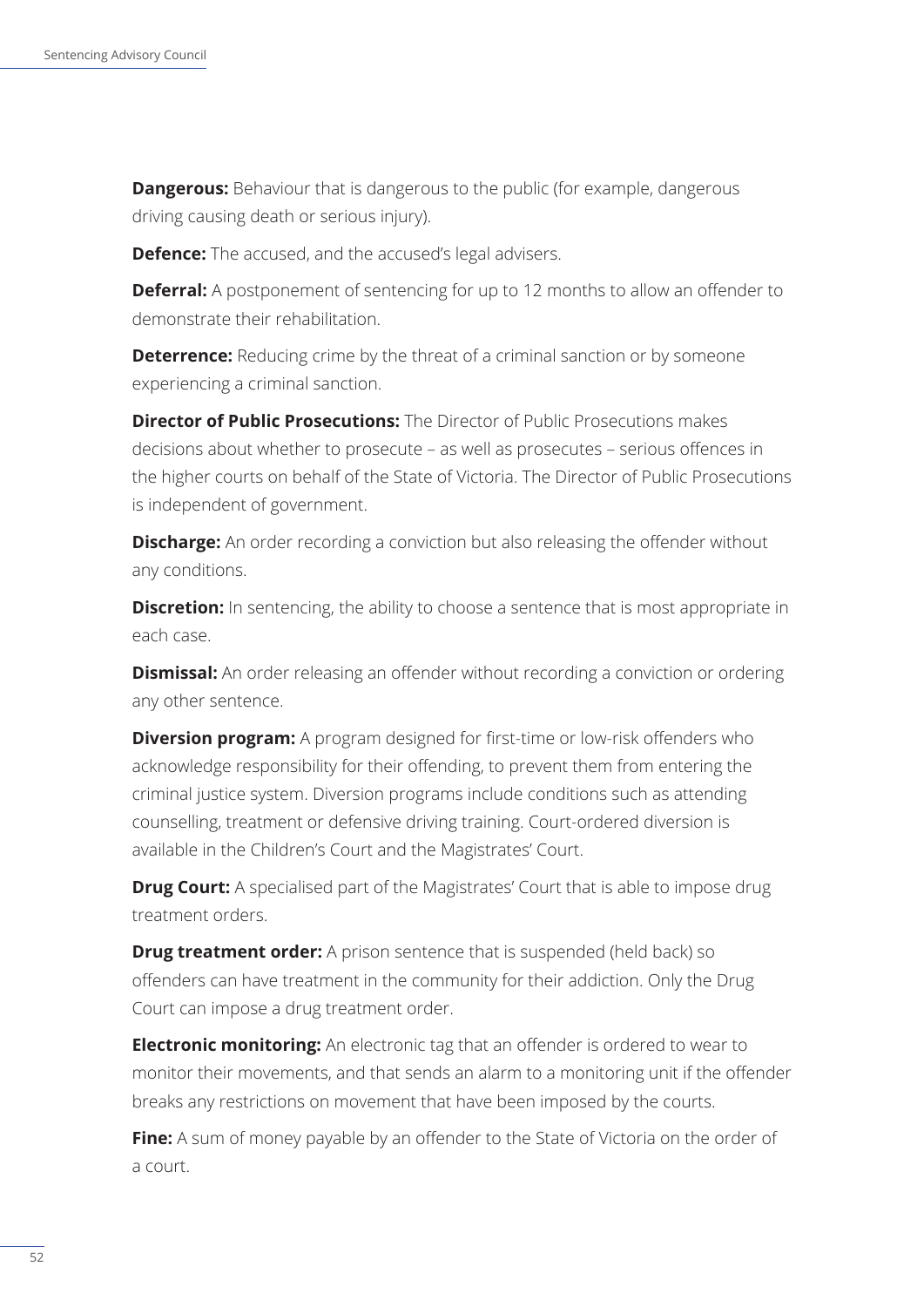**Forensic sample order:** An order for a forensic sample to be taken from an offender after being found guilty, or from an accused before a matter is heard in court.

**Forfeiture order:** An order under the *Confiscation Act 1997* (Vic) confiscating the proceeds of crime or forfeiting property related to an offence.

**Good behaviour bond:** An order for sentencing to be postponed for a period of up to one year for children aged under 15 years, and up to 18 months for children aged 15 years or over. The child is required to pay bond money to the court.

**Gross violence:** Circumstances that increase the seriousness of an offence of manslaughter or causing serious injury, and that result in mandatory minimum sentences under the *Sentencing Act 1991* (Vic). Circumstances of gross violence include where the offender plans the offence in advance, commits the offence with a group of two or more other people, plans in advance to use a weapon or continues to attack the victim after the victim is incapacitated.

**Head sentence:** See **Total effective sentence**.

**Higher courts:** In Victoria, the County Court and the Supreme Court.

**Imprisonment:** Detention in a prison – the most severe sentence in Victoria.

**Indictable offences:** Serious crimes, such as murder and rape, usually tried before a judge and jury (or a judge) in the higher courts.

**Indictable offence triable summarily:** A less serious indictable offence that is dealt with summarily, typically in the Magistrates' Court.

**Indictment:** A written statement of the indictable offence or offences charged. Indictable offences are commenced by indictment in the higher courts.

**Infringement:** An offence that is dealt with by a notice alleging the offence (an infringement notice) and a fixed financial penalty (for example, a parking fine).

**Instinctive synthesis:** A sentencing method where the judge or magistrate identifies all the factors that are relevant to the case, assesses their significance and makes a judgment as to the appropriate sentence, given all the circumstances of the case.

**Intentional:** The intention to cause a particular outcome, not just the intention to do the act that caused the outcome (for example, *intentionally* causing serious injury rather than *recklessly* causing serious injury).

**Judge:** The person who hears the case and decides the sentence in the County Court or the Supreme Court.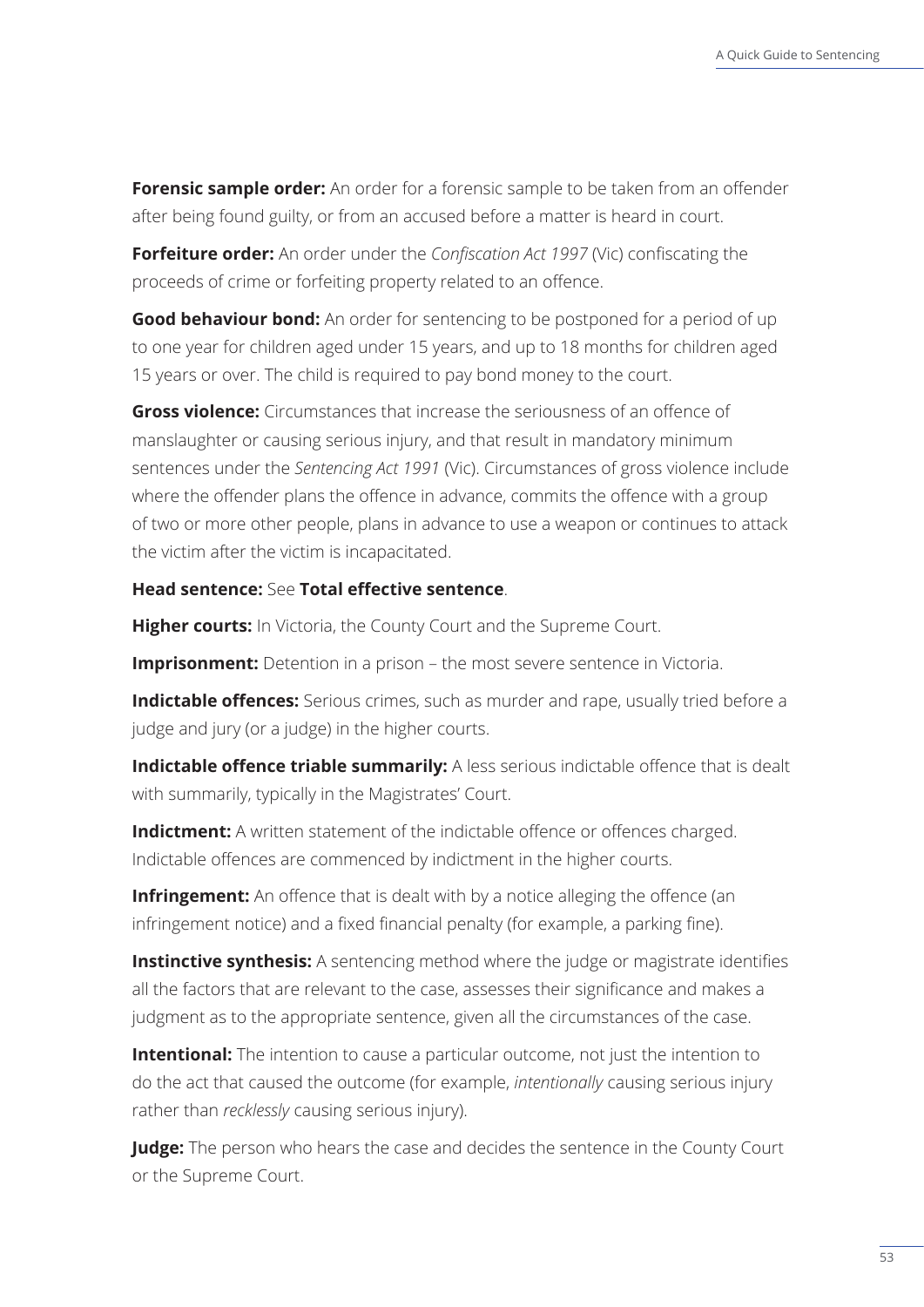**Judge-alone trial:** A trial where a judge, not a jury, determines whether an accused is guilty or not guilty.

**Jury:** A group of people (usually 12) without legal experience, chosen at random from the general community. A jury is responsible for determining questions of fact, based on the evidence presented in a criminal trial for an indictable offence in the County Court or the Supreme Court, and deciding whether the accused is guilty or not guilty.

**Legislation:** Laws made by parliament. Also called Acts or statutes.

**Magistrate:** The person who hears the case and decides the sentence in the Magistrates' Court or the Children's Court.

**Mandatory minimum sentence:** A minimum penalty set in legislation that the court must impose for an offence.

**Mandatory sentence:** A sentence set by parliament in legislation, allowing no discretion for the court to impose a different sentence.

**Manslaughter:** The unlawful killing of another person without premeditation (preplanning) of the crime.

**Maximum penalty:** The most severe sentence set in legislation that a court can impose for a particular type of offence. Also known as the **statutory maximum**.

**Mention:** The first court hearing for an accused, during which charges are formally filed with the court.

**Mitigating factor:** A fact or circumstance about the offender or the offence that may lead to a less severe sentence.

**Murder:** The unlawful premeditated killing of one human being by another.

**Negligent:** The person falls short of the standard of care that a reasonable person would have in the circumstances. The risk of serious injury is so great that the negligent act or omission warrants punishment under the law (for example, *negligently* causing serious injury rather than *intentionally* causing serious injury).

**Non-custodial order:** A sentencing order that is not served in custody.

**Non-parole period:** The period of imprisonment set by the court that the offender must serve in prison before being eligible for release on parole.

**Objective seriousness:** The seriousness of the offending without considering anything personal about the offender.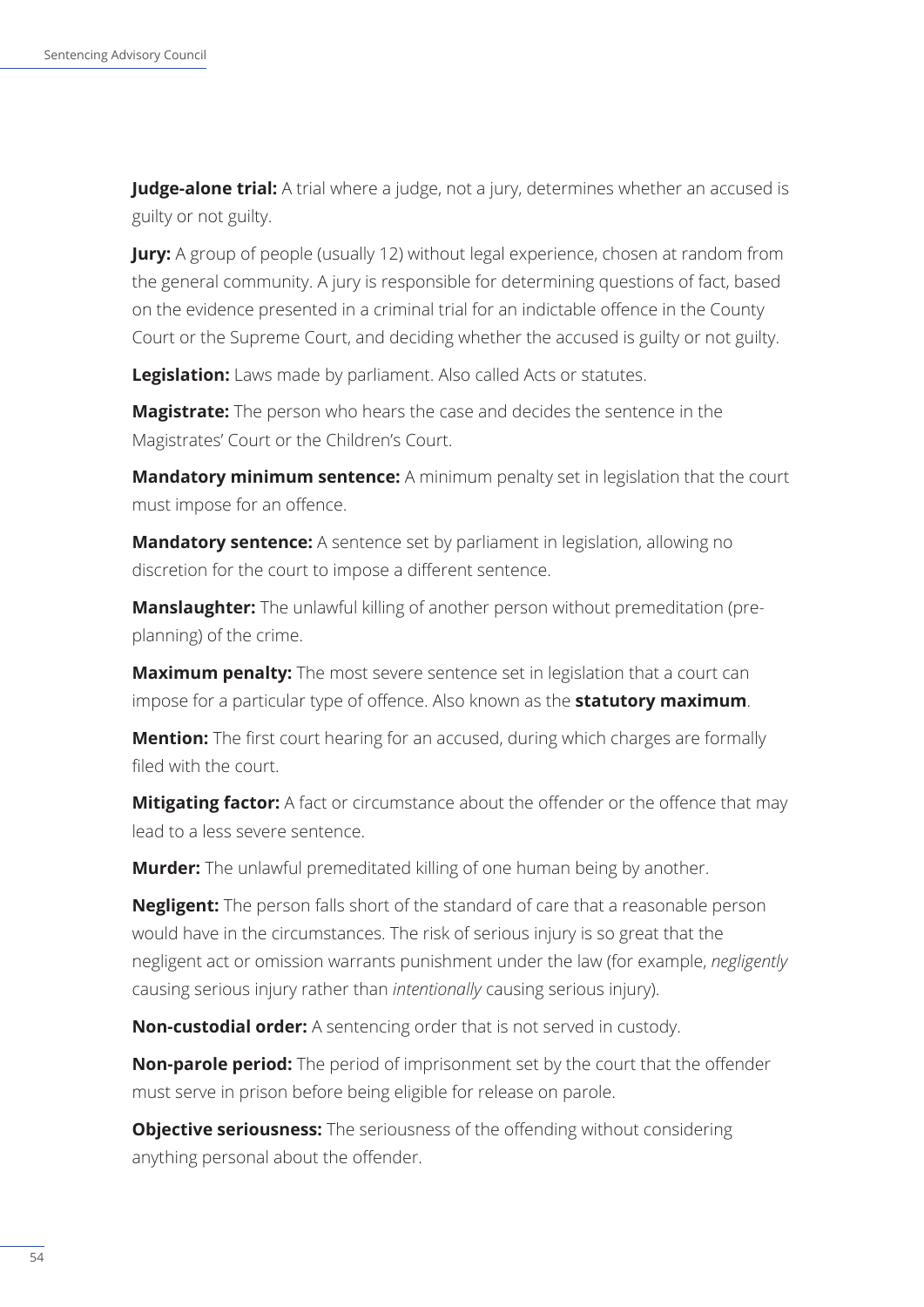**Offender:** A person who has been found guilty of an offence, or who has pleaded guilty to an offence (has admitted the facts of an offence).

**Office of Public Prosecutions:** An independent body that commences, prepares and conducts criminal prosecutions on behalf of the Director of Public Prosecutions.

**One punch manslaughter:** Manslaughter arising from a single punch or strike to the victim's head or neck.

**Parity (principle of parity):** Consistency of punishment for co-offenders in a case.

**Parole:** Supervised and conditional release of an offender from prison before the end of a prison sentence. While on parole, the offender is still serving their sentence, and is subject to conditions designed to help with their rehabilitation and reintegration into the community, and to reduce their chance of reoffending.

**Parolee:** An offender who has been released on parole.

**Parsimony (principle of parsimony):** The principle that the sentence imposed must be no more severe than is necessary to meet the purpose or purposes of sentencing the offender. To be parsimonious is to do no more than is necessary to achieve an intended purpose.

**Penalty unit:** A set unit of money. In Victoria, fine amounts are based on penalty units rather than specific dollar amounts. Penalty units are adjusted annually to keep pace with inflation. For the financial year 2020–21, one penalty unit is \$165.22.

**Plea:** The response by the accused to a criminal charge – 'guilty' or 'not guilty'.

**Plea hearing:** See **Sentencing hearing**.

**Plea in mitigation:** See **Sentencing hearing**.

**Precedent:** A decision that sets down a legal principle to be followed in similar cases in the future.

**Pre-sentence report:** A report about an offender, prepared by government agencies prior to sentencing. A pre-sentence report details an offender's personal, social and financial circumstances and includes recommendations about the offender's suitability for certain community orders, different conditions that may be attached to those orders, and any other therapeutic and rehabilitative programs. The court uses the pre-sentence report to evaluate whether a certain type of sentence, such as a community correction order, could be appropriate for the offender.

**Probation order:** An order for a child to be supervised in the community. Probation is the least intensive supervision order available for children.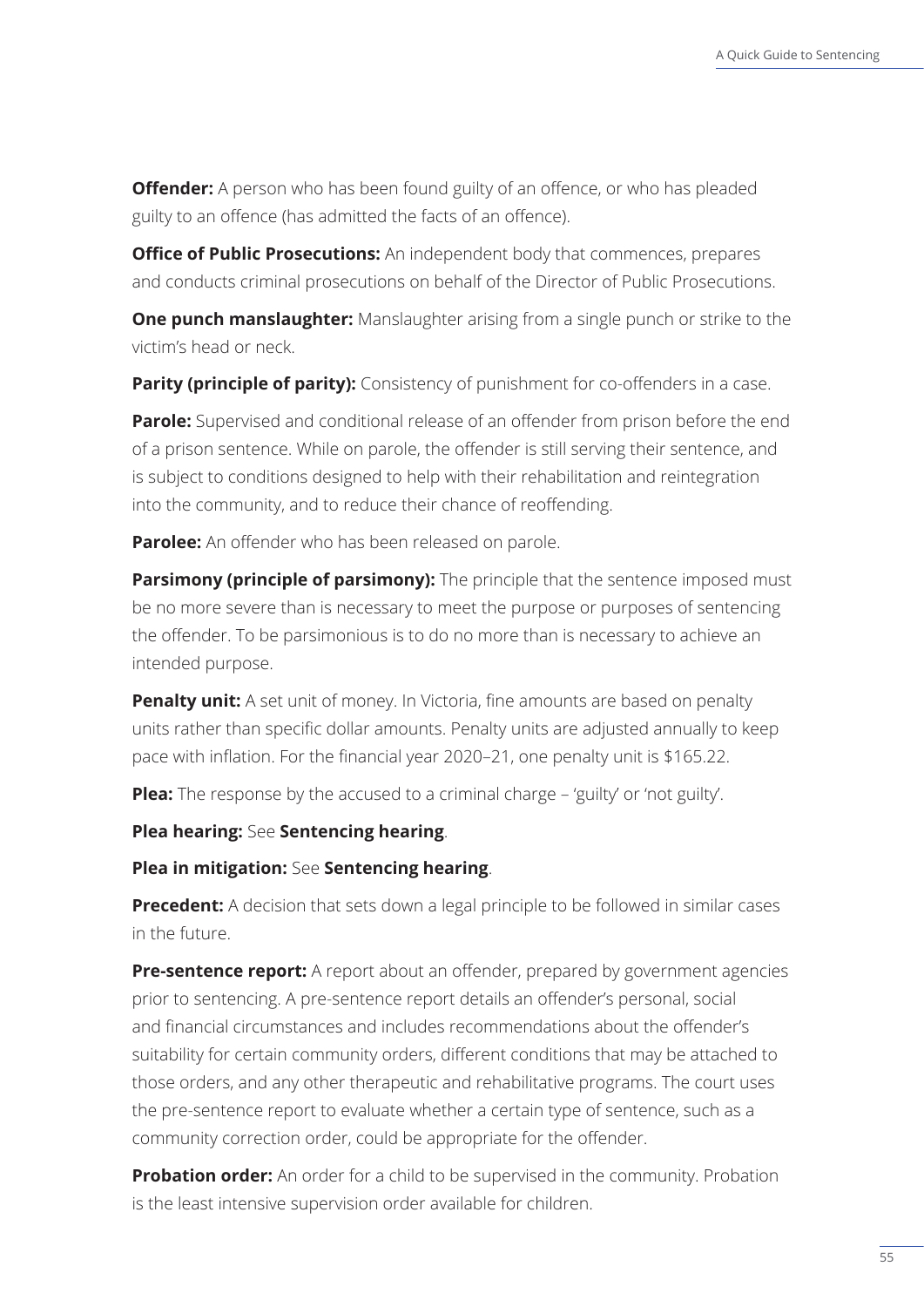**Proportionality (principle of proportionality):** A sentencing principle that prohibits a court from ordering a punishment that is more severe than is appropriate for the gravity of the offence.

**Prosecution:** A legal proceeding against an accused for a criminal offence. Prosecutions are brought by the Crown (through the Director of Public Prosecutions or police prosecutors), not the victim.

#### **Recidivism:** See **Reoffending**.

**Reckless:** The person foresees the consequences (or likely consequences) but is indifferent to whether or not the consequences come about (for example, *recklessly* causing serious injury rather than *intentionally* causing serious injury).

**Rehabilitation:** The reintegration into society of someone who has been convicted of a crime, in order to avoid **reoffending**.

**Remand:** To place an accused in custody pending further court hearings dealing with the charges laid against them.

**Remorse:** Regret for past actions.

**Reoffending:** Returning to or repeating criminal behaviour. Also known as **recidivism**.

**Restitution:** An order made in addition to sentence under the *Sentencing Act 1991* (Vic) requiring an offender (or any other person in possession or control of stolen property) to return the stolen property, return the proceeds of the sale of stolen property, or pay a sum of money up to the value of the stolen property.

**Sanction:** A penalty or sentence.

**Sentence:** The penalty that the court imposes on a person who has been found guilty of an offence.

**Sentence indication:** An indication of the sentence that will be imposed if the accused pleads guilty. For a summary offence, or an indictable offence triable summarily, the magistrate will give an indication of the type of sentence that will be imposed if the accused pleads guilty. For an indictable offence, the judge will give an indication of whether the accused will be likely to receive a sentence of imprisonment if they plead guilty.

**Sentencing factors:** The factors that the court must take into account when sentencing.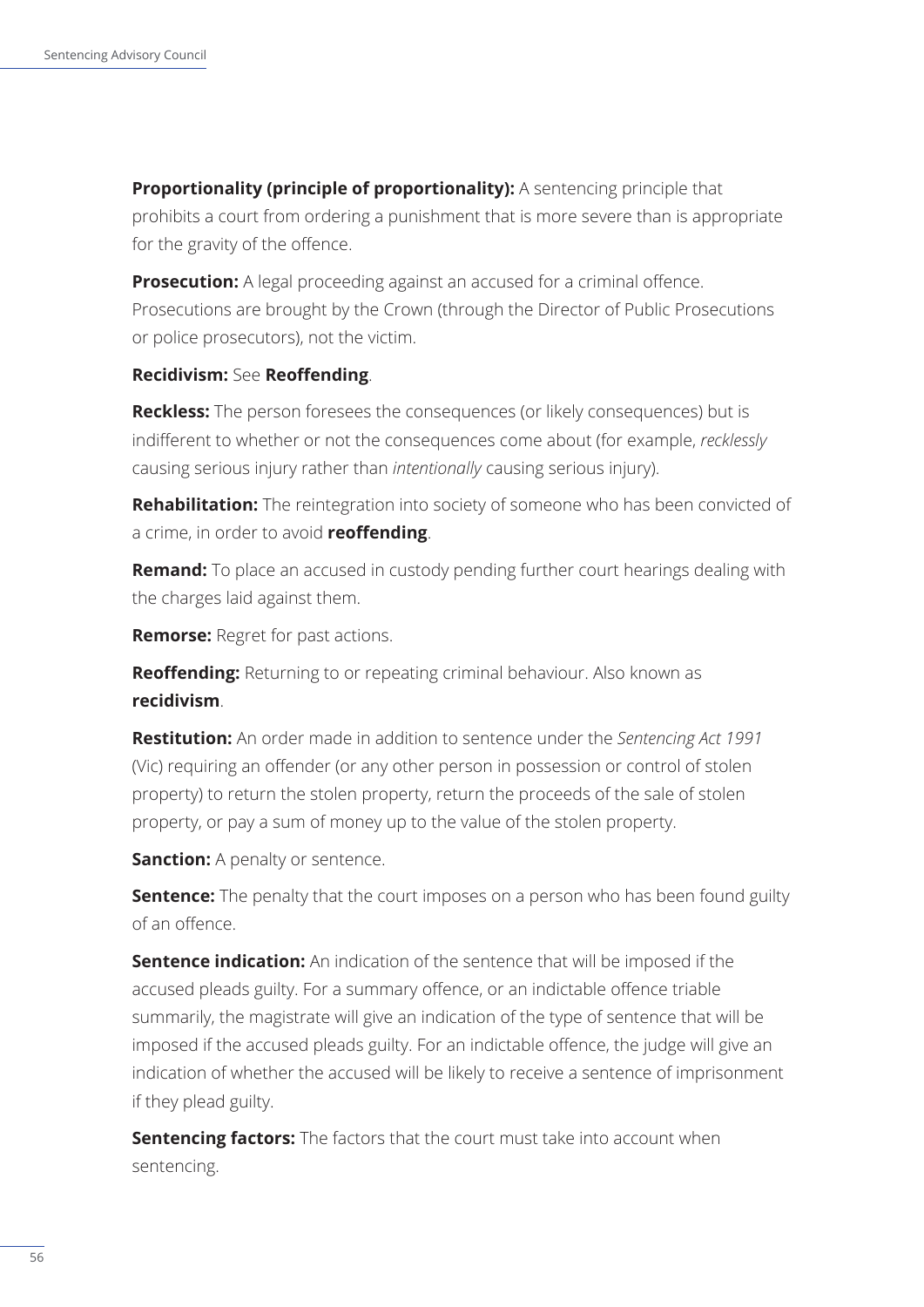**Sentencing hearing:** A hearing that is conducted after the accused pleads guilty or is found guilty. The aim of the hearing is to explain the accused's personal circumstances and provide an explanation for the offending. A sentencing hearing is sometimes called a **plea in mitigation** or a **plea hearing**.

**Sentencing hierarchy:** All possible sentences available to courts arranged in order from the most severe to the least severe.

**Sentencing principles:** The principles that form the basis of sentencing decisions, including parity, parsimony, proportionality and totality.

**Sentencing purposes:** The reasons for sentencing an offender. There are only five purposes of sentencing for adult offenders in Victoria: just punishment, deterrence, rehabilitation, denunciation and community protection.

**Sentencing remarks:** The comments that a judge or magistrate makes at the end of a sentencing hearing. Sentencing remarks include a summary of the case, the sentence and reasons for the sentence.

**Sentencing outcome:** An order, or combination of orders, imposed in sentencing a case once guilt has been proven. See **Sentence**.

**Special reasons:** Unusual circumstances that allow a court to impose a sentence that is less severe than the statutory minimum.

**Standard sentence:** A guidepost that courts consider when sentencing 12 serious offences, including rape and murder. The standard sentence represents the middle of the range of seriousness when just considering the offending, and no other factors (such as the offender's circumstances, prior offending history or plea). The standard sentence for most of these offences is set at 40% of the maximum penalty.

**Statutes:** Laws made by parliament. Also called legislation or Acts of Parliament.

**Statute law:** Law made by parliament and set out in statutes (legislation) called Acts of Parliament.

**Statutory maximum:** The maximum penalty for an offence as given in statutes (legislation). See **Maximum penalty**.

**Statutory minimum:** The minimum penalty for an offence as given in statutes (legislation).

**Summary hearing:** A hearing in the Magistrates' Court or Children's Court to determine whether the accused is guilty or not guilty.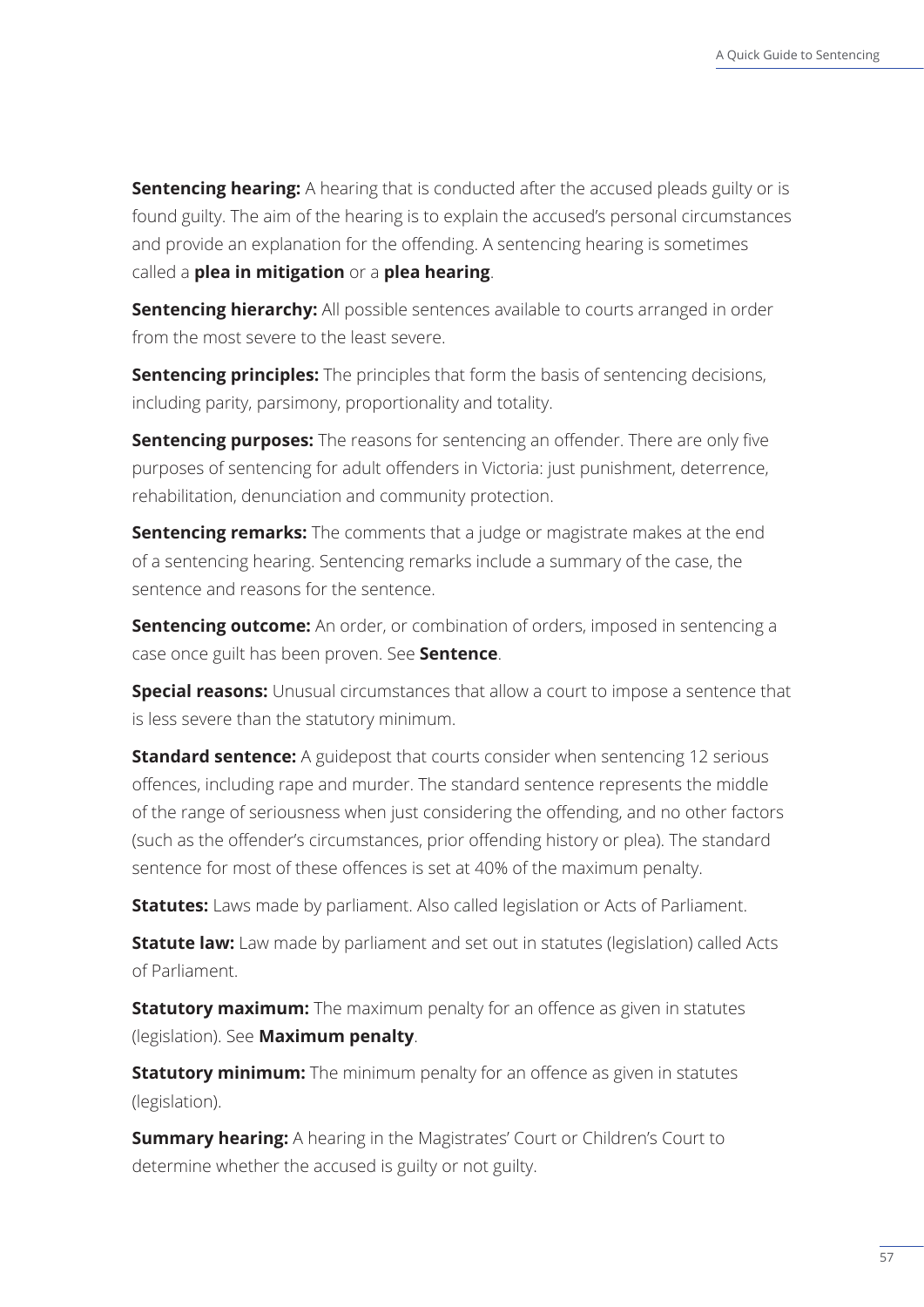**Summary offences:** Offences that are less serious than indictable offences (for example, minor traffic offences and offensive behaviour). Generally, summary offences are heard in the Magistrates' Court.

**Supreme Court:** Victoria's highest court. The Supreme Court hears the most serious indictable offences, including treason, murder and attempted murder.

**Suspended sentence:** A now-abolished sentence of imprisonment that the court held back, wholly or partially, for a period. If the offender reoffended during this period, they could be imprisoned for the total duration of the sentence. Suspended sentences are no longer available in the higher courts for offences committed on or after 1 September 2013, or in the Magistrates' Court for offences committed on or after 1 September 2014.

**Total effective sentence:** The sentence imposed for all charges before the nonparole period is set. In a case with a single charge, the total effective sentence is the sentence imposed for that charge. In a case with multiple charges, the total effective sentence is the total of the sentences imposed for all charges, taking into account whether the sentences are to be served cumulatively or concurrently. Also known as the **head sentence**.

**Totality (principle of totality):** A principle that requires a court to ensure that, when an offender is sentenced for more than one charge, the total sentence is 'just and appropriate' for the total offending behaviour.

**Trial:** A hearing in the higher courts to determine whether the accused is guilty or not guilty.

**Undertaking:** Unsupervised release of an offender, with or without conviction, for a set period with or without conditions.

**Verdins principles:** The considerations that apply when sentencing an offender who has a mental impairment.

**Victim:** A person who has been injured directly because of a criminal offence, or a family member of a person who has died because of a criminal offence. **Injury** includes physical harm, grief, psychological trauma, financial loss and damage to property.

**Victim Impact Statement:** A statement by a victim, presented to the court at the time of sentencing, explaining how the crime has affected them.

**Young offender:** Under the *Sentencing Act 1991* (Vic), a person who is aged under 21 years at the time of sentencing.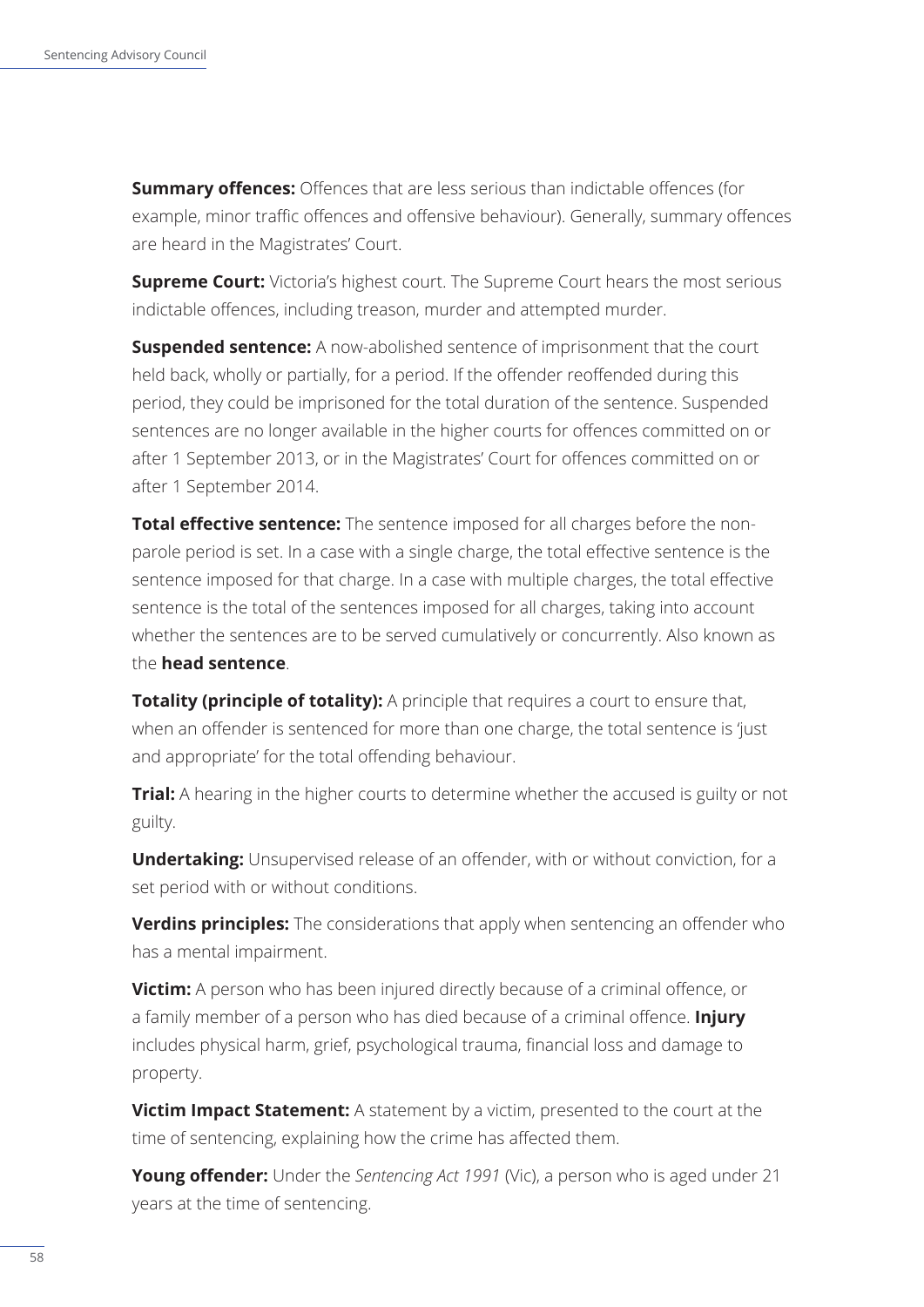**Youth attendance order:** An order for intensive community-based supervision for children aged 15 years or over.

**Youth control order:** A sentencing option available for children and young people aged 10 to 18 years. Youth control orders operate as an alternative to detention by imposing intensive requirements for supervision, support and court monitoring for up to 12 months.

**Youth justice centre order:** An order for children and young people aged 15 to 20 years to serve a period of detention in a youth justice centre.

**Youth Parole Board:** The body responsible for making decisions about **parole** for children and young people sentenced to a period of detention in a youth justice centre, or people transferred by the **Adult Parole Board** from imprisonment in adult prison to serve their sentence in a youth justice centre.

**Youth residential centre order:** An order for a child aged under 15 years to serve a period of detention in a youth residential centre.

**Youth supervision order:** An order for a child to be supervised in the community. The level of supervision is higher than that for a probation order.

**Youthful offender:** A person who is aged over 21 years at the time of sentencing, but who is still considered relatively young.